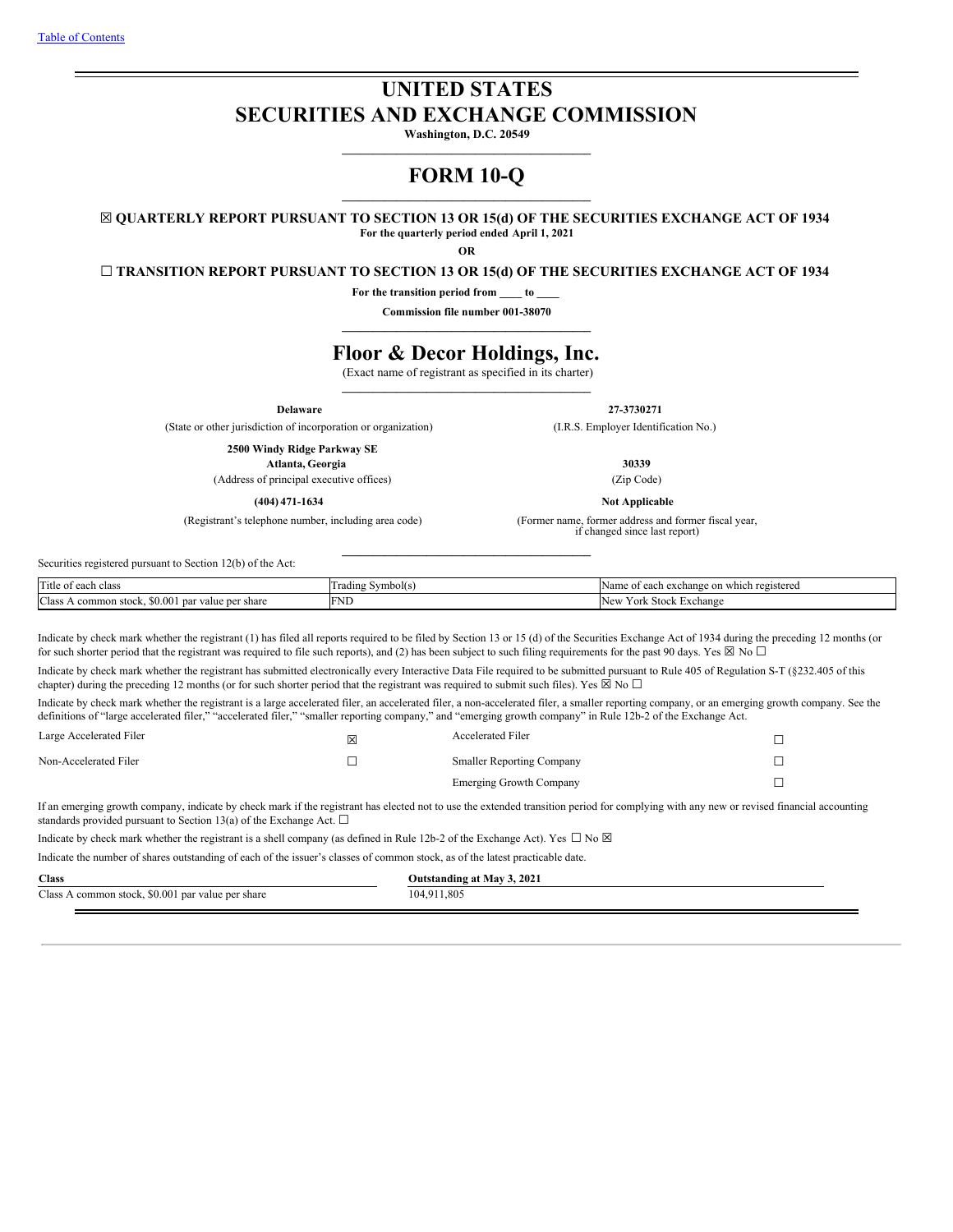# **Table of Contents**

<span id="page-1-0"></span>

|                                    |                                                                                       | Page            |
|------------------------------------|---------------------------------------------------------------------------------------|-----------------|
|                                    | <b>Part I - Financial Information</b>                                                 |                 |
| Item 1.                            | <b>Financial Statements</b>                                                           |                 |
|                                    | <b>Condensed Consolidated Balance Sheets (Unaudited)</b>                              |                 |
|                                    | Condensed Consolidated Statements of Operations and Comprehensive Income (Unaudited)  |                 |
|                                    | Condensed Consolidated Statements of Stockholders' Equity (Unaudited)                 |                 |
|                                    | Condensed Consolidated Statements of Cash Flows (Unaudited)                           |                 |
|                                    | <b>Notes to Condensed Consolidated Financial Statements</b>                           |                 |
| Item 2.                            | Management's Discussion and Analysis of Financial Condition and Results of Operations |                 |
|                                    | <b>Forward-Looking Statements</b>                                                     | 17              |
| Item 3.                            | Quantitative and Qualitative Disclosures About Market Risk                            | 27              |
| Item 4.                            | <b>Controls and Procedures</b>                                                        | 27              |
| <b>Part II - Other Information</b> |                                                                                       | $\overline{28}$ |
| Item 1.                            | <b>Legal Proceedings</b>                                                              | 28              |
| Item 1A.                           | <b>Risk Factors</b>                                                                   | $\overline{28}$ |
| Item 2.                            | Unregistered Sales of Equity Securities and Use of Proceeds                           | 32              |
| Item 3.                            | <b>Defaults Upon Senior Securities</b>                                                | <u>32</u>       |
| Item 4.                            | <b>Mine Safety Disclosures</b>                                                        | 32              |
| Item 5.                            | <b>Other Information</b>                                                              | 32              |
| Item 6.                            | <b>Exhibits</b>                                                                       | 33              |
| Signatures                         |                                                                                       | $\frac{34}{5}$  |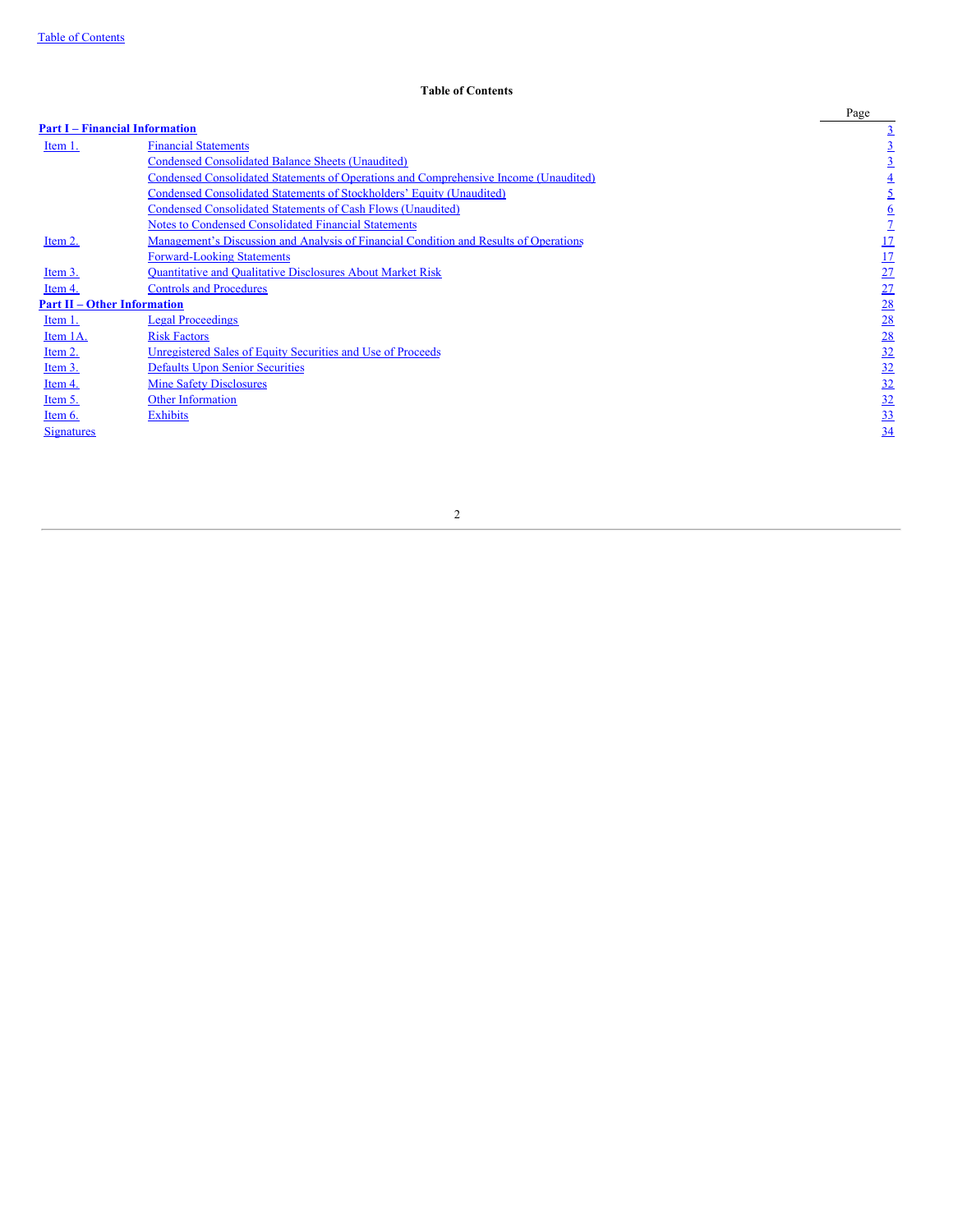# **PART I – FINANCIAL INFORMATION**

# <span id="page-2-1"></span><span id="page-2-0"></span>**Item 1. Financial Statements**

#### **Floor & Decor Holdings, Inc. and Subsidiaries Condensed Consolidated Balance Sheets (Unaudited)**

| in thousands, except for share and per share data                                                                                                                                                 |              | As of April 1,<br>2021 |               | As of December 31,<br>2020 |  |  |
|---------------------------------------------------------------------------------------------------------------------------------------------------------------------------------------------------|--------------|------------------------|---------------|----------------------------|--|--|
| <b>Assets</b>                                                                                                                                                                                     |              |                        |               |                            |  |  |
| Current assets:                                                                                                                                                                                   |              |                        |               |                            |  |  |
| Cash and cash equivalents                                                                                                                                                                         | $\mathbb{S}$ | 354,051                | <sup>\$</sup> | 307,772                    |  |  |
| Receivables, net                                                                                                                                                                                  |              | 60,002                 |               | 50,427                     |  |  |
| Inventories, net                                                                                                                                                                                  |              | 607,649                |               | 654,000                    |  |  |
| Prepaid expenses and other current assets                                                                                                                                                         |              | 40,173                 |               | 28,257                     |  |  |
| <b>Total current assets</b>                                                                                                                                                                       |              | 1,061,875              |               | 1,040,456                  |  |  |
| Fixed assets, net                                                                                                                                                                                 |              | 611,311                |               | 579,359                    |  |  |
| Right-of-use assets                                                                                                                                                                               |              | 947,451                |               | 916,325                    |  |  |
| Intangible assets, net                                                                                                                                                                            |              | 109,269                |               | 109,269                    |  |  |
| Goodwill                                                                                                                                                                                          |              | 227,447                |               | 227,447                    |  |  |
| Other assets                                                                                                                                                                                      |              | 7,370                  |               | 7,569                      |  |  |
| <b>Total long-term assets</b>                                                                                                                                                                     |              | 1,902,848              |               | 1,839,969                  |  |  |
| <b>Total assets</b>                                                                                                                                                                               | S            | 2,964,723              | <sup>\$</sup> | 2,880,425                  |  |  |
| Liabilities and stockholders' equity                                                                                                                                                              |              |                        |               |                            |  |  |
| Current liabilities:                                                                                                                                                                              |              |                        |               |                            |  |  |
| Current portion of term loans                                                                                                                                                                     | $\mathbb{S}$ | 2.103                  | <sup>\$</sup> | 1,647                      |  |  |
| Current portion of lease liabilities                                                                                                                                                              |              | 79,041                 |               | 94,502                     |  |  |
| Trade accounts payable                                                                                                                                                                            |              | 402,134                |               | 417,898                    |  |  |
| Accrued expenses and other current liabilities                                                                                                                                                    |              | 160,406                |               | 162,283                    |  |  |
| Income taxes payable                                                                                                                                                                              |              | 13,635                 |               | 12,391                     |  |  |
| Deferred revenue                                                                                                                                                                                  |              | 15,659                 |               | 10,115                     |  |  |
| <b>Total current liabilities</b>                                                                                                                                                                  |              | 672,978                |               | 698,836                    |  |  |
| Term loans                                                                                                                                                                                        |              | 195,546                |               | 207,157                    |  |  |
| Lease liabilities                                                                                                                                                                                 |              | 975,185                |               | 941,125                    |  |  |
| Deferred income tax liabilities, net                                                                                                                                                              |              | 32,449                 |               | 27,990                     |  |  |
| Other liabilities                                                                                                                                                                                 |              | 7,845                  |               | 7,929                      |  |  |
| <b>Total long-term liabilities</b>                                                                                                                                                                |              | 1,211,025              |               | 1,184,201                  |  |  |
| <b>Total liabilities</b>                                                                                                                                                                          |              | 1,884,003              |               | 1,883,037                  |  |  |
| Commitments and Contingencies (Note 5)                                                                                                                                                            |              |                        |               |                            |  |  |
| Stockholders' equity                                                                                                                                                                              |              |                        |               |                            |  |  |
| Capital stock:                                                                                                                                                                                    |              |                        |               |                            |  |  |
| Preferred stock, \$0.001 par value; 10,000,000 shares authorized; 0 shares issued and outstanding at April 1, 2021 and December 31, 2020                                                          |              |                        |               |                            |  |  |
| Common stock Class A, \$0.001 par value; 450,000,000 shares authorized; 104,628,761 shares issued and outstanding at April 1, 2021 and 104,368,212 issued<br>and outstanding at December 31, 2020 |              | 105                    |               | 104                        |  |  |
| Common stock Class B, \$0.001 par value; 10,000,000 shares authorized; 0 shares issued and outstanding at April 1, 2021 and December 31, 2020                                                     |              |                        |               |                            |  |  |
| Common stock Class C, \$0.001 par value; 30,000,000 shares authorized; 0 shares issued and outstanding at April 1, 2021 and December 31, 2020                                                     |              |                        |               |                            |  |  |
| Additional paid-in capital                                                                                                                                                                        |              | 415,576                |               | 408,124                    |  |  |
| Accumulated other comprehensive income, net                                                                                                                                                       |              | 247                    |               | 164                        |  |  |
| Retained earnings                                                                                                                                                                                 |              | 664,792                |               | 588,996                    |  |  |
| Total stockholders' equity                                                                                                                                                                        |              | 1,080,720              |               | 997,388                    |  |  |
| Total liabilities and stockholders' equity                                                                                                                                                        | $\mathbf S$  | 2.964.723              | $\mathbf{s}$  | 2,880,425                  |  |  |

<span id="page-2-2"></span>See accompanying notes to condensed consolidated financial statements.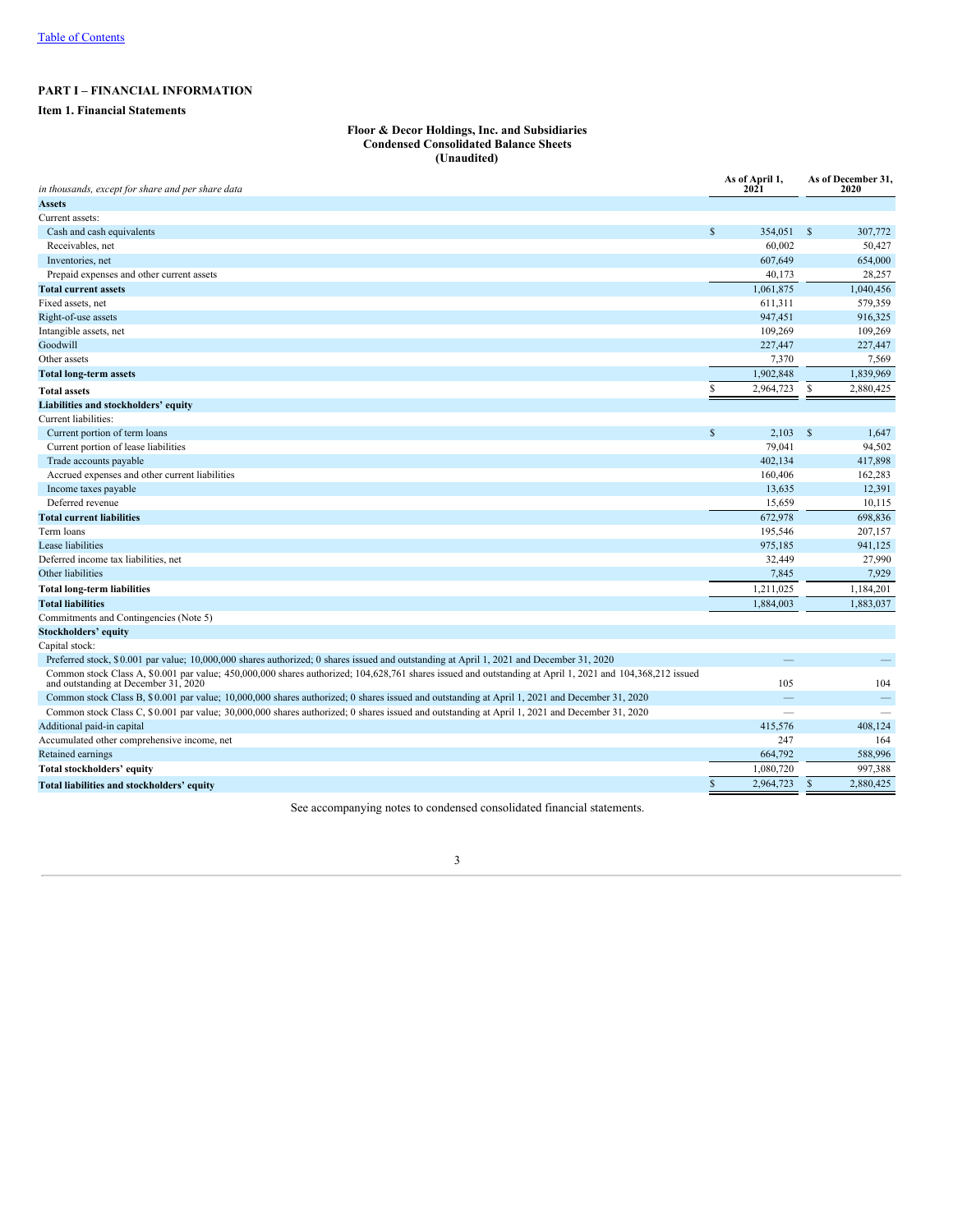#### **Floor & Decor Holdings, Inc. and Subsidiaries Condensed Consolidated Statements of Operations and Comprehensive Income (Unaudited)**

|                                                       | <b>Thirteen Weeks Ended</b> |                  |               |                   |
|-------------------------------------------------------|-----------------------------|------------------|---------------|-------------------|
| in thousands, except for per share data               |                             | April 1,<br>2021 |               | March 26,<br>2020 |
| Net sales                                             | S.                          | 782,537          | - \$          | 554,937           |
| Cost of sales                                         |                             | 445,604          |               | 318,905           |
| Gross profit                                          |                             | 336,933          |               | 236,032           |
| Operating expenses:                                   |                             |                  |               |                   |
| Selling and store operating                           |                             | 189,946          |               | 153,066           |
| General and administrative                            |                             | 44,041           |               | 30,858            |
| Pre-opening                                           |                             | 6,997            |               | 5,434             |
| Total operating expenses                              |                             | 240,984          |               | 189,358           |
| Operating income                                      |                             | 95,949           |               | 46,674            |
| Interest expense, net                                 |                             | 1,388            |               | 1,807             |
| Income before income taxes                            |                             | 94,561           |               | 44,867            |
| Provision for income taxes                            |                             | 18,765           |               | 7,804             |
| Net income                                            |                             | 75,796           | <sup>\$</sup> | 37,063            |
| Change in fair value of hedge instruments, net of tax |                             | 83               |               | 68                |
| Total comprehensive income                            |                             | 75,879           | S             | 37,131            |
| Basic earnings per share                              |                             | 0.73             | S             | 0.36              |
| Diluted earnings per share                            | S                           | 0.71             | S             | 0.35              |

<span id="page-3-0"></span>See accompanying notes to condensed consolidated financial statements.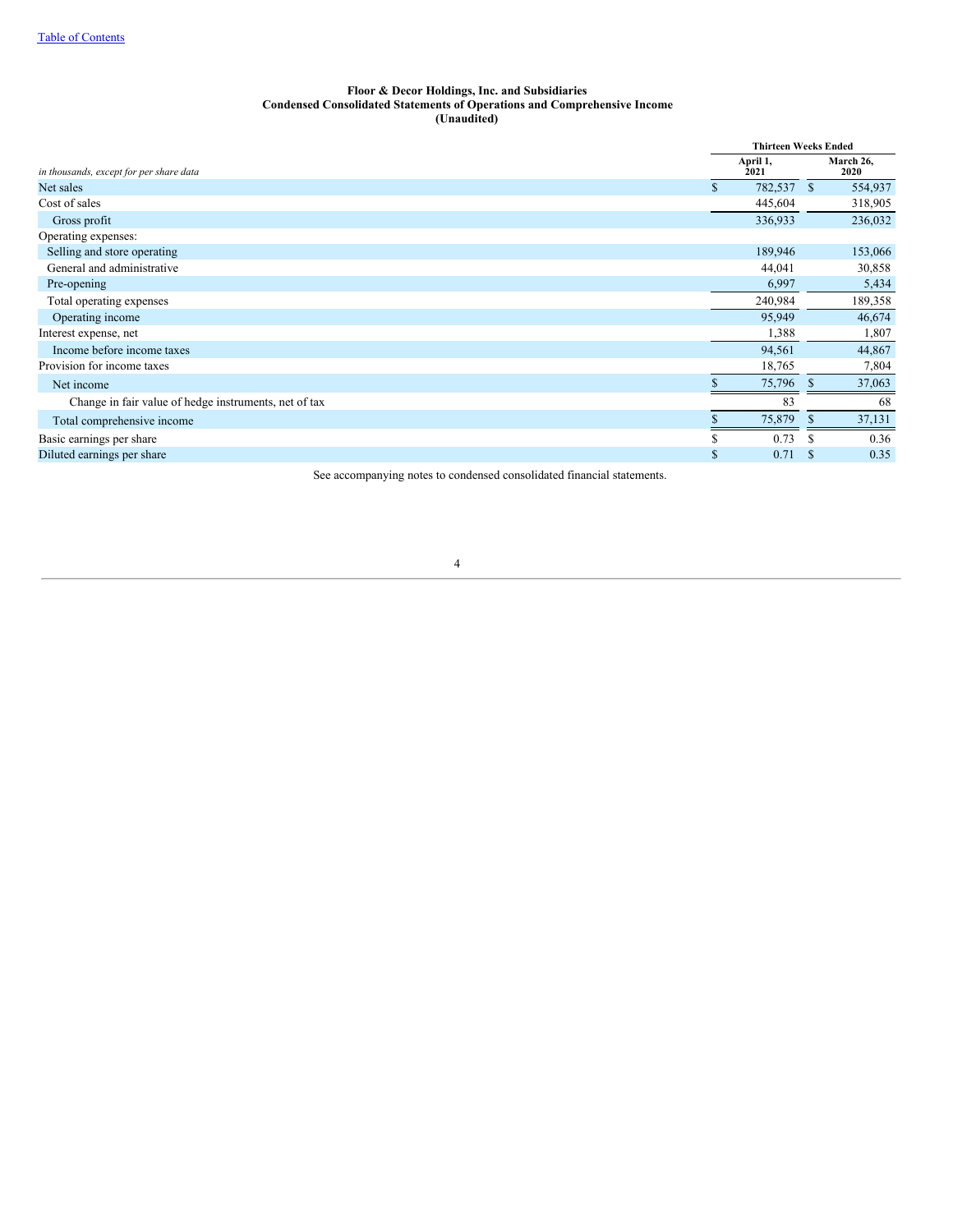### **Floor & Decor Holdings, Inc. and Subsidiaries Condensed Consolidated Statements of Stockholders' Equity (Unaudited)**

|                                                                    | <b>Common Stock</b> |  |                         |          |                                           |  |          |  |          |                               |               |
|--------------------------------------------------------------------|---------------------|--|-------------------------|----------|-------------------------------------------|--|----------|--|----------|-------------------------------|---------------|
|                                                                    | <b>Class A</b>      |  | <b>Additional Paid-</b> |          | <b>Accumulated Other</b><br>Comprehensive |  | Retained |  |          | Total<br><b>Stockholders'</b> |               |
| in thousands                                                       | <b>Shares</b>       |  | Amount                  |          | in Capital                                |  | Income   |  | Earnings |                               | <b>Equity</b> |
| Balance, January 1, 2021                                           | 104,368             |  | 104                     | <b>S</b> | 408,124                                   |  | 164      |  | 588,996  | -8                            | 997,388       |
| Stock-based compensation expense                                   |                     |  |                         |          | 4,734                                     |  |          |  |          |                               | 4,734         |
| Exercise of stock options                                          | 195                 |  |                         |          | 2,382                                     |  |          |  |          |                               | 2,383         |
| Issuance of restricted stock awards                                | 27                  |  |                         |          |                                           |  |          |  |          |                               |               |
| Forfeiture of restricted stock awards                              | (2)                 |  |                         |          |                                           |  |          |  |          |                               |               |
| Issuance of common stock upon vesting of restricted stock<br>units | 25                  |  |                         |          |                                           |  |          |  |          |                               |               |
| Shares issued under employee stock purchase plan                   | 26                  |  |                         |          | 1,302                                     |  |          |  |          |                               | 1,302         |
| Common stock redeemed for tax liability                            | (10)                |  |                         |          | (966)                                     |  |          |  |          |                               | (966)         |
| Other comprehensive gain, net of tax                               |                     |  |                         |          |                                           |  | 83       |  |          |                               | 83            |
| Net income                                                         |                     |  |                         |          |                                           |  | _        |  | 75,796   |                               | 75,796        |
| Balance, April 1, 2021                                             | 104,629             |  | 105                     |          | 415,576                                   |  | 247      |  | 664,792  |                               | 1,080,720     |

<span id="page-4-0"></span>

|                                                  | <b>Common Stock</b><br><b>Class A</b> |  |                          | <b>Accumulated Other</b><br><b>Additional Paid-</b><br>Comprehensive |            |               | Retained | Total<br>Stockholders' |               |
|--------------------------------------------------|---------------------------------------|--|--------------------------|----------------------------------------------------------------------|------------|---------------|----------|------------------------|---------------|
| in thousands                                     | <b>Shares</b>                         |  | Amount                   |                                                                      | in Capital | Income (Loss) |          | Earnings               | <b>Equity</b> |
| Balance, December 27, 2019                       | 101,458                               |  | 101                      |                                                                      | 370,413    | $(193)$ \$    |          | 394,015                | 764,336       |
| Stock-based compensation expense                 |                                       |  |                          |                                                                      | 2,908      |               |          |                        | 2,908         |
| Exercise of stock options                        | 453                                   |  |                          |                                                                      | 3,782      |               |          |                        | 3,783         |
| Issuance of restricted stock awards              | 368                                   |  |                          |                                                                      |            |               |          |                        |               |
| Shares issued under employee stock purchase plan | 30                                    |  | $\overline{\phantom{a}}$ |                                                                      | 1,131      |               |          |                        | 1,131         |
| Other comprehensive gain, net of tax             | $-$                                   |  |                          |                                                                      |            | 68            |          |                        | 68            |
| Net income                                       |                                       |  |                          |                                                                      |            |               |          | 37,063                 | 37,063        |
| Balance, March 26, 2020                          | 102,309                               |  | 102                      |                                                                      | 378,234    | (125)         |          | 431,078                | 809,289       |

See accompanying notes to condensed consolidated financial statements.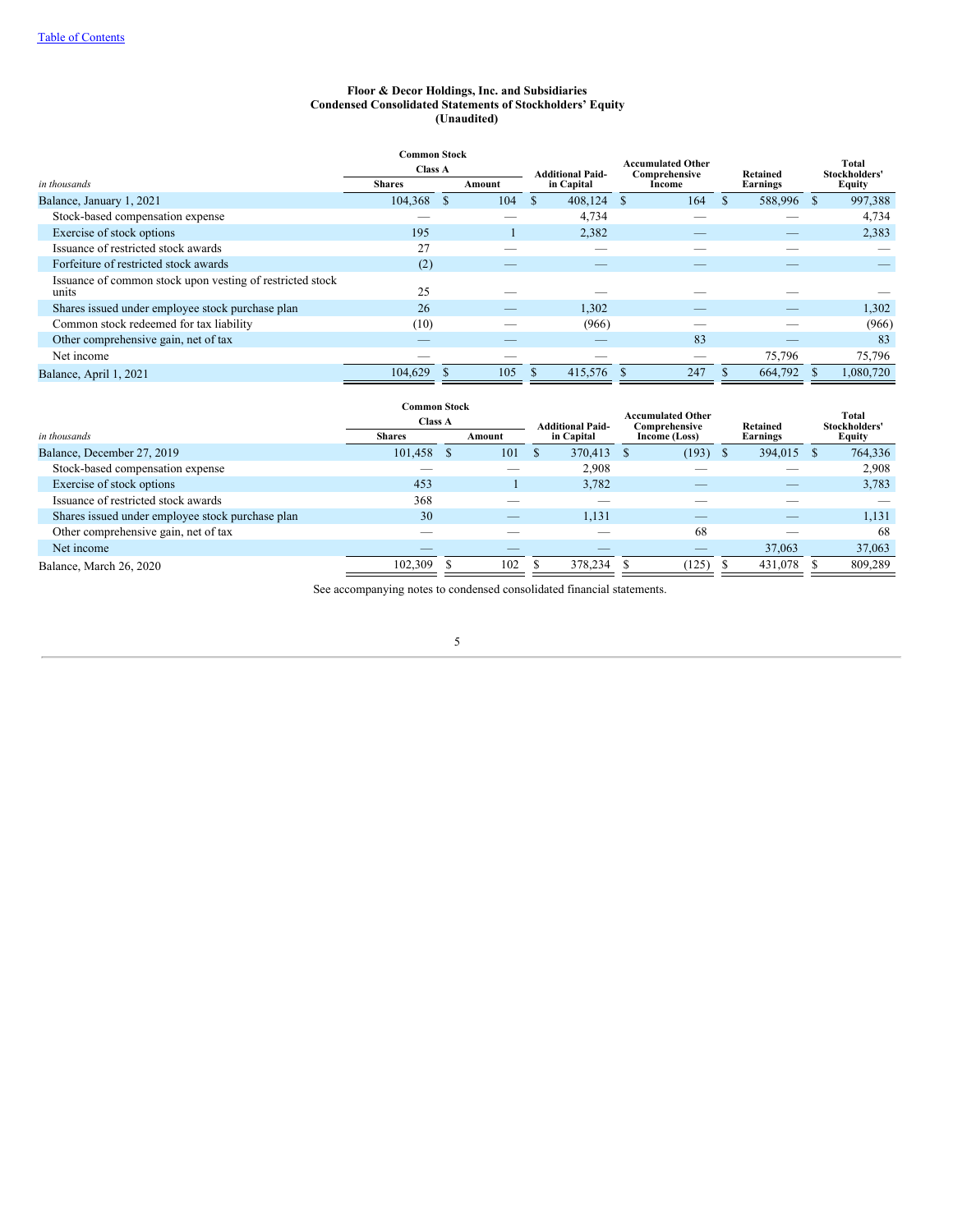#### **Floor & Decor Holdings, Inc. and Subsidiaries Condensed Consolidated Statements of Cash Flows (Unaudited)**

|                                                                                   |                       | <b>Thirteen Weeks Ended</b> |                   |  |  |  |
|-----------------------------------------------------------------------------------|-----------------------|-----------------------------|-------------------|--|--|--|
| in thousands                                                                      | April 1,<br>2021      |                             | March 26.<br>2020 |  |  |  |
| <b>Operating activities</b>                                                       |                       |                             |                   |  |  |  |
| Net income                                                                        | s                     | 75,796 \$                   | 37,063            |  |  |  |
| Adjustments to reconcile net income to net cash provided by operating activities: |                       |                             |                   |  |  |  |
| Depreciation and amortization                                                     | 26,415                |                             | 22,088            |  |  |  |
| Gain on asset impairments and disposals, net                                      |                       |                             | (29)              |  |  |  |
| Deferred income taxes                                                             | 4,459                 |                             | (4, 739)          |  |  |  |
| Interest cap derivative contracts                                                 |                       | 84                          | 83                |  |  |  |
| Stock-based compensation expense                                                  | 4,734                 |                             | 2,908             |  |  |  |
| Changes in operating assets and liabilities:                                      |                       |                             |                   |  |  |  |
| Receivables, net                                                                  | (9, 575)              |                             | 18,740            |  |  |  |
| Inventories, net                                                                  | 46,351                |                             | (7,076)           |  |  |  |
| Trade accounts payable                                                            | (13,376)              |                             | (48, 644)         |  |  |  |
| Accrued expenses and other current liabilities                                    | (16,204)              |                             | (2, 478)          |  |  |  |
| Income taxes                                                                      | 1,244                 |                             | 12,542            |  |  |  |
| Deferred revenue                                                                  | 5,544                 |                             | 506               |  |  |  |
| Other, net                                                                        | (24, 476)             |                             | (6,296)           |  |  |  |
| Net cash provided by operating activities                                         | 100,996               |                             | 24,668            |  |  |  |
| <b>Investing activities</b>                                                       |                       |                             |                   |  |  |  |
| Purchases of fixed assets                                                         | (45,876)              |                             | (38, 384)         |  |  |  |
| Net cash used in investing activities                                             | (45,876)              |                             | (38, 384)         |  |  |  |
| <b>Financing activities</b>                                                       |                       |                             |                   |  |  |  |
| Borrowings on revolving line of credit                                            |                       |                             | 275,000           |  |  |  |
| Proceeds from term loans                                                          | 65,000                |                             |                   |  |  |  |
| Payments on term loans                                                            | (75, 151)             |                             | (875)             |  |  |  |
| Proceeds from exercise of stock options                                           | 2,383                 |                             | 3,783             |  |  |  |
| Proceeds from employee stock purchase plan                                        | 1,302                 |                             | 1,131             |  |  |  |
| Debt issuance costs                                                               | (1, 409)              |                             | (2,429)           |  |  |  |
| Tax payments for stock-based compensation awards                                  |                       | (966)                       |                   |  |  |  |
| Net cash (used in) provided by financing activities                               | (8, 841)              |                             | 276,610           |  |  |  |
| Net increase in cash and cash equivalents                                         | 46,279                |                             | 262,894           |  |  |  |
| Cash and cash equivalents, beginning of the period                                | 307,772               |                             | 27,037            |  |  |  |
| Cash and cash equivalents, end of the period                                      | s<br>354,051          | $\mathbb{S}$                | 289,931           |  |  |  |
| Supplemental disclosures of cash flow information                                 |                       |                             |                   |  |  |  |
| Buildings and equipment acquired under operating leases                           | \$<br>53,758          | \$                          | 63,578            |  |  |  |
| Cash paid for interest, net of capitalized interest                               | $\mathsf{s}$<br>1,376 | $\mathbf{s}$                | 1,298             |  |  |  |
| Cash paid for income taxes, net of refunds                                        | S<br>13,055           | \$                          |                   |  |  |  |
| Fixed assets accrued at the end of the period                                     | $\mathbf S$<br>46,275 | -S                          | 19,620            |  |  |  |

<span id="page-5-0"></span>See accompanying notes to condensed consolidated financial statements.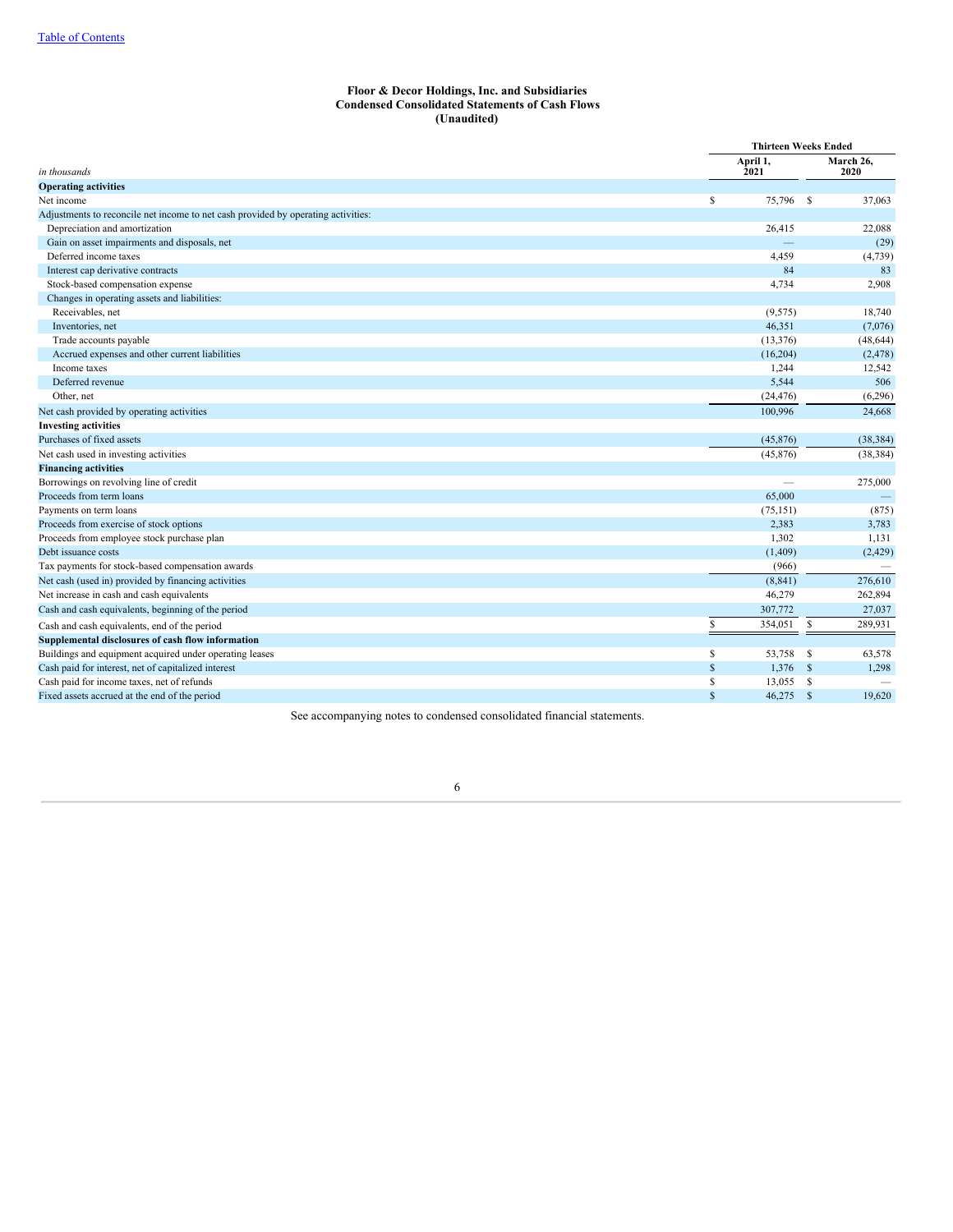#### **Floor & Decor Holdings, Inc. and Subsidiaries Notes to Condensed Consolidated Financial Statements (Unaudited)**

# **1. Basis of Presentation and Summary of Significant Accounting Policies**

#### *Nature of Business*

Floor & Decor Holdings, Inc., together with its subsidiaries (the "Company," "we," "our," or "us") is a highly differentiated, rapidly growing specialty retailer of hard surface flooring and related accessories. We offer a broad in-stock assortment of tile, wood, laminate, vinyl, and natural stone flooring along with decorative and installation accessories and adjacent categories at everyday low prices. Our stores appeal to a variety of customers, including professional installers and commercial businesses ("Pro"), Do it Yourself customers ("DIY"), and customers who buy our products for professional installation ("Buy it Yourself" or "BIY"). We operate within one reportable segment.

As of April 1, 2021, the Company, through its wholly owned subsidiary, Floor and Decor Outlets of America, Inc. ("Outlets"), operates140 warehouse-format stores, which average 78,000 square feet, and two small-format standalone design studios in 32 states, as well as four distribution centers and an e-commerce site, *FloorandDecor.com*.

#### *Fiscal Year*

The Company's fiscal year is the 52- or 53-week period ending on the Thursday on or preceding December 31st. Fiscal year ending December 30, 2021 ("fiscal 2021") includes 52 weeks, and the fiscal year ended December 31, 2020 ("fiscal 2020") included 53 weeks. When a 53-week fiscal year occurs, we report the additional week at the end of the fiscal fourth quarter. 52-week fiscal years consist of thirteen-week periods in each quarter of the fiscal year.

#### *Basis of Presentation*

The accompanying unaudited condensed consolidated financial statements include the accounts of the Company and its wholly owned subsidiaries. These financial statements have been prepared in accordance with accounting principles generally accepted in the United States ("GAAP") for interim financial information. The Condensed Consolidated Balance Sheet as of December 31, 2020 has been derived from the audited Consolidated Balance Sheet for the fiscal year then ended. The interim condensed consolidated financial statements should be read together with the audited consolidated financial statements and related footnote disclosures included in the Company's Annual Report on Form 10-K for fiscal 2020, filed with the Securities and Exchange Commission (the "SEC") on February 25, 2021 (the "Annual Report").

Management believes the accompanying unaudited condensed consolidated financial statements reflect all normal recurring adjustments considered necessary for a fair statement of results for the interim periods presented.

Results of operations for the thirteen weeks ended April 1, 2021 and March 26, 2020 are not necessarily indicative of the results to be expected for the full years.

### *Impact of the COVID-19 Pandemic*

On March 11, 2020, the World Health Organization announced that infections of the coronavirus ("COVID-19") had become a pandemic, and on March 13, 2020, the President of the United States announced a National Emergency relating to the COVID-19 pandemic. The full impact that the COVID-19 pandemic could continue to have on the Company's business remains a rapidly evolving situation and is highly uncertain. While the Company's operations during the first quarter of fiscal 2021 did not appear to be negatively impacted, the COVID-19 pandemic had a material negative impact on the Company's fiscal 2020 operations and financial results during the first half of fiscal 2020 and could have additional negative impacts in the future. The extent of the impact of the pandemic on the Company's business and financial results will depend on future developments, including the duration of the pandemic, the success of vaccination programs, the spread of COVID-19 within the markets in which the Company operates, as well as the countries from which the Company sources inventory, fixed assets, and other supplies, the effect of the pandemic on consumer confidence and spending, and actions taken by government entities in response to the pandemic, all of which are highly uncertain.

# *Summary of Significant Accounting Policies*

There have been no updates to our Significant Accounting Policies since the Annual Report. For more information regarding our Significant Accounting Policies and Estimates, see the "Summary of Significant Accounting Policies" section of "Item 8. Financial Statements and Supplementary Data" of our Annual Report.

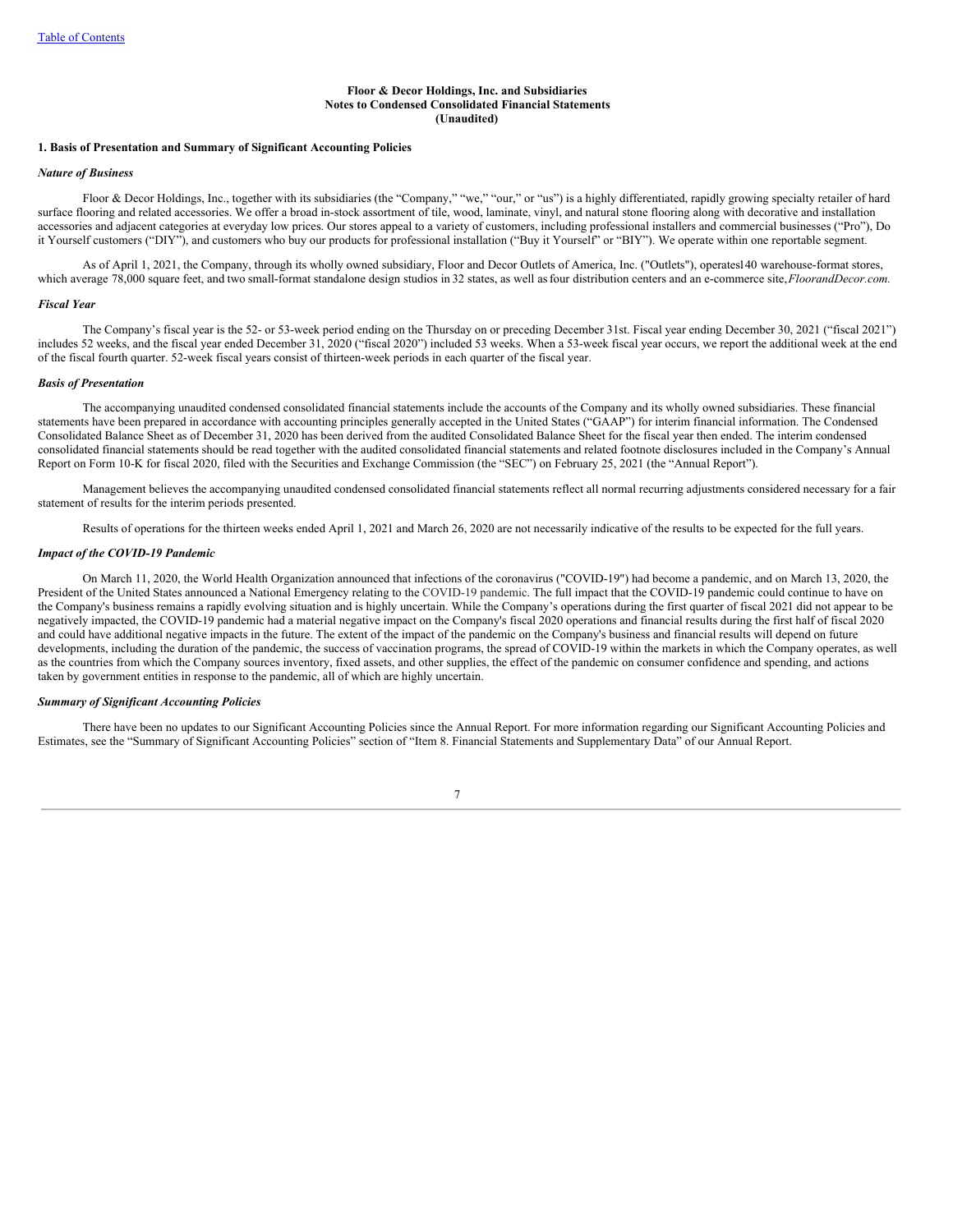### *Recently Adopted Accounting Pronouncements*

*Simplifying the Accounting for Income Taxes.*In December 2019, the Financial Accounting Standards Board ("FASB") issued Accounting Standard Update ("ASU") No. 2019-12, "Income Taxes (Topic 740): Simplifying the Accounting for Income Taxes." The ASU simplifies the accounting for income taxes by removing certain exceptions to the general principles in Topic 740. The ASU also clarifies and amends existing guidance to improve consistent application among reporting entities. In the first quarter of fiscal 2021, the Company adopted ASU No. 2019-12 on a prospective basis. The adoption of ASU No. 2019-12 did not have a material impact on the Company's condensed consolidated financial statements.

#### *Recently Issued Accounting Pronouncements*

*Reference Rate Reform.* In January 2021, the FASB issued ASU No. 2021-01, "*Reference Rate Reform (Topic 848),*" which provides optional guidance to ease the potential accounting and financial reporting burden of reference rate reform, including the expected market transition from the London Interbank Offered Rate (LIBOR) and other interbank offered rates to alternative reference rates. The new guidance provides temporary optional expedients and exceptions for applying U.S. GAAP to transactions affected by reference rate reform if certain criteria are met. These transactions include contract modifications, hedging relationships, and the sale or transfer of debt securities classified as held-to-maturity. Entities may apply the provisions of the new standard as of the beginning of the reporting period when the election is made. Unlike other topics, the provisions of this update are only available until December 31, 2022, by which time the reference rate replacement activity is expected to be completed. The Company is currently evaluating the impact of this standard on its consolidated financial statements and related disclosures and has yet to elect an adoption date.

#### **2. Revenue**

Net sales consist of revenue associated with contracts with customers for the sale of goods and services in amounts that reflect the consideration the Company is entitled to receive in exchange for those goods and services.

# *Deferred Revenue & Contract Liabilities*

Under Accounting Standards Codification ("ASC") 606,*Revenue from Contracts with Customers*, the Company recognizes revenue when the customer obtains control of the inventory. Amounts in deferred revenue at period-end reflect orders for which the inventory was not yet ready for physical transfer to customers.

Contract liabilities within the Condensed Consolidated Balance Sheets as of April 1, 2021 and December 31, 2020 primarily consisted of deferred revenue as well as amounts in accrued expenses and other current liabilities related to the Pro Premier loyalty program and unredeemed gift cards. As of April 1, 2021, contract liabilities totaled \$32.4 million and included \$15.7 million of deferred revenue, \$13.9 million of loyalty program liabilities, and \$2.8 million of unredeemed gift cards. As of December 31, 2020, contract liabilities totaled \$24.8 million and included \$10.1 million of deferred revenue, \$12.1 million of loyalty program liabilities, and \$2.6 million of unredeemed gift cards. Of the contract liabilities outstanding as of December 31, 2020, approximately \$8.0 million was recognized in revenue during the thirteen weeks ended April 1, 2021.

#### *Disaggregated Revenue*

The Company has one operating segment and one reportable segment. The following table presents the net sales of each major product category (in thousands):

|                                        | <b>Thirteen Weeks Ended</b> |                  |                |                  |                    |  |  |  |  |  |  |
|----------------------------------------|-----------------------------|------------------|----------------|------------------|--------------------|--|--|--|--|--|--|
|                                        |                             |                  | April 1, 2021  |                  | March 26, 2020 (1) |  |  |  |  |  |  |
| <b>Product Category</b>                |                             | <b>Net Sales</b> | % of Net Sales | <b>Net Sales</b> | % of Net Sales     |  |  |  |  |  |  |
| Tile                                   |                             | 189,436          | $24 \%$ \$     | 134,912          | $24\%$             |  |  |  |  |  |  |
| Laminate / luxury vinyl plank          |                             | 186,035          | 24             | 124,994          | 23                 |  |  |  |  |  |  |
| Decorative accessories / wall tile (1) |                             | 157,374          | 20             | 111,047          | 20                 |  |  |  |  |  |  |
| Installation materials and tools       |                             | 130,601          | 17             | 94,576           | 17                 |  |  |  |  |  |  |
| Wood                                   |                             | 62,131           | 8              | 48,995           | 9                  |  |  |  |  |  |  |
| Natural stone                          |                             | 49.251           | 6              | 34,877           | 6                  |  |  |  |  |  |  |
| Adjacent categories (1)                |                             | 12,236           | $\bigcap$      | 2,550            |                    |  |  |  |  |  |  |
| Other $(2)$                            |                             | (4,527)          | (1)            | 2,986            |                    |  |  |  |  |  |  |
| Total                                  |                             | 782,537          | $100 \%$ \$    | 554,937          | $100\%$            |  |  |  |  |  |  |

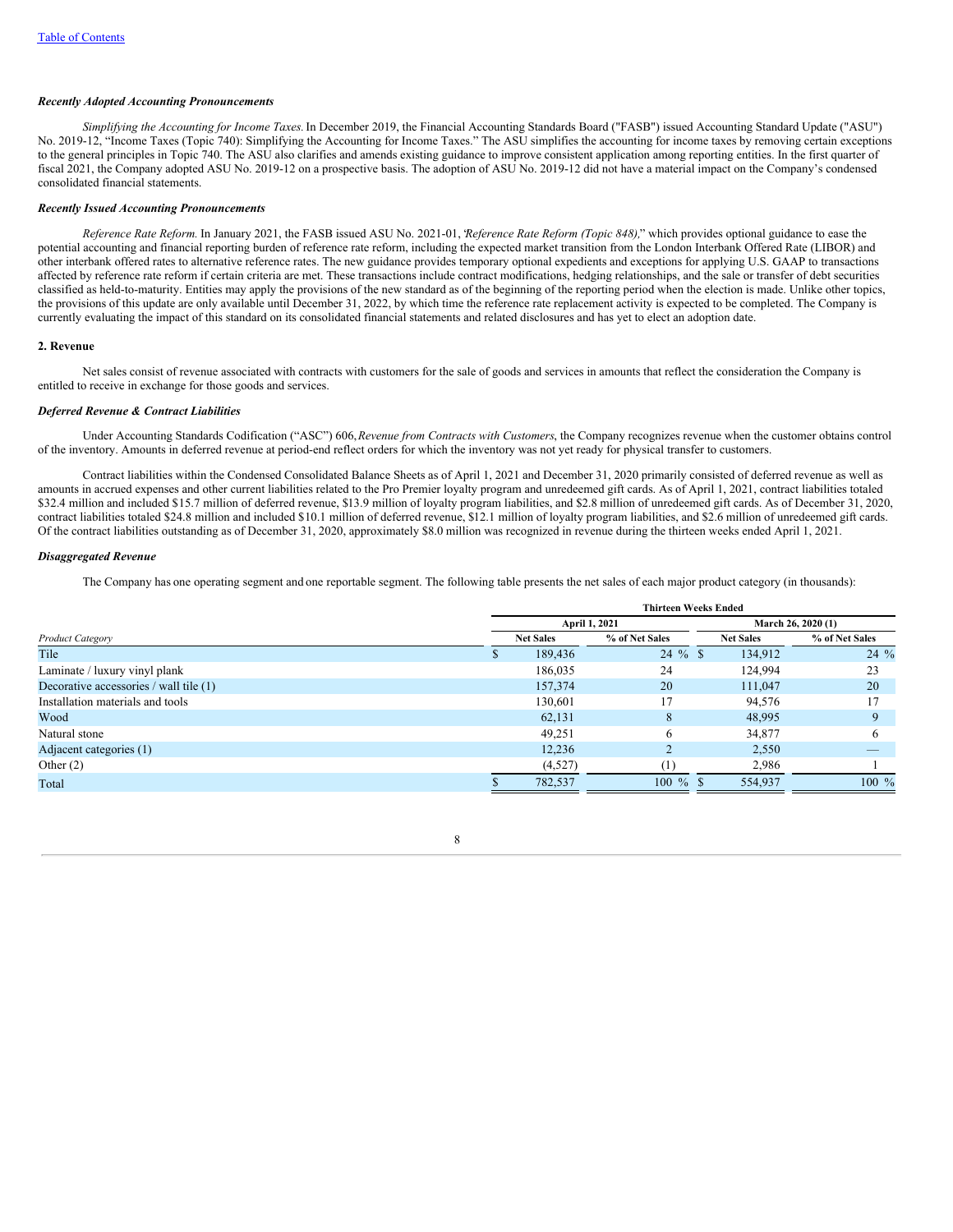(1) To conform to the current period presentation, the presentation of revenue by product category for the thirteen weeks ended March 26, 2020 has been updated within this table to provide disclosure of adjacent categories, which primarily includes bathroom and kitchen products and accessories, as a separate category. In prior periods, adjacent *categories revenue was included as a component of the decorative accessories / wall tile product category.*

(2) Other includes delivery and sample revenue and adjustments for deferred revenue, sales returns reserves, customer rewards under our Pro Premier Loyalty program, and *other revenue related adjustments that are not allocated on a product-level basis*.

#### **3. Debt**

The following table summarizes the Company's long-term debt as of April 1, 2021 and December 31, 2020:

| in thousands                                       | <b>Maturity Date</b> | <b>Interest Rate per Annum at</b><br>April 1, 2021 |          | <b>April 1, 2021</b> |   | <b>December 31, 2020</b> |
|----------------------------------------------------|----------------------|----------------------------------------------------|----------|----------------------|---|--------------------------|
| <b>Credit Facilities:</b>                          |                      |                                                    |          |                      |   |                          |
| UBS Facility Term Loan B                           | February 14, 2027    | 2.12%                                              | Variable | \$<br>207,653        | S | 143,179                  |
| UBS Facility Term Loan B-1                         | February 14, 2027    | n/a                                                | n/a      |                      |   | 74,625                   |
| Wells Facility Revolving Line of Credit            | February 14, 2025    | 3.50%                                              | Variable |                      |   |                          |
| Total secured debt at par value                    |                      |                                                    |          | 207,653              |   | 217,804                  |
| Less: current maturities                           |                      |                                                    |          | 2,103                |   | 1,647                    |
| Long-term debt maturities                          |                      |                                                    |          | 205,550              |   | 216,157                  |
| Less: unamortized discount and debt issuance costs |                      |                                                    |          | 10,004               |   | 9,000                    |
| Total long-term debt                               |                      |                                                    |          | 195,546              |   | 207,157                  |
| Total debt at fair value                           |                      |                                                    |          | 205,057              |   | 215,626                  |

# *n/a - not applicable*

Market risk associated with the Company's fixed and variable rate long-term debt relates to the potential change in fair value and negative impact to future earnings, respectively, from a change in interest rates. The aggregate fair value of debt is based primarily on the Company's estimates of interest rates, maturities, credit risk, and underlying collateral and is classified as Level 3 within the fair value hierarchy.

The following table summarizes scheduled maturities of the Company's debt, including current maturities, as of April 1, 2021:

| in thousands                               | Amount  |
|--------------------------------------------|---------|
| Thirty-nine weeks ending December 30, 2021 | 1,577   |
| 2022                                       | 2,103   |
| 2023                                       | 2,103   |
| 2024                                       | 2,103   |
| 2025                                       | 2,103   |
| Thereafter                                 | 197,664 |
| Total minimum debt payments                | 207,653 |

Components of interest expense are as follows for the periods presented:

| in thousands          | <b>April 1, 2021</b> |  | <b>March 26, 2020</b> |  |
|-----------------------|----------------------|--|-----------------------|--|
| Total interest costs  | .969                 |  | 2,034                 |  |
| Interest capitalized  | 581                  |  | 227<br><u>_</u>       |  |
| Interest expense, net | .388                 |  | 1,807                 |  |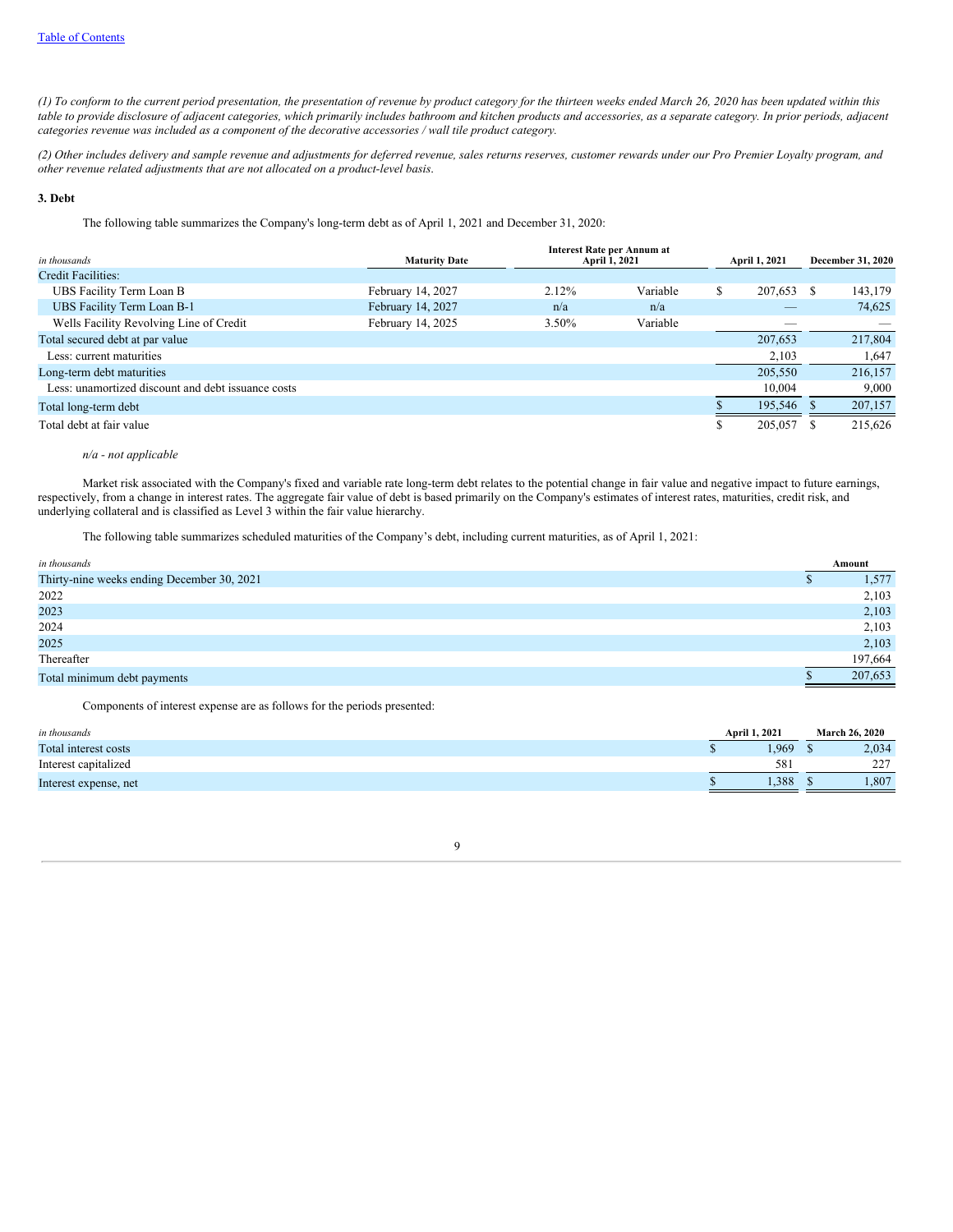# *Term Loan Facility*

On February 9, 2021 (the "Effective Date"), Outlets entered into a fifth amendment to the credit agreement governing its senior secured term loan facility (as amended, the "Term Loan Facility"). The fifth amendment provided for, among other things, a supplemental term loan in the aggregate principal amount of \$65.0 million (the "Supplemental Term Loan Facility") that increased the term loan B facility. The Supplemental Term Loan Facility has the same maturity date (February 14, 2027) and terms as the term loan B facility, except that voluntary prepayments made within six months after the Effective Date are subject to a 1% soft call prepayment premium. The other terms of loans under the Term Loan Facility remain unchanged, including the applicable margin for loans under the term loan B facility. The proceeds of the Supplemental Term Loan Facility, together with cash on hand, were used to (i) repay the \$75.0 million term loan B-1 facility and (ii) pay fees and expenses incurred in connection with the Supplemental Term Loan Facility.

The Term Loan Facility (including loans under the Supplemental Term Loan Facility) provides a margin for loans of: (x) in the case of ABR Loans (as defined in the Term Loan Facility) 1.00% per annum (subject to a leverage-based step-up to1.25% if Outlets exceeds certain leverage ratio tests), and (y) in the case of Eurodollar Loans (as defined in the Term Loan Facility) 2.00% per annum (subject to a leverage-based step-up to 2.25% if Outlets exceeds certain leverage ratio tests and a 0.00% floor on Eurodollar Loans).

All obligations under the Term Loan Facility (including loans under the Supplemental Term Loan Facility) are secured by (1) a first-priority security interest in substantially all of the property and assets of Outlets and the other guarantors under the Term Loan Facility, with certain exceptions, and (2) a second-priority security interest in the collateral securing the revolving credit facility ("ABL Facility").

The Company evaluated the fifth amendment to the Term Loan Facility in accordance with ASC 470-50,*Debt*, and determined that the amendment resulted in a debt modification that was not an extinguishment. Therefore, no loss on debt extinguishment was recognized. The Company incurred costs of \$1.6 million in connection with the refinancing which were comprised of (i) \$1.4 million of fees to creditors that were accounted for as debt issuance costs and are amortizing to interest expense over the term of the Term Loan Facility using the interest method and (ii) \$0.2 million of professional fees to other third parties that were expensed during the thirteen week period ended April 1, 2021 and included in general and administrative expense on the consolidated statements of operations and comprehensive income.

#### *ABL Facility*

As of April 1, 2021, the Company's ABL Facility had a maximum availability of \$400.0 million with actual available borrowings limited to the sum, at the time of calculation, of (a) eligible credit card receivables multiplied by the credit card advance rate, plus (b) the cost of eligible inventory, net of inventory reserves, multiplied by the applicable appraisal percentage, plus (c) 85% of eligible net trade receivables, plus (d) all eligible cash on hand, plus (e)100% of the amount for which the eligible letter of credit must be honored after giving effect to any draws, minus certain Availability Reserves (each component as defined in the ABL Facility). The ABL Facility is available for issuance of letters of credit and contains a sublimit of \$50.0 million for standby letters of credit and commercial letters of credit combined. Available borrowings under the facility are reduced by the face amount of outstanding letters of credit.

All obligations under the ABL Facility are secured by (1) a first-priority security interest in the cash and cash equivalents, accounts receivable, inventory, and related assets of Outlets and the other guarantors under the ABL Facility, with certain exceptions, and (2) a second-priority security interest in substantially all of the other property and assets of Outlets and the other guarantors under the Term Loan Facility.

Net availability under the ABL Facility, as reduced by outstanding letters of credit of \$21.3 million, was \$370.5 million based on financial data as of April 1, 2021.

#### *Covenants*

The credit agreements governing the Term Loan Facility and ABL Facility contain customary restrictive covenants, which, among other things and with certain exceptions, limit the Company's ability to (i) incur additional indebtedness and liens in connection with such indebtedness, (ii) pay dividends and make certain other restricted payments, (iii) effect mergers or consolidations, (iv) enter into transactions with affiliates, (v) sell or dispose of property or assets, and (vi) engage in unrelated lines of business. In addition, these credit agreements subject the Company to certain reporting obligations and require that the Company satisfy certain financial covenants, including, among other things, a requirement that if borrowings under the ABL Facility exceed 90% of availability, the Company will maintain a certain fixed charge coverage ratio (defined as Consolidated EBITDA less non-financed capital expenditures and income taxes paid to consolidated fixed charges, in each case as more fully defined in the ABL Facility).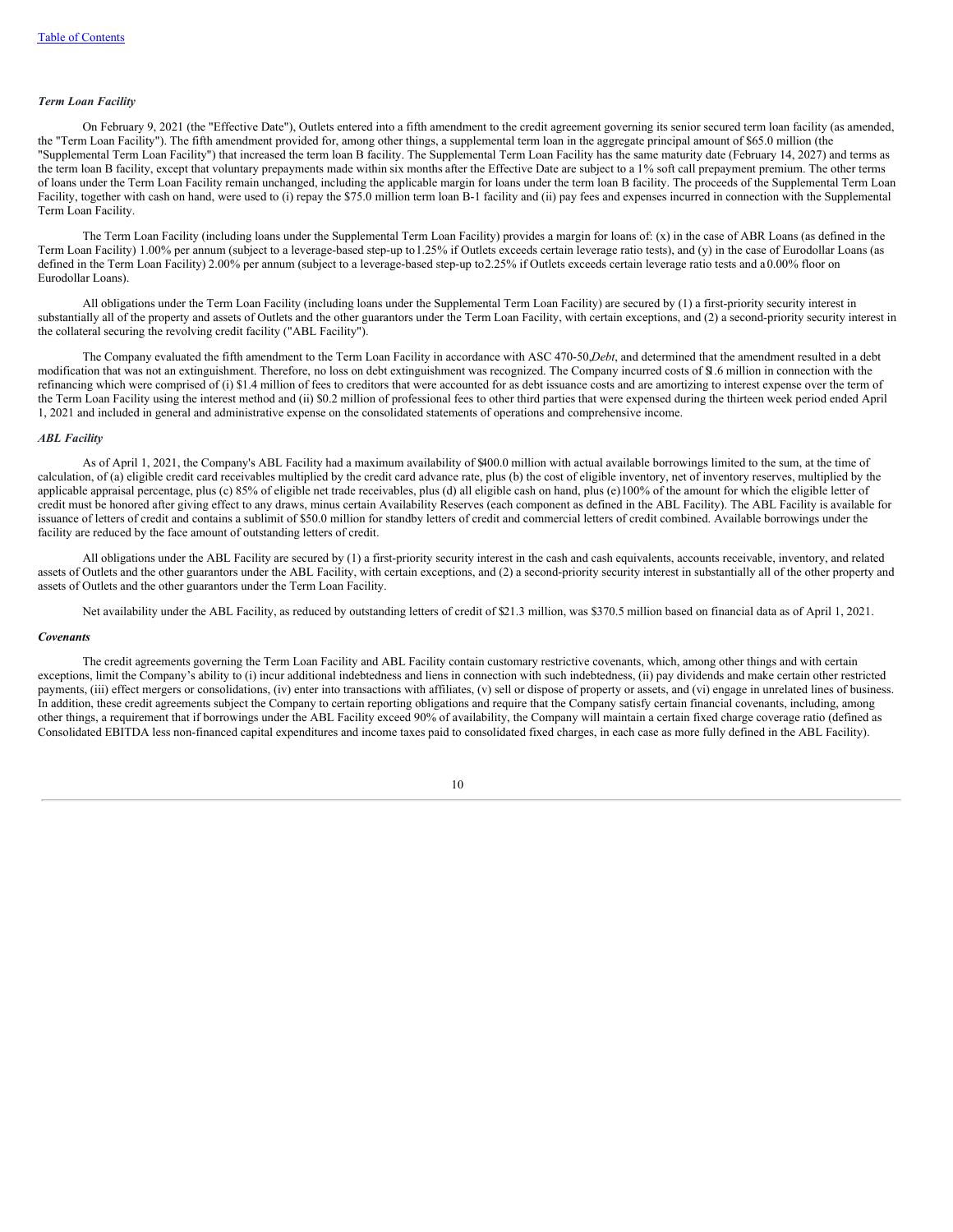The Term Loan Facility has no financial maintenance covenants. The Company is currently in compliance with all material covenants under the credit agreements.

# **4. Income Taxes**

Effective tax rates for the thirteen weeks ended April 1, 2021 and March 26, 2020 were based on the Company's forecasted annualized effective tax rates and were adjusted for discrete items that occurred within each period. The Company's effective income tax rate was 19.8% and 17.4% for the thirteen weeks ended April 1, 2021 and March 26, 2020, respectively. For each period, the effective income tax rate was lower than the statutory federal income tax rate of 21.0% primarily due to the recognition of income tax benefits from tax deductions in excess of book expense related to stock option exercises and other discrete items.

The Company recognizes discrete expense for loss contingencies related to uncertain tax positions, including estimated interest and penalties. The Company recognized no expense related to uncertain tax positions during the thirteen weeks ended April 1, 2021 compared with \$2.2 million of such expense during the thirteen weeks ended March 26, 2020.

The Company accounts for income taxes under the asset and liability method in accordance with ASC 740,*Income Taxes*, which requires the recognition of deferred tax assets and liabilities for the future tax consequences attributable to differences between the financial statement carrying amounts and tax basis of existing assets and liabilities. Deferred tax assets and liabilities are measured using enacted tax rates expected to apply to taxable income in the years in which those temporary differences are expected to be recovered or settled. Changes in tax laws and rates could affect recorded deferred tax assets and liabilities in the future. The effect on deferred tax assets and liabilities of a change in tax laws or rates is recognized in the period that includes the enactment date of such a change.

The ultimate realization of deferred tax assets is dependent upon the generation of future taxable income during the periods in which the associated temporary differences became deductible. On a quarterly basis, the Company evaluates whether it is more likely than not that its deferred tax assets will be realized in the future and concludes whether or not a valuation allowance must be established.

The Company accounts for uncertain tax positions in accordance with ASC 740,*Income Taxes*. ASC 740-10 clarifies the accounting for uncertainty in income taxes recognized in an enterprise's financial statements using a two-step process for evaluating tax positions taken, or expected to be taken, on a tax return. The Company may only recognize the tax benefit from an uncertain tax position if it is more likely than not that the tax position will be sustained on examination by the taxing authorities, based on the technical merits of the position. The tax benefits recognized in the financial statements from such a position should be measured based on the largest benefit that has a greater than 50 percent likelihood of being realized upon ultimate settlement. In addition, the Company recognizes a loss contingency for uncertain tax positions when it is probable that a liability has been incurred and the amount of the loss can be reasonably estimated. The amounts recognized for uncertain tax positions require that management make estimates and judgments based on provisions of the tax law, which may be subject to change or varying interpretations. The Company includes estimated interest and penalties related to uncertain tax position accruals within accrued expenses and other current liabilities in the Condensed Consolidated Balance Sheets and within income tax expense in the Condensed Consolidated Statements of Operations and Comprehensive Income.

# *Coronavirus Aid, Relief, and Economic Security Act (CARES Act)*

The Coronavirus Aid, Relief, and Economic Security Act (the "CARES Act") provides for, among other things, the temporary deferral of the employer portion of social security taxes incurred through the end of calendar 2020 and an employee retention credit for 50% of wages and health benefits paid to employees not providing services due to the COVID-19 pandemic. In December 2020, the Consolidated Appropriations Act, 2021 was signed into law and generally extended and expanded the availability of the CARES Act employee retention credit through June 30, 2021. Subsequently, the American Rescue Plan Act of 2021, enacted in March 2021, generally extended and expanded the availability of the CARES Act employee retention credit through December 31, 2021.

As of April 1, 2021, the Company has deferred \$12.1 million of employer social security taxes under the CARES Act, of which 50% are required to be deposited by December 2021 and the remaining 50% by December 2022. Of the deferred employer social security taxes outstanding as of April 1, 2021, approximately \$6.1 million is included in accrued expenses and other current liabilities and \$6.0 million is included in other liabilities within the Condensed Consolidated Balance Sheets.

The Company recognized \$0.7 million related to employee retention credits during the thirteen weeks ended April 1, 2021 as an offset to selling and store operating expenses within the Condensed Consolidated Statements of Operations and Comprehensive Income.

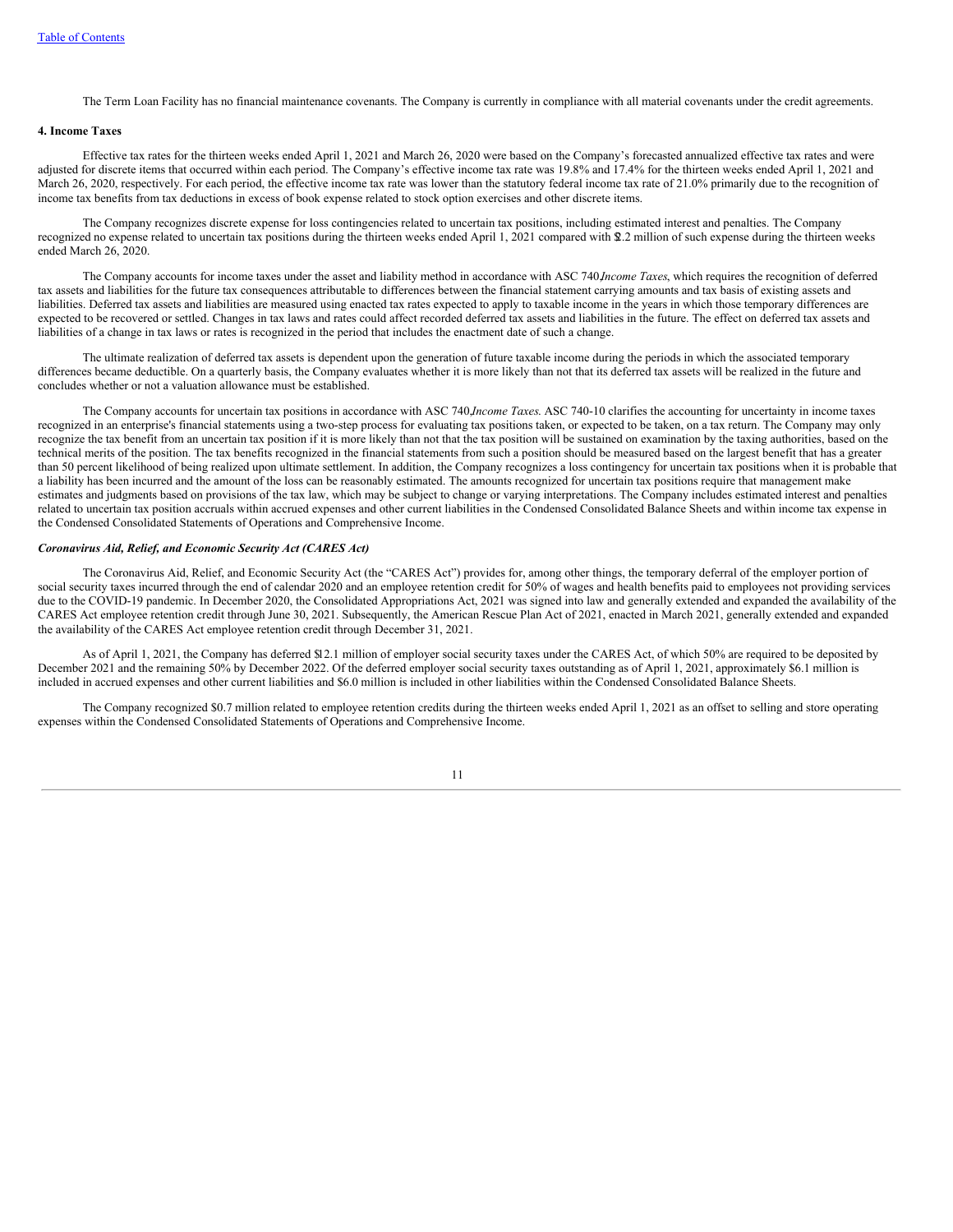#### **5. Commitments and Contingencies**

# *Lease Commitments*

The Company accounts for leases in accordance with ASC 842,*Leases*. The majority of the Company's long-term operating lease agreements are for its corporate office, retail locations, and distribution centers, which expire in various years through 2046. Most of these agreements are retail leases wherein both the land and building are leased. For a small number of retail locations, the Company has ground leases in which only the land is leased. The initial lease terms for the Company's corporate office, retail, and distribution center facilities range from 10-20 years. The majority of the Company's retail and ground leases also include options to extend, which are factored into the recognition of their respective assets and liabilities when appropriate based on management's assessment of the probability that the options will be exercised.

When readily determinable, the rate implicit in the lease is used to discount lease payments to present value; however, substantially all of the Company's leases do not provide a readily determinable implicit rate. If the rate implicit in the lease is not readily determinable, we use a third party to assist in the determination of a secured incremental borrowing rate, determined on a collateralized basis, to discount lease payments based on information available at lease commencement. The secured incremental borrowing rate is estimated based on yields obtained from Bloomberg for U.S. consumers with a BB- credit rating and is adjusted for collateralization as well as inflation. As of April 1, 2021 and March 26, 2020, the Company's weighted average discount rate was 5.3% and 5.2%, respectively, and the Company's weighted average remaining lease term was approximately 11 years and 10 years, respectively.

#### *Lease Costs*

The table below presents components of lease expense for operating leases.

|                                  |                             |               | <b>Thirteen Weeks Ended</b> |                              |  |  |  |
|----------------------------------|-----------------------------|---------------|-----------------------------|------------------------------|--|--|--|
| in thousands                     | Classification              | April 1, 2021 |                             | <b>March 26, 2020</b><br>(3) |  |  |  |
| Fixed operating lease cost:      | Selling and store operating | \$            | 28,768 \$                   | 24,933                       |  |  |  |
|                                  | Cost of sales               |               | 5,660                       | 5,674                        |  |  |  |
|                                  | Pre-opening                 |               | 1,635                       | 2,191                        |  |  |  |
|                                  | General and administrative  |               | 1,029                       | 1,018                        |  |  |  |
| Total fixed operating lease cost |                             |               | 37,092                      | 33,816                       |  |  |  |
| Variable lease cost (1):         | Selling and store operating | $\mathbb{S}$  | $9,776$ \$                  | 7,938                        |  |  |  |
|                                  | Cost of sales               |               | 1,408                       | 1,084                        |  |  |  |
|                                  | Pre-opening                 |               | 68                          | 84                           |  |  |  |
|                                  | General and administrative  |               | 22                          | 27                           |  |  |  |
| Total variable lease cost        |                             |               | 11,274                      | 9,133                        |  |  |  |
| Sublease income                  | Cost of sales               |               | (597)                       | (597)                        |  |  |  |
| Total operating lease cost (2)   |                             |               | 47,769                      | 42,352                       |  |  |  |

*(1) Includes variable costs for common area maintenance, property taxes, and insurance on leased real estate.*

(2) Excludes short-term lease costs, which were immaterial for the thirteen weeks ended April 1, 2021 and March 26, 2020.

(3) To conform to the current period presentation, the presentation of the components of operating lease expense for the thirteen weeks ended March 26, 2020 has been updated within this table to provide disclosure of variable lease costs and additional information related to the classification of operating leases within the Condensed Consolidated *Statements of Operations and Comprehensive Income.*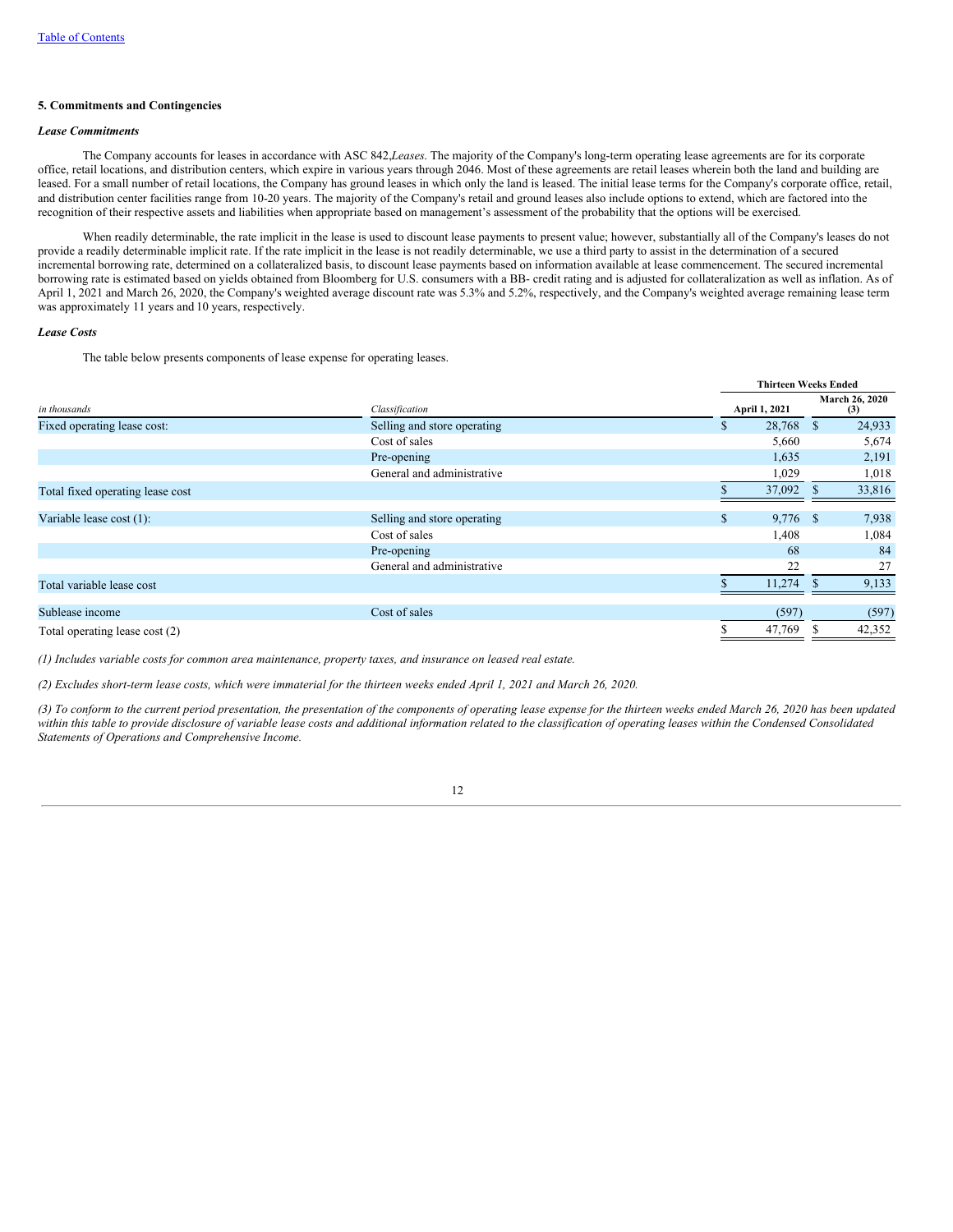# *Undiscounted Cash Flows*

Future minimum lease payments under non-cancelable operating leases (with initial or remaining lease terms in excess of one year) as of April 1, 2021 were as follows:

| in thousands                                         | Amount    |
|------------------------------------------------------|-----------|
| Thirty-nine weeks ending December 30, 2021           | 136,002   |
| 2022                                                 | 141,430   |
| 2023                                                 | 140,051   |
| 2024                                                 | 137,182   |
| 2025                                                 | 128,248   |
| Thereafter                                           | 748,306   |
| Total minimum lease payments (1)(2)                  | 1,431,219 |
| Less: amount of lease payments representing interest | 376,993   |
| Present value of future minimum lease payments       | 1,054,226 |
| Less: current obligations under leases               | 79,041    |
| Long-term lease obligations                          | 975,185   |

(1) Future lease payments exclude approximately \$108.0 million of legally binding minimum lease payments for operating leases signed but not yet commenced.

(2) Operating lease payments include \$67.6 million related to options to extend lease terms that are reasonably certain of being exercised.

For the thirteen weeks ended April 1, 2021 and March 26, 2020, cash paid for operating leases was \$50.9 million and \$32.9 million, respectively.

### *Litigation*

On June 18, 2020, an alleged stockholder filed a putative derivative complaint, Lincolnshire Police Pension Fund v. Taylor, et al., No. 2020-0487-JTL, in the Delaware Court of Chancery, purportedly on behalf of the Company against certain of the Company's officers, directors, and stockholders. The complaint alleges breaches of fiduciary duties and unjust enrichment. The factual allegations underlying these claims are similar to the factual allegations made in the previously dismissed *In re Floor & Decor Holdings, Inc. Securities Litigation* described in our Annual Report on Form 10-K. The complaint seeks unspecified damages and restitution for the Company from the individual defendants and the payment of costs and attorneys' fees. The time for the defendants to respond to the complaint has not yet expired.

The Company maintains insurance that may cover any liability arising out of the above-referenced litigation up to the policy limits and subject to meeting certain deductibles and to other terms and conditions thereof. Estimating an amount or range of possible losses resulting from litigation proceedings is inherently difficult, particularly where the matters involve indeterminate claims for monetary damages and are in the stages of the proceedings where key factual and legal issues have not been resolved. For these reasons, we are currently unable to predict the ultimate timing or outcome of or reasonably estimate the possible losses or a range of possible losses resulting from the above-referenced litigation.

The Company is also subject to various other legal actions, claims and proceedings arising in the ordinary course of business, which may include claims related to general liability, workers' compensation, product liability, intellectual property and employment-related matters resulting from its business activities. As with most actions such as these, an estimation of any possible and/or ultimate liability cannot always be determined. The Company establishes reserves for specific legal proceedings when it determines that the likelihood of an unfavorable outcome is probable and the amount of loss can be reasonably estimated. These various other ordinary course proceedings are not expected to have a material impact on the Company's consolidated financial position, cash flows, or results of operations, however regardless of the outcome, litigation can have an adverse impact on the Company because of defense and settlement costs, diversion of management resources, and other factors.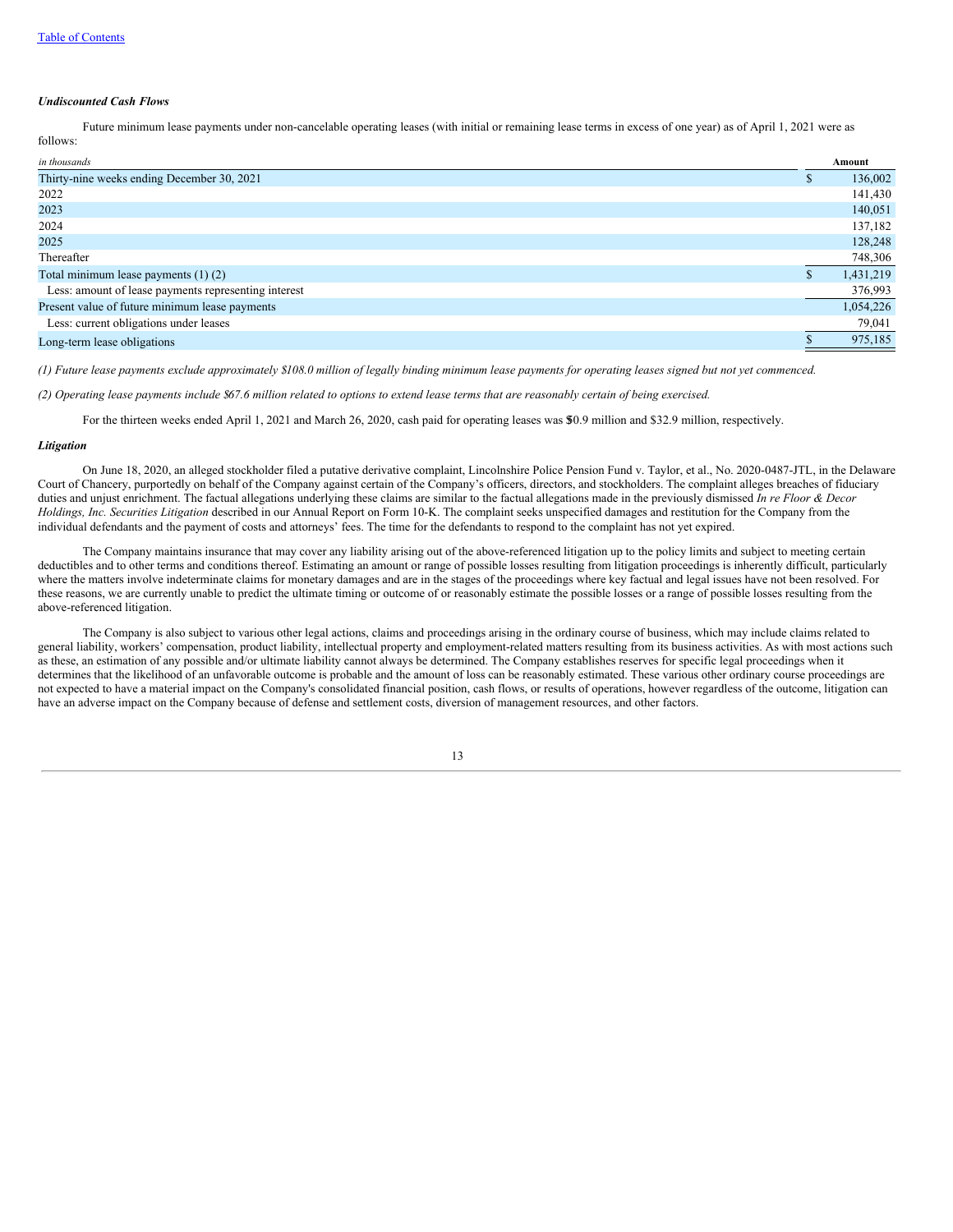#### **6. Stock-based Compensation**

The Company accounts for stock-based compensation in accordance with ASC 718,*Compensation- Stock Compensation,* which requires measurement of compensation cost for all stock awards at fair value on the date of grant and recognition of compensation, net of forfeitures, over the requisite service period for awards expected to vest. Stock-based compensation expense for the thirteen weeks ended April 1, 2021 and March 26, 2020 was \$4.7 million and \$2.9 million, respectively, and was included in general and administrative expenses within the Company's Condensed Consolidated Statements of Operations and Comprehensive Income.

# *Stock Options*

Stock options are granted with an exercise price greater than or equal to the fair market value on the date of grant, as authorized by the Company's board of directors or compensation committee. Options granted have contractual terms of ten years and vesting provisions ranging from one year to five years. The stock options granted to eligible employees during the thirteen weeks ended April 1, 2021 vest in four ratable annual installments on each of the first four anniversaries of the grant date, subject to the grantee's continued service through the applicable vesting date. Stock option grants are generally subject to forfeiture if employment terminates prior to vesting.

The fair value of stock option awards granted during the thirteen weeks ended April 1, 2021 was estimated using the Black-Scholes-Merton option pricing model with the following weighted-average assumptions:

|                                              | <b>Thirteen Weeks Ended</b> |
|----------------------------------------------|-----------------------------|
|                                              | <b>April 1, 2021</b>        |
| Weighted average fair value per stock option | 41.75                       |
| Risk-free interest rate                      | 0.8%                        |
| <b>Expected volatility</b>                   | 48.1%                       |
| Expected life (in years)                     | 5.4                         |
| Dividend yield                               | $-$ %                       |

The Company determines the grant date fair value of stock options with assistance from a third-party valuation specialist. Expected volatility is estimated based on the historical volatility of the Company's Class A common stock since its initial public offering in 2017 as well as the historical volatility of the common stock of similar public entities. The Company considers various factors in determining the appropriateness of the public entities used in determining expected volatility, including the entity's life cycle stage, industry, growth profile, size, financial leverage, and products offered. To determine the expected life of the options granted, the Company relied upon a combination of the observed exercise behavior of prior grants with similar characteristics and the contractual terms and vesting schedules of the current grants. The risk-free interest rate is based on the term structure of interest rates at the time of the option grant.

The table below summarizes stock option activity for the thirteen weeks ended April 1, 2021:

|                                         | Options   | <b>Weighted Average</b><br><b>Exercise Price</b> |
|-----------------------------------------|-----------|--------------------------------------------------|
| Outstanding at January 1, 2021          | 3,740,604 | 20.72                                            |
| Granted                                 | 66.505    | 95.68                                            |
| Exercised                               | (195,073) | 12.22                                            |
| Forfeited or expired                    | (15, 635) | 44.20                                            |
| Outstanding at April 1, 2021            | 3,596,401 | 22.47                                            |
| Vested and exercisable at April 1, 2021 | 1,996,497 | 15.03                                            |

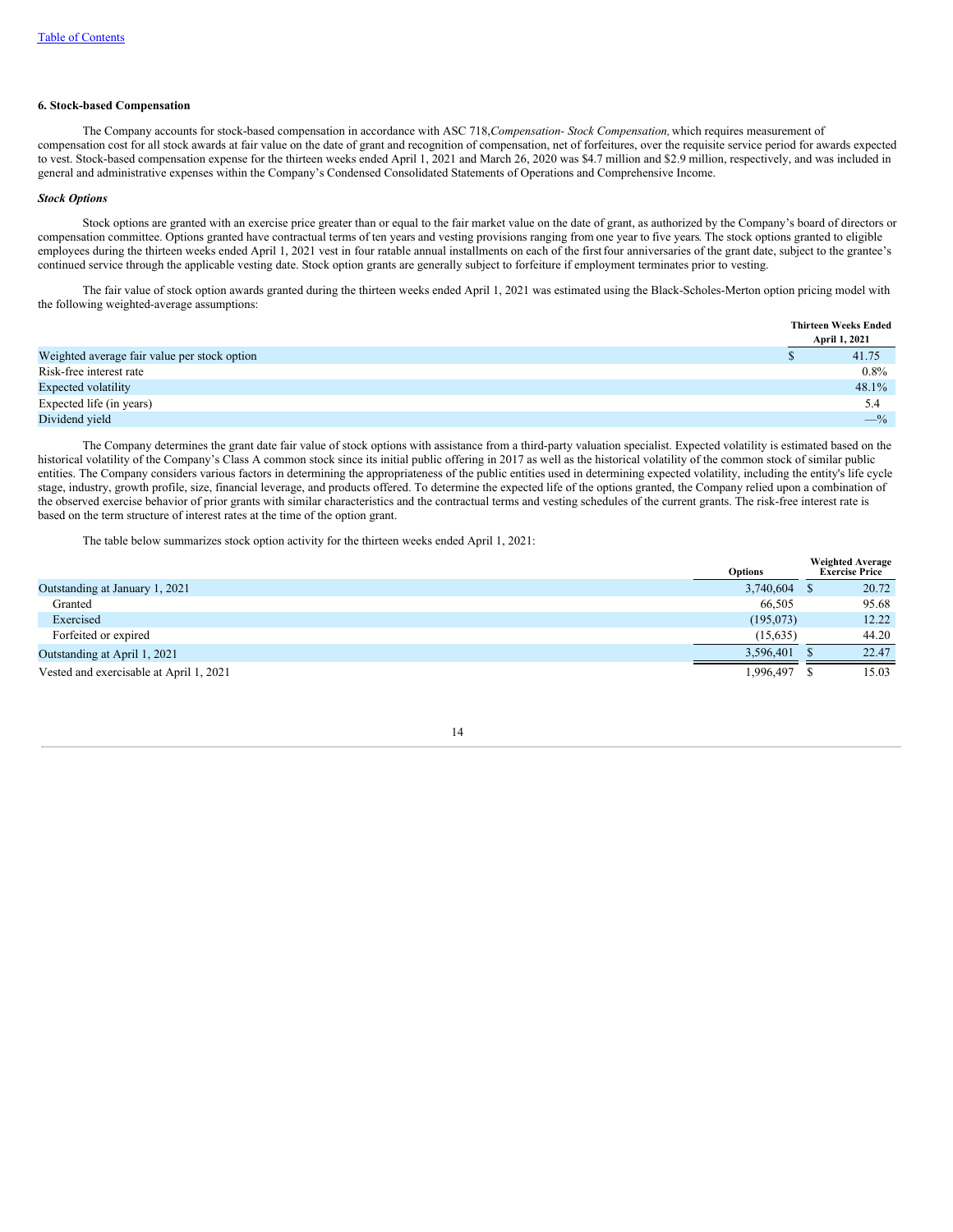The total unrecognized compensation cost related to stock options as of April 1, 2021 and December 31, 2020, was \$6.4 million and \$16.0 million, respectively. The unrecognized compensation cost remaining as of April 1, 2021 is expected to be recognized over a weighted average period of 2.4 years.

# *Restricted Stock Units*

During the thirteen weeks ended April 1, 2021, the Company granted restricted stock units to certain employees that represent an unfunded, unsecured right to receive a share of the Company's Class A common stock upon vesting. These awards vest in four ratable annual installments on each of the first four anniversaries of the grant date, subject to the grantee's continued service through the applicable vesting date. The fair value of the restricted stock units was determined based on the closing price of the Company's Class A common stock on the date of grant.

The following table summarizes restricted stock unit activity during the thirteen weeks ended April 1, 2021:

|                             | <b>Restricted Stock Units</b> |
|-----------------------------|-------------------------------|
| Unvested at January 1, 2021 | 128,220                       |
| Granted                     | 100,799                       |
| Vested                      | (25, 349)                     |
| Forfeited                   | (2,556)                       |
| Unvested at April 1, 2021   | 201,114                       |

The total unrecognized compensation cost related to restricted stock units as of April 1, 2021 and December 31, 2020 was \$5.0 million and \$6.2 million, respectively. The unrecognized compensation cost remaining as of April 1, 2021 is expected to be recognized over a weighted average period of 3.5 years.

#### *Restricted Stock Awards*

During the thirteen weeks ended April 1, 2021, the Company issued service-based restricted stock awards to certain executive officers and non-employee directors that are subject to the grantee's continued service through the applicable vesting date. Service-based restricted stock awards granted during the period to executive officers vest in four ratable annual installments on each of the first four anniversaries of the grant date, while such awards granted to non-employee directors during the period cliff vest on the first anniversary from the grant date.

The following table summarizes restricted stock award activity during the thirteen weeks ended April 1, 2021:

|                             | <b>Restricted Stock Awards</b> |                   |                                    |  |  |
|-----------------------------|--------------------------------|-------------------|------------------------------------|--|--|
|                             | <b>Service-based</b>           | Performance-based | <b>Total Stock Return</b><br>(TSR) |  |  |
| Unvested at January 1, 2021 | 131,844                        | 160,315           | 104,456                            |  |  |
| Granted                     | 27,465                         |                   |                                    |  |  |
| Vested                      | (10, 459)                      | __                | __                                 |  |  |
| Forfeited                   | (2,508)                        | __                | _                                  |  |  |
| Unvested at April 1, 2021   | 146,342                        | 160,315           | 104,456                            |  |  |

The fair value of performance-based and service-based restricted stock awards is based on the closing market price of the Company's Class A common stock on the date of grant. The fair value of the TSR awards is estimated on grant date using the Monte Carlo valuation method. Compensation cost for restricted stock awards is recognized using the straight-line method over the requisite service period, which for each of the awards is the service vesting period. As of April 1, 2021 and December 31, 2020, total unrecognized compensation cost related to unvested restricted stock awards was \$15.7 million and \$15.2 million, respectively. The unrecognized compensation cost remaining as of April 1, 2021 is expected to be recognized over a weighted average period of 2.5 years.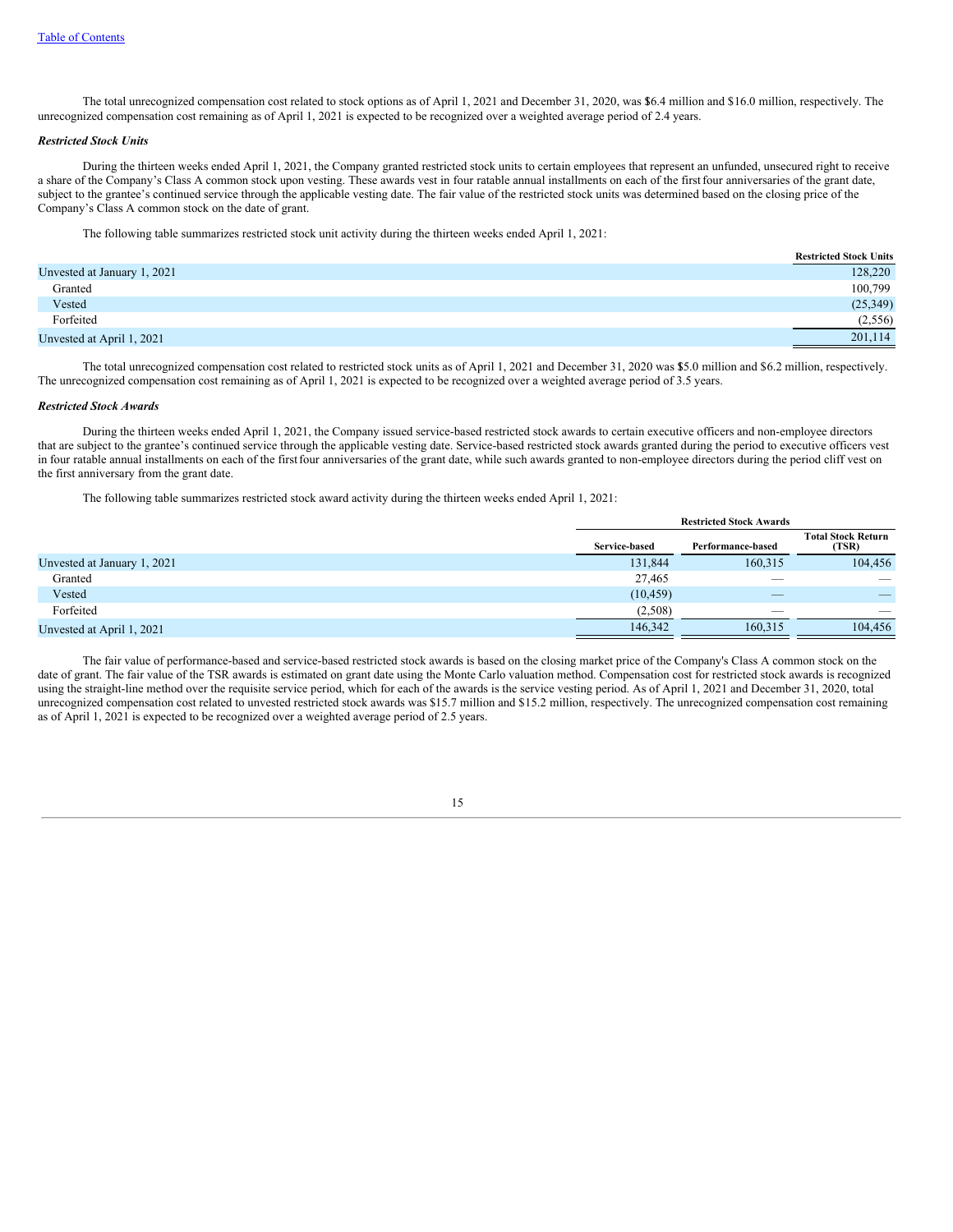### **7. Earnings Per Share**

# *Net Income per Common Share*

The Company calculates basic earnings per share by dividing net income by the weighted average number of common shares outstanding during the period. Diluted earnings per share is computed by dividing net income by the weighted average number of common shares outstanding adjusted for the dilutive effect of share-based awards.

The following table shows the computation of basic and diluted earnings per share:

|                                             | <b>Thirteen Weeks Ended</b> |                       |         |  |  |
|---------------------------------------------|-----------------------------|-----------------------|---------|--|--|
| in thousands, except per share data         | April 1, 2021               | <b>March 26, 2020</b> |         |  |  |
| Net income                                  | 75,796                      |                       | 37,063  |  |  |
| Basic weighted average shares outstanding   | 104,073                     |                       | 101,629 |  |  |
| Dilutive effect of share-based awards       | 3.026                       |                       | 3,881   |  |  |
| Diluted weighted average shares outstanding | 107,099                     |                       | 105.510 |  |  |
| Basic earnings per share                    | 0.73                        |                       | 0.36    |  |  |
| Diluted earnings per share                  | 0.71                        |                       | 0.35    |  |  |

The following potentially dilutive securities were excluded from the computation of diluted earnings per share as a result of their anti-dilutive effect:

<span id="page-15-0"></span>

|                        | <b>Thirteen Weeks Ended</b> |                       |  |
|------------------------|-----------------------------|-----------------------|--|
| in thousands           | <b>April 1, 2021</b>        | <b>March 26, 2020</b> |  |
| Stock options          | 81                          | 590                   |  |
| Restricted stock       | 18                          | 284                   |  |
| Restricted stock units | 100                         | 108                   |  |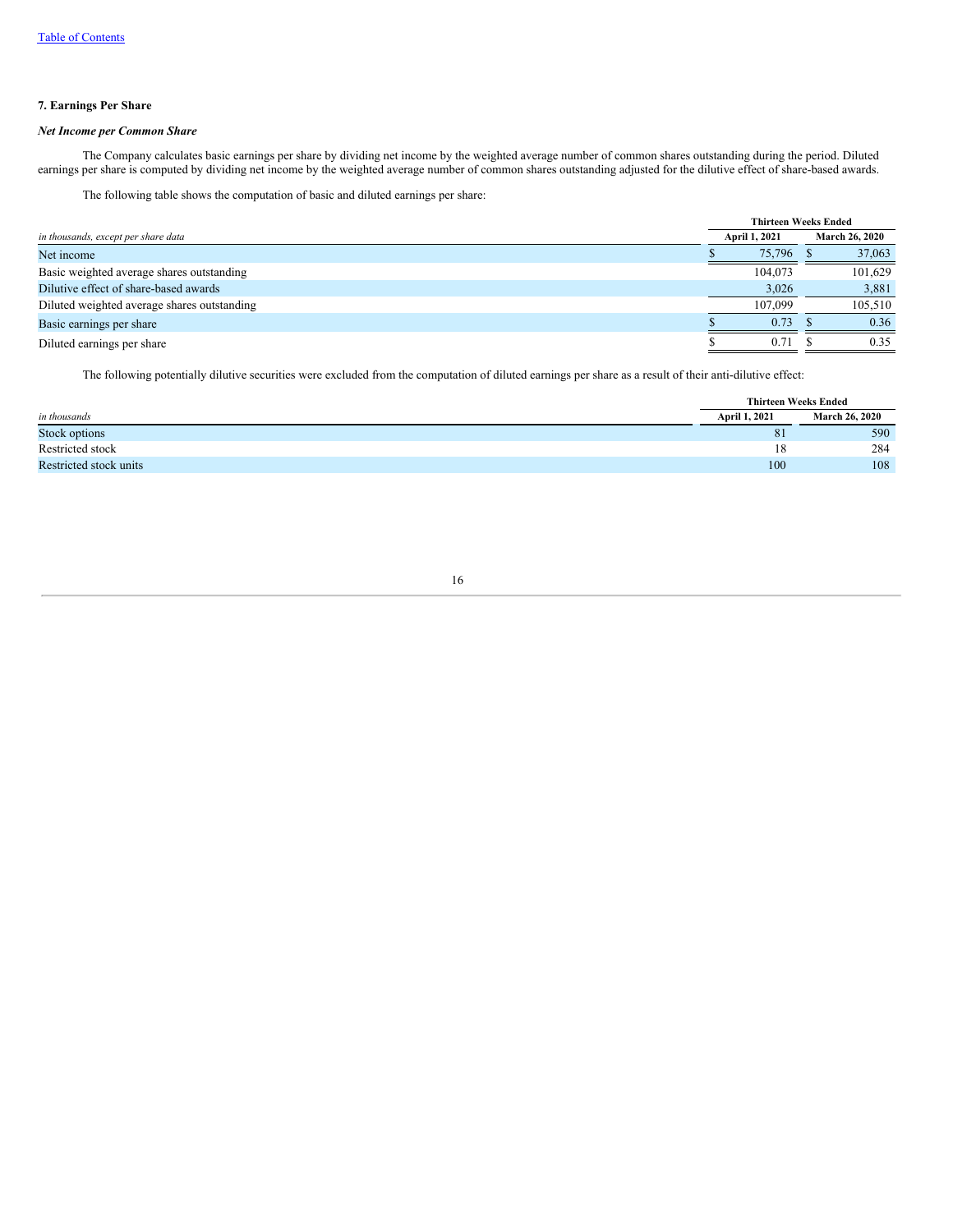#### **Item 2. Management's Discussion and Analysis of Financial Condition and Results of Operations**

The following discussion and analysis of the financial condition and results of our operations should be read together with the financial statements and related notes of Floor & Decor Holdings, Inc. and Subsidiaries included in Item 1 of this quarterly report on Form 10-Q (this "Quarterly Report") and with our audited financial statements and the related notes included in our Annual Report on Form 10-K for the fiscal year ended December 31, 2020 and filed with the Securities and Exchange Commission (the "SEC") on February 25, 2021 (the "Annual Report"). As used in this Quarterly Report, except where the context otherwise requires or where otherwise indicated, the terms "Floor & Decor," "Company," "we," "our" or "us" refer to Floor & Decor Holdings, Inc. and its subsidiaries.

#### <span id="page-16-0"></span>**Forward-Looking Statements**

The discussion in this Quarterly Report, including under this Item 2, "Management's Discussion and Analysis of Financial Condition and Results of Operations" of Part I and Item 1A, "Risk Factors" of Part II, contains forward-looking statements within the meaning of the federal securities laws. All statements other than statements of historical fact contained in this Quarterly Report, including statements regarding the Company's future operating results and financial position, business strategy and plans, objectives of management for future operations, and the impact of the coronavirus (COVID-19) pandemic, are forward-looking statements. These statements are based on our current expectations, assumptions, estimates and projections. These statements involve known and unknown risks, uncertainties and other important factors that may cause our actual results, performance or achievements to be materially different from any future results, performance or achievements expressed or implied by the forward-looking statements. In some cases, you can identify forward-looking statements by terms such as "may," "will," "should," "expects," "intends," "plans," "anticipates," "could," "target," "projects," "contemplates," "believes," "estimates," "predicts," "budget," "potential" or "continue" or the negative of these terms or other similar expressions.

The forward-looking statements contained in this Quarterly Report are only predictions. Although we believe that the expectations reflected in the forward-looking statements in this Quarterly Report are reasonable, we cannot guarantee future events, results, performance or achievements. A number of important factors could cause actual results to differ materially from those indicated by the forward-looking statements in this Quarterly Report, including, without limitation, those factors described in this Item 2, "Management's Discussion and Analysis of Financial Condition and Results of Operations" of Part I and Item 1A, "Risk Factors" of Part II. Some of the key factors that could cause actual results to differ from our expectations include the following:

- an overall decline in the health of the economy, the hard surface flooring industry, consumer spending and the housing market; including as a result of the COVID-19 pandemic;
- an economic recession or depression, including as a result of the COVID-19 pandemic;
- the inability to staff our stores sufficiently, including for reasons due to the COVID-19 pandemic and other impacts of the COVID-19 pandemic;
- a pandemic, such as COVID-19, or other natural disaster or unexpected event, and its impacts on our suppliers, customers, employees, lenders, operations, including our ability to operate our distribution centers and stores or on the credit markets or our future financial and operating results;
- any disruption in our supply chain, including carrier capacity constraints or higher shipping prices;
- our failure to successfully anticipate consumer preferences and demand;
- our inability to manage our growth;
- our inability to manage costs and risks relating to new store openings;
- geopolitical risks that impact our ability to import from foreign suppliers;
- our dependence on foreign imports for the products we sell, which may include the impact of tariffs and other duties;
- suppliers may sell similar or identical products to our competitors;
- competition from other stores and internet-based competition;
- any disruption in our distribution capabilities, including from difficulties operating our distribution centers;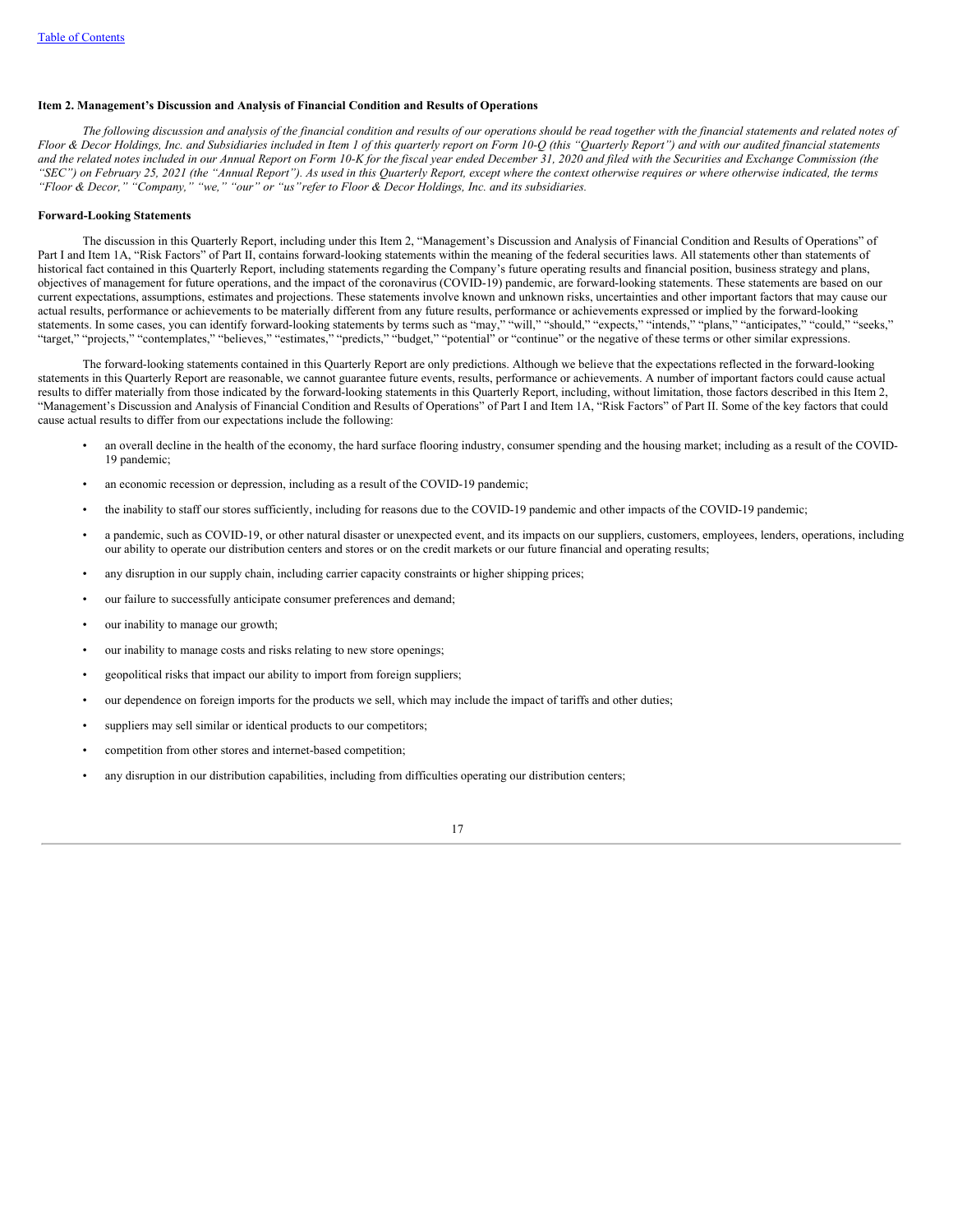- fluctuations in commodity, material, transportation and energy costs;
- our failure to execute our business strategy effectively and deliver value to our customers;
- our inability to manage our inventory obsolescence, shrinkage and damage;
- our inability to find available locations for our stores on terms acceptable to us;
- our inability to maintain sufficient levels of cash flow or liquidity to meet growth expectations;
- violations of laws and regulations applicable to us or our suppliers;
- our inability to obtain merchandise on a timely basis at prices acceptable to us;
- our failure to adequately protect against security breaches involving our information technology systems and customer information;
- the resignation, incapacitation or death of any key personnel;
- our inability to find, train and retain key personnel;
- fluctuations in material and energy costs; and
- restrictions imposed by our indebtedness on our current and future operations.

Because forward-looking statements are inherently subject to risks and uncertainties, some of which cannot be predicted or quantified, you should not rely on these forward-looking statements as predictions of future events. The forward-looking statements contained in this Quarterly Report speak only as of the date hereof. New risks and uncertainties arise over time, and it is not possible for us to predict those events or how they may affect us. If a change to the events and circumstances reflected in our forwardlooking statements occurs, our business, financial condition and operating results may vary materially from those expressed in our forward-looking statements. Except as required by applicable law, we do not plan to publicly update or revise any forward-looking statements contained herein, whether as a result of any new information, future events or otherwise.

#### **Overview**

Founded in 2000, Floor & Decor is a high growth, differentiated, multi-channel specialty retailer of hard surface flooring and related accessories with 140 warehouse format stores across 32 states as of April 1, 2021. We believe that we offer the industry's broadest in-stock assortment of tile, wood, laminate, vinyl, and natural stone flooring along with decorative and installation accessories and adjacent categories at everyday low prices positioning us as the one-stop destination for our customers' entire hard surface flooring needs. We appeal to a variety of customers, including professional installers and commercial businesses ("Pro"), Do it Yourself customers ("DIY"), and customers who buy the products for professional installation ("Buy it Yourself" or "BIY").

We operate on a 52- or 53-week fiscal year ending the Thursday on or preceding December 31. The following discussion contains references to the first thirteen weeks of fiscal 2021 and fiscal 2020, which ended on April 1, 2021 and March 26, 2020, respectively.

During the thirteen weeks ended April 1, 2021, we continued to make long-term key strategic investments, including:

- supporting our stores and distribution centers during this heightened period of sales, with particular emphasis on increasing staffing levels and working collaboratively throughout our supply chain to increase our in-stock inventory levels;
- opening seven new warehouse-format stores, ending the quarter with 140 warehouse-format stores and two design studios;
- focusing on innovative new products and localized assortments, supported by inspirational in-store and online visual merchandising solutions;
- investing in our connected customer, in-store designer, and customer relationship and store focused technology;
- adding more resources dedicated to serving our Pro customers, including hiring a professional external sales staff to drive more commercial sales;

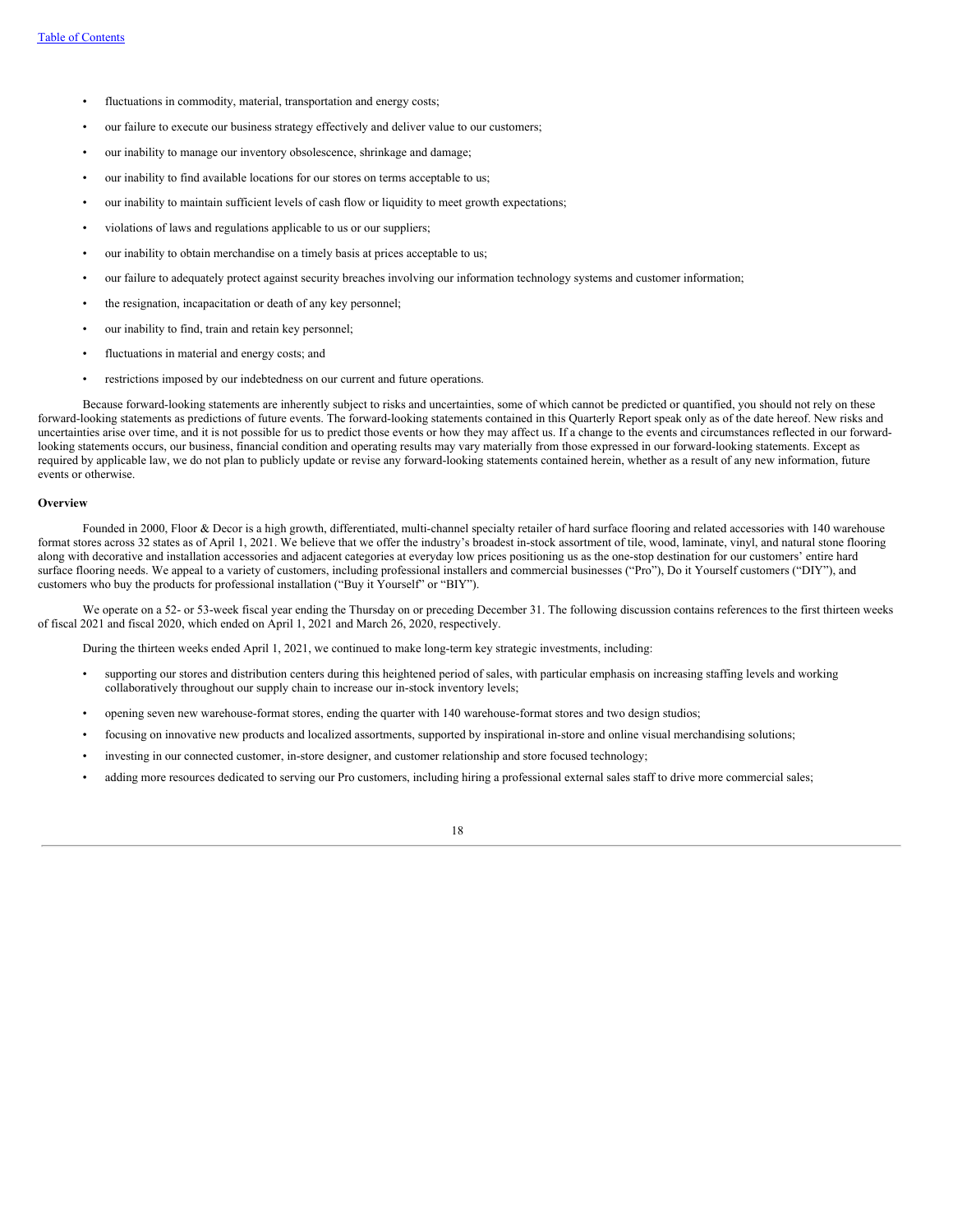- increasing proprietary credit offerings, including through our non-recourse Pro credit card; and
- investing capital to continue enhancing the in-store shopping experience for our customers.

# **COVID-19 Update**

As the COVID-19 pandemic continues into fiscal 2021, we remain focused on five priorities while navigating through this period of volatility and uncertainty:

- First, protect the health and safety of our employees and customers through enhanced safety and sanitation measures at our stores, distribution centers, and store support center.
- Second, keep our brand strong and support all of our customers, including the numerous small businesses that rely upon us such as general contractors and flooring installers.
- Third, invest in store and distribution center staffing to support the heightened demand.
- Fourth, work with all our supply chain partners to increase our in-stock inventory positions.
- Fifth, position Floor & Decor to emerge strong from this event.

We are working hard to continue monitoring and quickly responding to the ongoing impacts of the COVID-19 pandemic, including communicating often throughout the organization and adapting our operations to follow evolving federal, state, and local ordinances as well as health guidelines on mitigating the risk of COVID-19 transmission. We have teams in place monitoring this evolving situation and recommending risk mitigation actions, and we are encouraging social distancing practices.

We have also assessed and are implementing supply chain continuity plans. While to date there has been no material impact on supply for most of our sourced merchandise and our sales have remained strong as we continue to maintain a broad assortment of in-stock inventory, COVID-19-related labor shortages and supply chain disruptions continue to cause logistical challenges for us and the entire hard surface flooring industry. In particular, there is significant congestion at ports of entry to the United States, which is increasing the time and cost to ship goods to our stores and has resulted in a decrease in our in-stock levels for certain products. We are working closely with our suppliers and transportation partners to mitigate the impact of these disruptions; however, future capacity shortages or shipping cost increases could have an adverse impact upon our business.

In addition, while vaccines have become more widely available and an increasing portion of the U.S. population is being vaccinated, there remains substantial uncertainty regarding the potential duration and severity of the COVID-19 pandemic, including if or when "herd immunity" will be achieved and the public health restrictions imposed to slow the spread of the virus will be lifted entirely. There may also be future increases "waves" or variants of COVID-19 infections despite mass vaccination programs and other efforts to mitigate its spread. Although our stores are currently open to the public, we may face future closure requirements and other operational restrictions at some or all of our physical locations for prolonged periods of time if federal, state, and local authorities impose new and potentially more stringent restrictions such as shelter-in-place orders. We also may face store closures due to staffing challenges, including if store and distribution center associates are in quarantine due to the COVID-19 pandemic. In addition, changes in consumer behavior due to financial, health, or other concerns may continue even after the COVID-19 pandemic and may reduce consumer demand for our products. In addition, some of the countries from which we source inventory and other necessary supplies are not vaccinating their populations as quickly or effectively as the U.S., which could constrain our ability to obtain inventory and other necessary supplies. As a result of these and other uncertainties, the full financial impact of the pandemic cannot be reasonably estimated at this time.

#### **Key Performance Indicators**

We consider a variety of performance and financial measures in assessing the performance of our business. The key performance and financial measures we use to determine how our business is performing are comparable store sales, the number of new store openings, gross profit and gross margin, operating income, and EBITDA and Adjusted EBITDA. For definitions and a discussion of how we use our key performance indicators, see the "Key Performance Indicators" section of "Item 7. Management's Discussion and Analysis of Financial Condition and Results of Operations" of our Annual Report. See "Non-GAAP Financial Measures" below for a discussion of how we define EBITDA and Adjusted EBITDA and a reconciliation of EBITDA and Adjusted EBITDA to net income, the most directly comparable financial measure calculated and presented in accordance with accounting principles generally accepted in the United States ("GAAP").

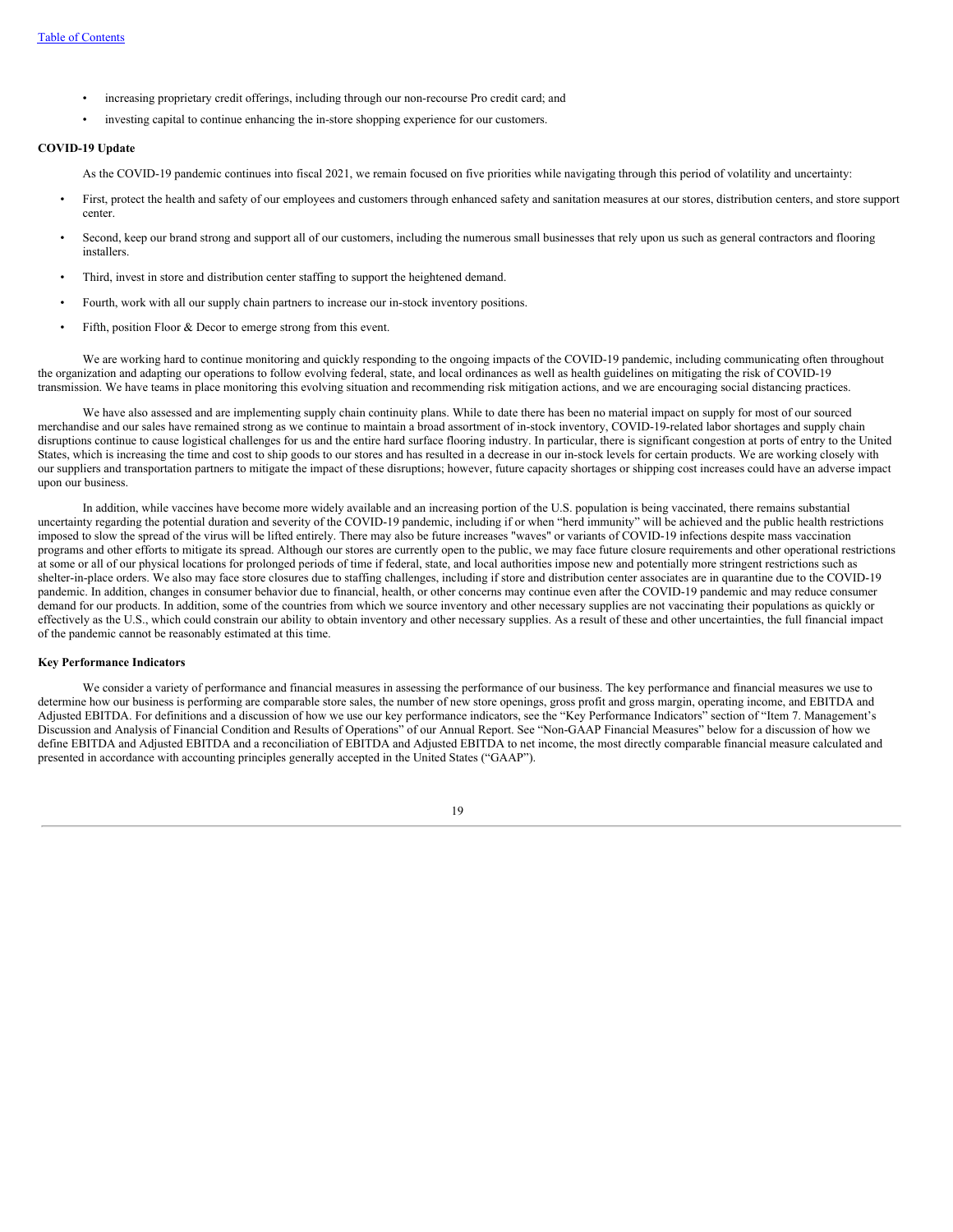Other key financial terms we use include net sales, selling and store operating expenses, general and administrative expenses, and pre-opening expenses. For definitions and a discussion of how we use other key financial terms, see the "Other Key Financial Definitions" section of "Item 7. Management's Discussion and Analysis of Financial Condition and Results of Operations" of our Annual Report.

# **Results of Operations**

While our revenue and earnings have improved during the first quarter of fiscal 2021 compared to the first quarter of fiscal 2020, the full impact that the COVID-19 pandemic could have on our business remains highly uncertain. See "Management's Discussion and Analysis of Financial Condition and Results of Operations -COVID-19 Update" and Item 1A., "Risk Factors" for more information about the potential impacts that the COVID-19 pandemic may have on our results of operations and overall financial performance for future periods.

The following table summarizes key components of our results of operations for the periods indicated, in dollars and as a percentage of net sales (actuals in thousands; dollar changes in millions; certain numbers may not sum due to rounding):

|                             |               |               | <b>Thirteen Weeks Ended</b> |  |                |              |                        |                        |
|-----------------------------|---------------|---------------|-----------------------------|--|----------------|--------------|------------------------|------------------------|
|                             |               | April 1, 2021 |                             |  | March 26, 2020 |              |                        |                        |
|                             |               | Actual        | % of Sales                  |  | Actual         | % of Sales   | \$ Increase/(Decrease) | % Increase/(Decrease)  |
| Net sales                   | $\mathcal{P}$ | 782,537       | $100.0 \%$ \$               |  | 554,937        | $100.0\%$ \$ | 227.6                  | 41.0<br>$\frac{0}{0}$  |
| Cost of sales               |               | 445,604       | 56.9                        |  | 318,905        | 57.5         | 126.7                  | 39.7                   |
| Gross profit                |               | 336,933       | 43.1                        |  | 236,032        | 42.5         | 100.9                  | 42.7                   |
| Operating expenses:         |               |               |                             |  |                |              |                        |                        |
| Selling and store operating |               | 189,946       | 24.3                        |  | 153,066        | 27.6         | 36.9                   | 24.1                   |
| General and administrative  |               | 44,041        | 5.6                         |  | 30,858         | 5.6          | 13.2                   | 42.7                   |
| Pre-opening                 |               | 6,997         | 0.9                         |  | 5,434          | 1.0          | 1.6                    | 28.8                   |
| Total operating expenses    |               | 240,984       | 30.8                        |  | 189,358        | 34.1         | 51.6                   | 27.3                   |
| Operating income            |               | 95,949        | 12.3                        |  | 46,674         | 8.4          | 49.3                   | 105.6                  |
| Interest expense, net       |               | 1,388         | 0.2                         |  | 1,807          | 0.3          | (0.4)                  | (23.2)                 |
| Income before income taxes  |               | 94,561        | 12.1                        |  | 44,867         | 8.1          | 49.7                   | 110.8                  |
| Provision for income taxes  |               | 18,765        | 2.4                         |  | 7,804          | 1.4          | 11.0                   | 140.5                  |
| Net income                  |               | 75,796        | $9.7\%$ \$                  |  | 37,063         |              | 38.7                   | 104.5<br>$\frac{0}{0}$ |

# *Selected Financial Information*

|                                             | <b>Thirteen Weeks Ended</b> |                      |               |                       |               |
|---------------------------------------------|-----------------------------|----------------------|---------------|-----------------------|---------------|
|                                             |                             | <b>April 1, 2021</b> |               | <b>March 26, 2020</b> |               |
| Comparable store sales (% change)           |                             | 31.1                 | $\frac{0}{0}$ | 2.4                   | $\%$          |
| Comparable average ticket (% change)        |                             | 1.5                  | $\frac{0}{0}$ | 3.4                   | $\frac{0}{0}$ |
| Comparable customer transactions (% change) |                             | 29.2                 | $\frac{0}{0}$ | (1.0)                 | $\%$          |
| Number of warehouse-format stores           |                             |                      | 140           |                       | 123           |
| Adjusted EBITDA (in thousands) (1)          |                             | 127,075              |               |                       | 73,126        |
| Adjusted EBITDA margin                      |                             | 16.2                 | $\frac{0}{0}$ | 13.2                  | $\frac{0}{0}$ |

(1) Adjusted EBITDA is a non-GAAP financial measure. See "Non-GAAP Financial Measures" section below for additional information and a reconciliation of Adjusted *EBITDA to net income.*

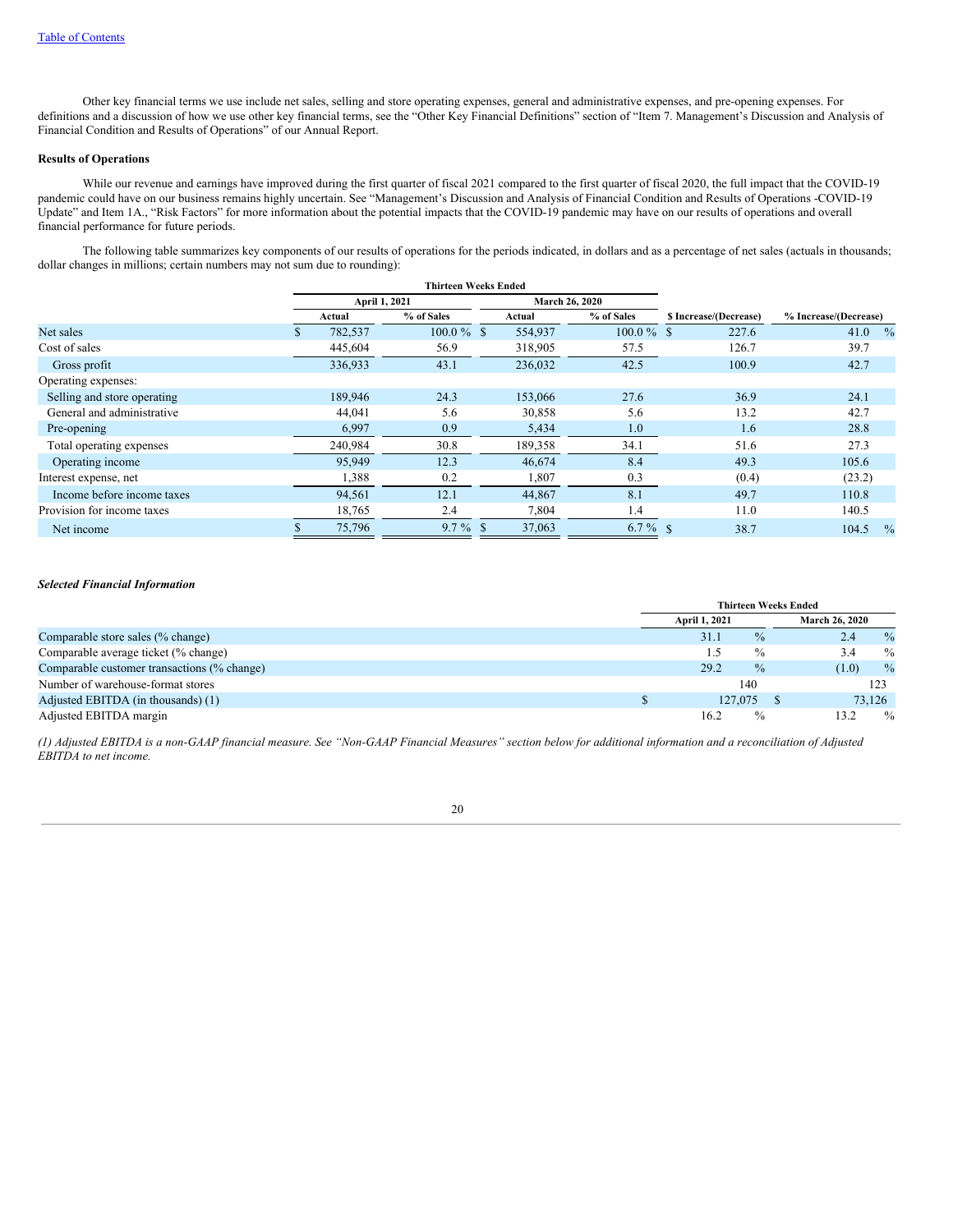#### *Net Sales*

Net sales during the thirteen weeks ended April 1, 2021 increased \$227.6 million, or 41.0%, compared to the corresponding prior year period primarily due to an increase in comparable store sales of 31.1% and sales from the 17 new warehouse stores that we opened since March 26, 2020. The comparable store sales increase during the period of 31.1%, or \$172.5 million, was driven by a 29.2% increase in comparable customer transactions and a 1.5% increase in comparable average ticket. Comparable store sales increased among all of our product categories during the period. Non-comparable store sales increased \$55.1 million during the same period primarily due to the increase in new stores.

We believe the increase in first quarter fiscal 2021 sales is also due in part to (i) unprecedented government intervention to help mitigate the negative impacts of the COVID-19 pandemic and (ii) customers investing in home improvements while spending less on leisure activities like travel, eating out, sporting events, and hotels. We also believe that our business model, with its focus on substantial amounts of trend-right, in-stock inventory, is also contributing to the sales increase. In addition, we limited our stores to curbside services during the final week of the first quarter of fiscal 2020, which resulted in a decrease in sales during that period and contributed to the current quarter increase in comparable store sales. Further, the addition of a 53rd-week in fiscal 2020, which was the last week in December, a historically low volume week, shifted the beginning of fiscal 2021 to January and modestly benefited first quarter fiscal 2021 comparable store sales growth.

#### *Gross Profit and Gross Margin*

Gross profit during the thirteen weeks ended April 1, 2021 increased \$100.9 million, or 42.7%, compared to the corresponding prior year period. The increase in gross profit was driven by the 41.0% increase in net sales and an increase in gross margin to 43.1%, up approximately 60 basis points from 42.5% in the same period a year ago. The increase in gross margin was primarily due to improved leverage of our distribution center and supply chain infrastructure on higher sales.

### *Selling and Store Operating Expenses*

Selling and store operating expenses during the thirteen weeks ended April 1, 2021 increased \$36.9 million, or 24.1%, compared to the thirteen weeks ended March 26, 2020. The increase was primarily attributable to 17 new warehouse stores opened since March 26, 2020 as well as additional staffing to satisfy sales growth. As a percentage of net sales, selling and store operating expenses decreased approximately 330 basis points to 24.3% from 27.6% in the corresponding prior year period. This decrease was primarily driven by leveraging our costs across an increase in comparable store sales. Comparable store selling and store operating expenses as a percentage of comparable store sales decreased by approximately 390 basis points as sales grew faster than new hiring during the current quarter and as our occupancy costs were lower as a percentage of net revenue due to the increase in sales.

# *General and Administrative Expenses*

General and administrative expenses, which are typically expenses incurred outside of our stores, increased \$13.2 million, or 42.7%, during the thirteen weeks ended April 1, 2021 compared to the corresponding prior year period primarily due to higher incentive compensation expense and costs to support store growth, including increased store support staff and higher depreciation related to technology and other store support center investments. Our general and administrative expenses as a percentage of net sales remained at approximately 5.6% during the thirteen weeks ended April 1, 2021 and March 26, 2020.

#### *Pre-Opening Expenses*

Pre-opening expenses during the thirteen weeks ended April 1, 2021 increased \$1.6 million, or 28.8%, compared to the corresponding prior year period. The increase is primarily the result of an increase in the number of stores that we either opened or were preparing for opening compared to the prior year period. We opened seven warehouse stores during the thirteen weeks ended April 1, 2021 as compared to opening three warehouse stores during the thirteen weeks ended March 26, 2020.

#### *Interest Expense*

Net interest expense during the thirteen weeks ended April 1, 2021 decreased \$0.4 million, or 23.2%, compared to the corresponding prior year period. The decrease in interest expense was primarily due to an increase in interest capitalized during the construction period of certain capital assets during the thirteen weeks ended April 1, 2021 compared to the corresponding prior year period.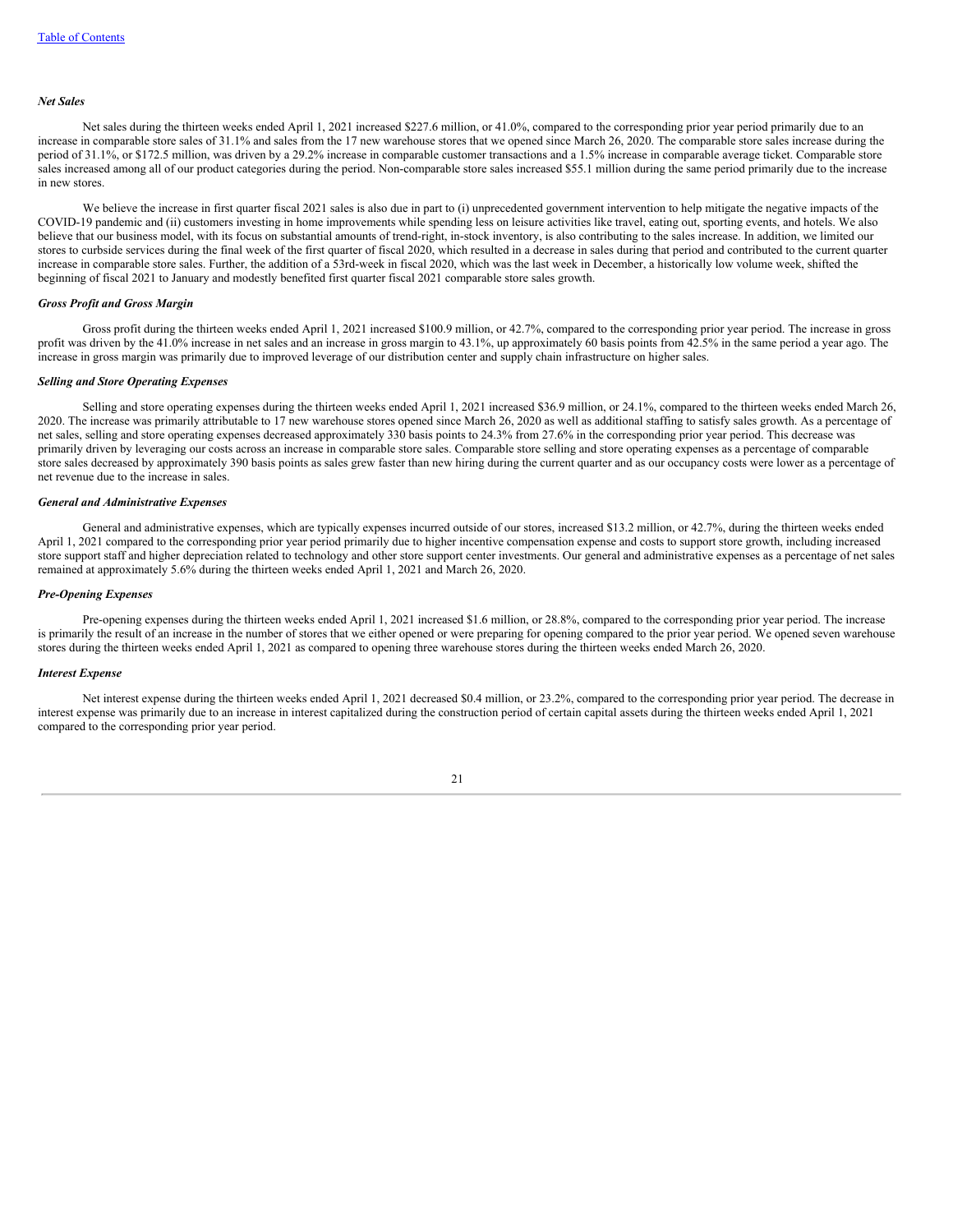# *Income Taxes*

The provision for income taxes was \$18.8 million during the thirteen weeks ended April 1, 2021 compared to \$7.8 million during the thirteen weeks ended March 26, 2020. The effective tax rate was 19.8% for the thirteen weeks ended April 1, 2021 compared to 17.4% in the corresponding prior year period. The increase in the effective tax rate was primarily due to higher earnings without a proportionate increase in available tax credits and the recognition of lower excess tax benefits related to stock option exercises during the current quarter compared to the same period of the prior year.

#### **Non-GAAP Financial Measures**

EBITDA and Adjusted EBITDA are key metrics used by management and our board of directors to assess our financial performance and enterprise value. We believe that EBITDA and Adjusted EBITDA are useful measures, as they eliminate certain expenses that are not indicative of our core operating performance and facilitate a comparison of our core operating performance on a consistent basis from period to period. We also use Adjusted EBITDA as a basis to determine covenant compliance with respect to our ABL Facility and Term Loan Facility (together, the "Credit Facilities"), to supplement GAAP measures of performance to evaluate the effectiveness of our business strategies, to make budgeting decisions, and to compare our performance against that of other peer companies using similar measures. EBITDA and Adjusted EBITDA are also frequently used by analysts, investors, and other interested parties as performance measures to evaluate companies in our industry.

EBITDA and Adjusted EBITDA are supplemental measures of financial performance that are not required by or presented in accordance with GAAP. We define EBITDA as net income before interest, (gain) loss on early extinguishment of debt, taxes, depreciation and amortization. We define Adjusted EBITDA as net income before interest, (gain) loss on early extinguishment of debt, taxes, depreciation and amortization adjusted to eliminate the impact of certain items that we do not consider indicative of our core operating performance. See below for a reconciliation of EBITDA and Adjusted EBITDA to net income, the most directly comparable financial measure calculated and presented in accordance with GAAP.

EBITDA and Adjusted EBITDA are non-GAAP measures of our financial performance and should not be considered as alternatives to net income as a measure of financial performance or any other performance measure derived in accordance with GAAP, and they should not be construed as an inference that our future results will be unaffected by unusual or non-recurring items. Additionally, EBITDA and Adjusted EBITDA are not intended to be measures of liquidity or free cash flow for management's discretionary use. In addition, these non-GAAP measures exclude certain non-recurring and other charges. Each of these non-GAAP measures has its limitations as an analytical tool, and you should not consider them in isolation or as a substitute for analysis of our results as reported under GAAP. In evaluating EBITDA and Adjusted EBITDA, you should be aware that in the future we will incur expenses that are the same as or similar to some of the items eliminated in the adjustments made to determine EBITDA and Adjusted EBITDA, such as stock compensation expense, loss (gain) on asset impairments and disposals, executive recruiting/relocation, and other adjustments. Our presentation of EBITDA and Adjusted EBITDA should not be construed to imply that our future results will be unaffected by any such adjustments. Definitions and calculations of EBITDA and Adjusted EBITDA differ among companies in the retail industry, and therefore EBITDA and Adjusted EBITDA disclosed by us may not be comparable to the metrics disclosed by other companies.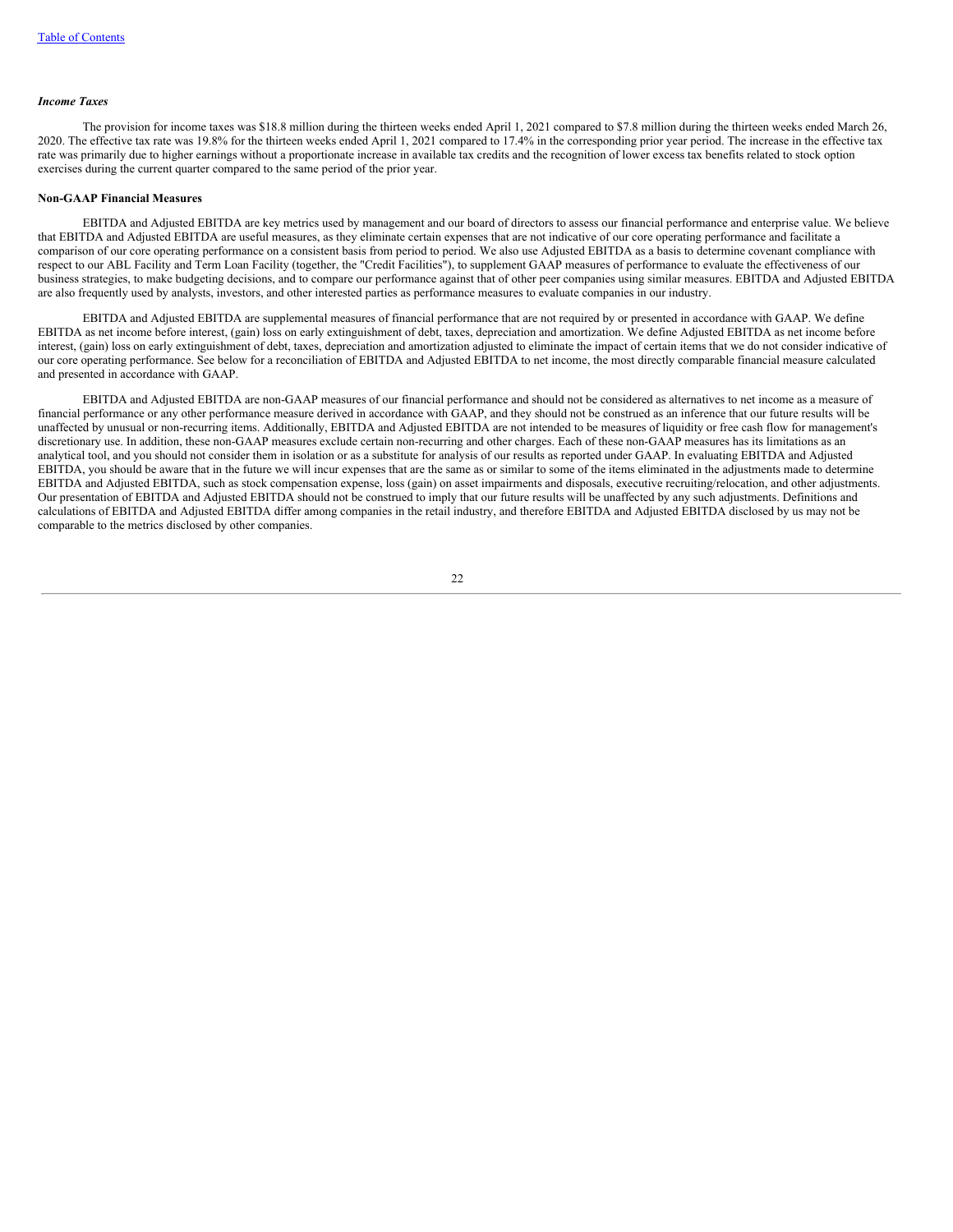The following table reconciles net income to EBITDA and Adjusted EBITDA for the periods presented:

| <b>Thirteen Weeks Ended</b> |                                                                                          |  |  |
|-----------------------------|------------------------------------------------------------------------------------------|--|--|
| April 1, 2021               | <b>March 26, 2020</b>                                                                    |  |  |
| Ъ.                          | 37,063                                                                                   |  |  |
|                             | 21,673                                                                                   |  |  |
|                             | 1,807                                                                                    |  |  |
|                             | 7,804                                                                                    |  |  |
|                             | 68,347                                                                                   |  |  |
|                             | 2,908                                                                                    |  |  |
|                             | 1,310                                                                                    |  |  |
|                             | (401)                                                                                    |  |  |
|                             | 962                                                                                      |  |  |
|                             | 73,126                                                                                   |  |  |
|                             | 75,796 \$<br>25,520<br>1,388<br>18,765<br>121,469<br>4,734<br>216<br>_<br>656<br>127,075 |  |  |

(1) Excludes amortization of deferred financing costs, which is included as a part of interest expense, net in the table above.

(2) Non-cash charges related to stock-based compensation programs, which vary from period to period depending on the timing of awards and forfeitures.

(3) Amounts are comprised of sanitation, personal protective equipment, and other costs directly related to efforts to mitigate the impact of the COVID-19 pandemic on our *business.*

(4) Represents income for additional tariff refunds during the thirteen weeks ended March 26, 2020 related to certain engineered wood products. Interest income for tariff *refunds is included within interest expense, net in the table above.*

(5) Other adjustments include amounts management does not consider indicative of our core operating performance. Amounts for the thirteen weeks ended April 1, 2021 primarily relate to relocation expenses for our Houston distribution center and legal fees associated with the February 2021 amendment to our senior secured term loan credit facility. Amounts for the thirteen weeks ended March 26, 2020 primarily relate to legal fees associated with the February 2020 amendment to our senior secured term loan credit facility and costs associated with a potential secondary public offering of the Company's Class A common stock by certain of our stockholders.

# **Liquidity and Capital Resources**

Liquidity is provided primarily by our cash flows from operations and our \$400.0 million ABL Facility. Unrestricted liquidity based on our April 1, 2021 financial data was \$724.6 million, consisting of \$354.1 million in cash and cash equivalents and \$370.5 million immediately available for borrowing under the ABL Facility without violating any covenants thereunder.

Our primary cash needs are for merchandise inventories, payroll, store rent, and other operating expenses and capital expenditures associated with opening new stores and remodeling existing stores, as well as information technology, e-commerce, and distribution center and store support center infrastructure. We also use cash for the payment of taxes and interest.

The most significant components of our operating assets and liabilities are merchandise inventories and accounts payable, and, to a lesser extent, accounts receivable, prepaid expenses and other assets, other current and non-current liabilities, taxes receivable, and taxes payable. In an operating environment outside of the COVID-19 pandemic, our liquidity is not generally seasonal, and our uses of cash are primarily tied to when we open stores and make other capital expenditures.

Merchandise inventory is our most significant working capital asset and is considered "in-transit" or "available for sale" based on whether we have physically received the products at an individual store location or in one of our four distribution centers. In-transit inventory generally varies due to contractual terms, country of origin, transit times, international holidays, weather patterns, and other factors.

We measure realizability of our inventory by monitoring sales, gross margin, inventory aging, weeks of supply or inventory turns as well as by reviewing SKUs that have been determined by our merchandising team to be discontinued. Based on our analysis of these factors, we believe our inventory is realizable.

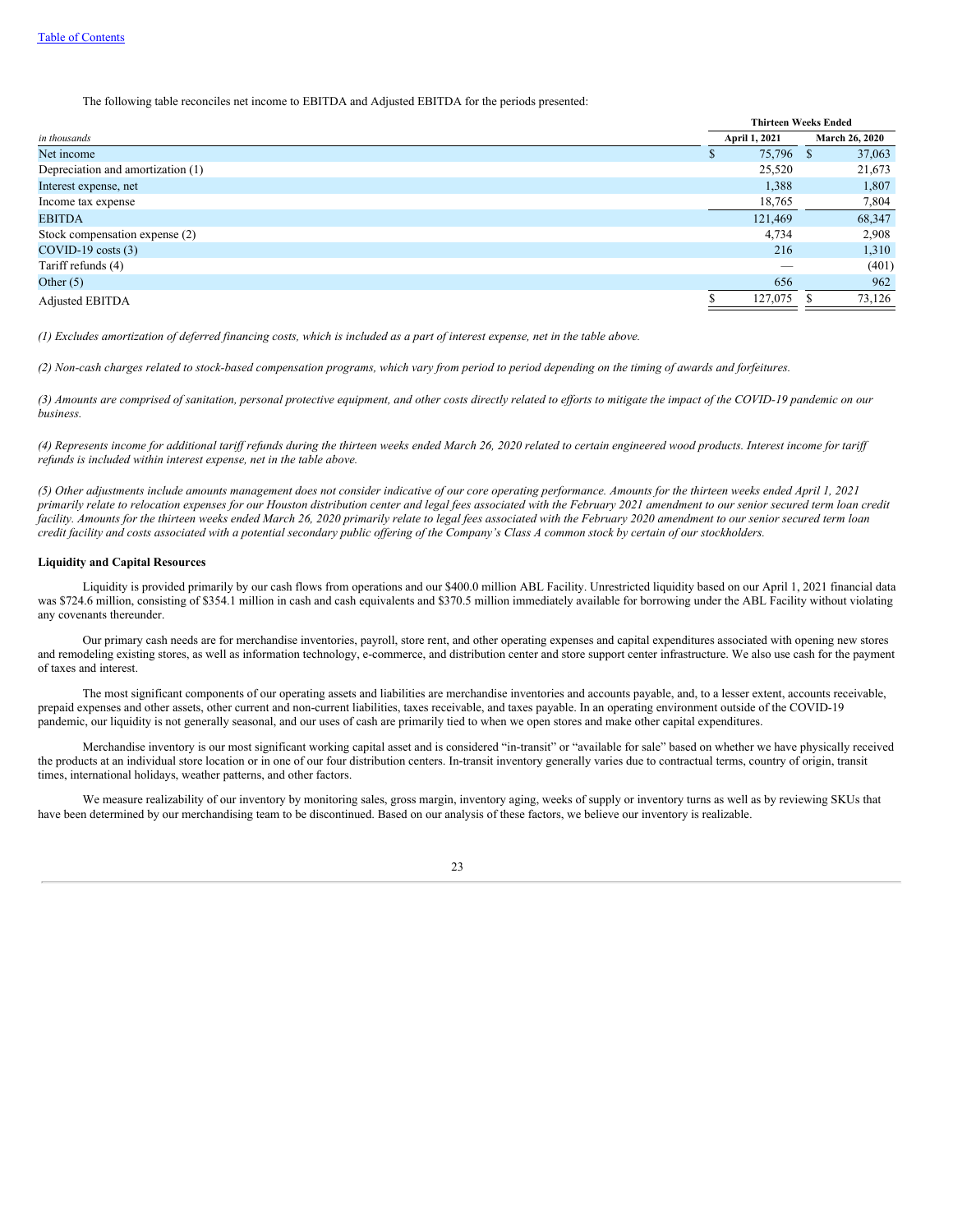Twice a year, we conduct a clearance event with the goal of selling through discontinued inventory, followed by donations of the aged discontinued inventory that we are unable to sell. We generally conduct a larger clearance event during our third fiscal quarter followed by a smaller clearance event towards the end of the fiscal year. We define aged discontinued inventory as inventory in discontinued status for more than 12 months that we intend to sell or donate. As of April 1, 2021, we had \$1.3 million of aged discontinued inventory that we intend to donate if unable to sell.

# *Impact of the COVID-19 Pandemic on Liquidity*

While our primary sources of funds for business activities are typically cash flows from operations and our existing credit facilities, the full potential impact of the pandemic on our sources of funds and liquidity cannot be reasonably estimated at this time due to uncertainty regarding the potential severity and duration of the pandemic and its future effect on our business. For additional discussion of the impact of the COVID-19 pandemic on our business, refer to "Management's Discussion and Analysis of Financial Condition and Results of Operations - COVID-19 Update."

We continue to monitor the impact of the COVID-19 pandemic on our business and may, as necessary, reduce expenditures, borrow additional amounts under our term loan and revolving credit facilities, or pursue other sources of capital that may include other forms of external financing in order to increase our cash position and preserve financial flexibility. The pandemic may continue to drive volatility and uncertainty in financial and credit markets. Our continued access to external sources of liquidity depends on multiple factors, including the condition of debt capital markets, our operating performance, and maintaining strong credit ratings. If the impacts of the pandemic continue to create severe disruptions or turmoil in the financial markets, or if rating agencies lower our credit ratings, it could adversely affect our ability to access the debt markets, our cost of funds, and other terms for new debt or other sources of external liquidity. We expect that cash generated from operations together with cash on hand, our actions to reduce expenditures, the availability of borrowings under our credit facilities, and if necessary, additional funding through other forms of external financing, will be sufficient to meet liquidity requirements, anticipated capital expenditures, and payments due under our credit facilities for at least the next twelve months.

The exact scope of our capital plans is evolving and will ultimately depend on a variety of factors, including the impact of the COVID-19 pandemic on our business. Total capital expenditures are currently planned to be between approximately \$440 million to \$460 million and will be funded primarily by cash generated from operations and borrowings under the ABL Facility. Our capital needs may change in the future due to changes in our business, including in response to the COVID-19 pandemic, or new opportunities that we choose to pursue; however, we currently expect the following for capital expenditures in fiscal 2021:

- open 27 warehouse-format stores, open two small-format design studios, and start construction on stores opening and relocating in 2022 using approximately \$285 million to \$295 million of cash:
- relocate our Houston, Texas distribution center and open a transload facility in Los Angeles, California using approximately \$72 million to \$76 million of cash;
- invest in existing store remodeling projects and our distribution centers using approximately \$56 million to \$59 million of cash; and
- invest in information technology infrastructure, e-commerce, and other store support center initiatives using approximately \$27 million to \$30 million of cash.

### *Cash Flow Analysis*

A summary of our operating, investing, and financing activities are shown in the following table:

|                                                     | <b>Thirteen Weeks Ended</b> |           |                |           |
|-----------------------------------------------------|-----------------------------|-----------|----------------|-----------|
| in thousands                                        | <b>April 1, 2021</b>        |           | March 26, 2020 |           |
| Net cash provided by operating activities           |                             | 100.996   |                | 24,668    |
| Net cash used in investing activities               |                             | (45, 876) |                | (38, 384) |
| Net cash (used in) provided by financing activities |                             | (8.841)   |                | 276.610   |
| Net increase in cash and cash equivalents           |                             | 46.279    |                | 262,894   |

#### *Net Cash Provided by Operating Activities*

Cash provided by operating activities consists primarily of net income adjusted for changes in working capital as well as non-cash items, including depreciation and amortization, deferred income taxes, and stock-based compensation.

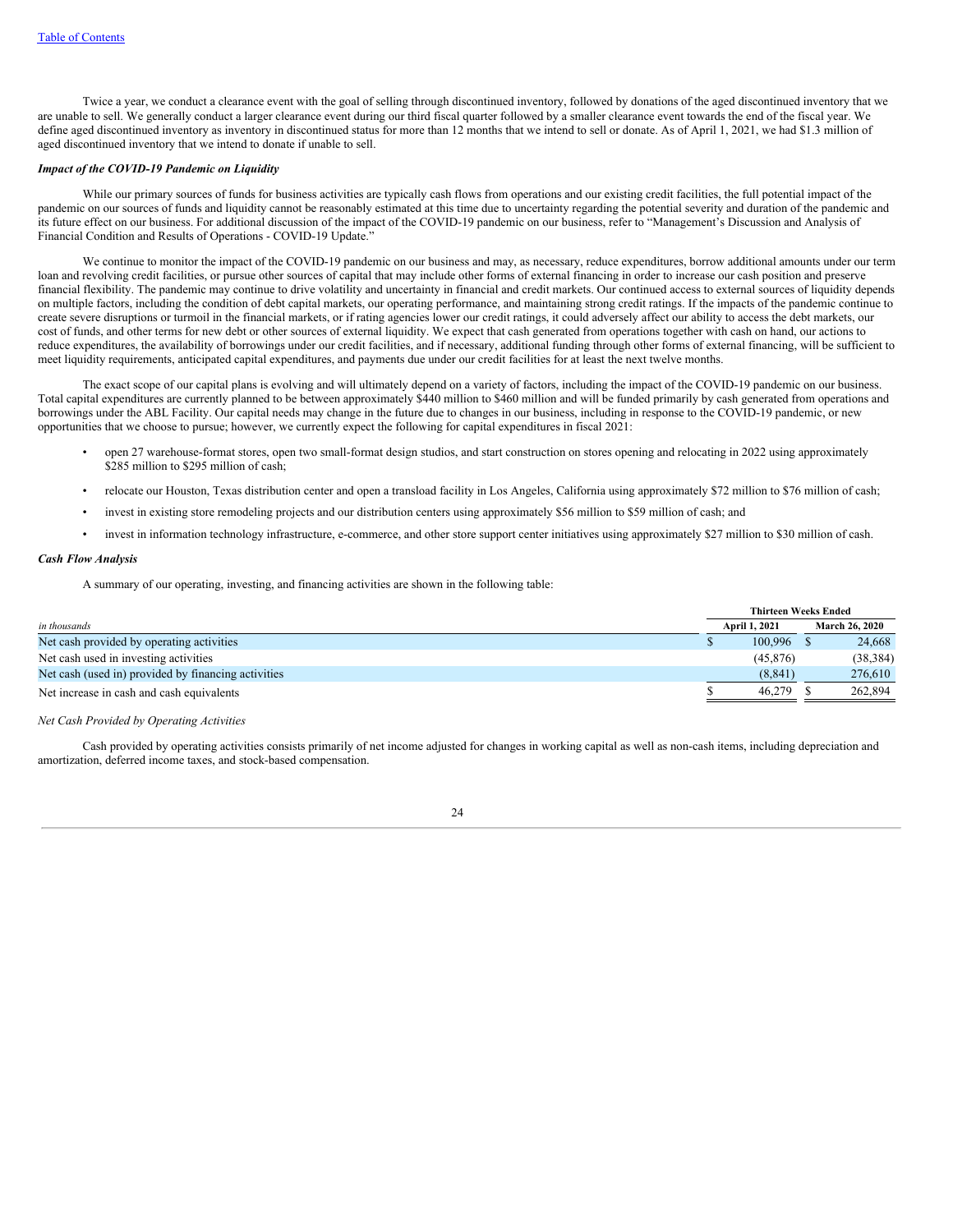Net cash provided by operating activities was \$101.0 million for the thirteen weeks ended April 1, 2021 and \$24.7 million for the thirteen weeks ended March 26, 2020. The increase in net cash provided by operating activities was primarily the result of an increase in net income and decrease in inventory, partially offset by a net increase in other working capital items to support our operations.

#### *Net Cash Used in Investing Activities*

Investing activities consist primarily of capital expenditures for new store openings, existing store remodels (including leasehold improvements, new racking, new fixtures, new product and display vignettes, and enhanced design studios) and new infrastructure and information systems.

Capital expenditures during the thirteen weeks ended April 1, 2021 and March 26, 2020 were \$45.9 million and \$38.4 million, respectively. The increase is primarily related to the growth in new stores that opened or were under construction during the thirteen weeks ended April 1, 2021 compared to the corresponding prior year period, as we generally incur significant capital expenditures for new stores a few to several months in advance of opening. During the thirteen weeks ended April 1, 2021, approximately 57.3% of capital expenditures were for new stores and 34.8% were for existing stores and distribution centers, while the remaining spending was associated with information technology, e-commerce, and store support center investments to support our growth.

### *Net Cash (Used in) Provided by Financing Activities*

Financing activities consist primarily of borrowings and related repayments under our credit agreements as well as proceeds from the exercise of stock options and our employee share purchase program.

Net cash used in financing activities was \$8.8 million for the thirteen weeks ended April 1, 2021 compared to net cash provided by financing activities of \$276.6 million for the thirteen weeks ended March 26, 2020. The decrease was primarily driven by the repayment of a portion of our Term Loan Facility during the thirteen weeks ended April 1, 2021 compared with borrowings under our ABL facility of \$275.0 million during the thirteen weeks ended March 26, 2020.

# *Credit Facility Amendments*

On February 9, 2021 (the "Effective Date"), we entered into a fifth amendment to the credit agreement governing our senior secured term loan facility (as amended, the "Term Loan Facility"). The fifth amendment provided for, among other things, a supplemental term loan in the aggregate principal amount of \$65.0 million (the "Supplemental Term Loan Facility") that increased the term loan B facility. The Supplemental Term Loan Facility has the same maturity date (February 14, 2027) and terms as the term loan B facility, except that voluntary prepayments made within six months after the Effective Date are subject to a 1% soft call prepayment premium. The other terms of loans under the Term Loan Facility remain unchanged, including the applicable margin for loans under the term loan B facility. The proceeds of the Supplemental Term Loan Facility, together with cash on hand, were used to (i) repay the \$75.0 million term loan B-1 facility and (ii) pay fees and expenses incurred in connection with the Supplemental Term Loan Facility.

Refer to Note 3, "Debt" for additional details regarding our Term Loan Facility and ABL Facility, including applicable covenants.

#### *Credit Ratings*

Our credit ratings are periodically reviewed by rating agencies. In November 2020, Moody's reaffirmed the Company's issuer corporate family rating of Ba3 and changed its outlook for the Company to stable from negative. In December 2020, Standard & Poor's reaffirmed the Company's corporate credit rating of BB- and revised its outlook for the Company to positive from stable. These ratings and our current credit condition affect, among other things, our ability to access new capital. Negative changes to these ratings may result in more stringent covenants and higher interest rates under the terms of any new debt. Our credit ratings could be lowered or rating agencies could issue adverse commentaries in the future, which could have a material adverse effect on our business, financial condition, results of operations, and liquidity. In particular, a weakening of our financial condition, including any further increase in our leverage or decrease in our profitability or cash flows, could adversely affect our ability to obtain necessary funds, could result in a credit rating downgrade or change in outlook, or could otherwise increase our cost of borrowing.

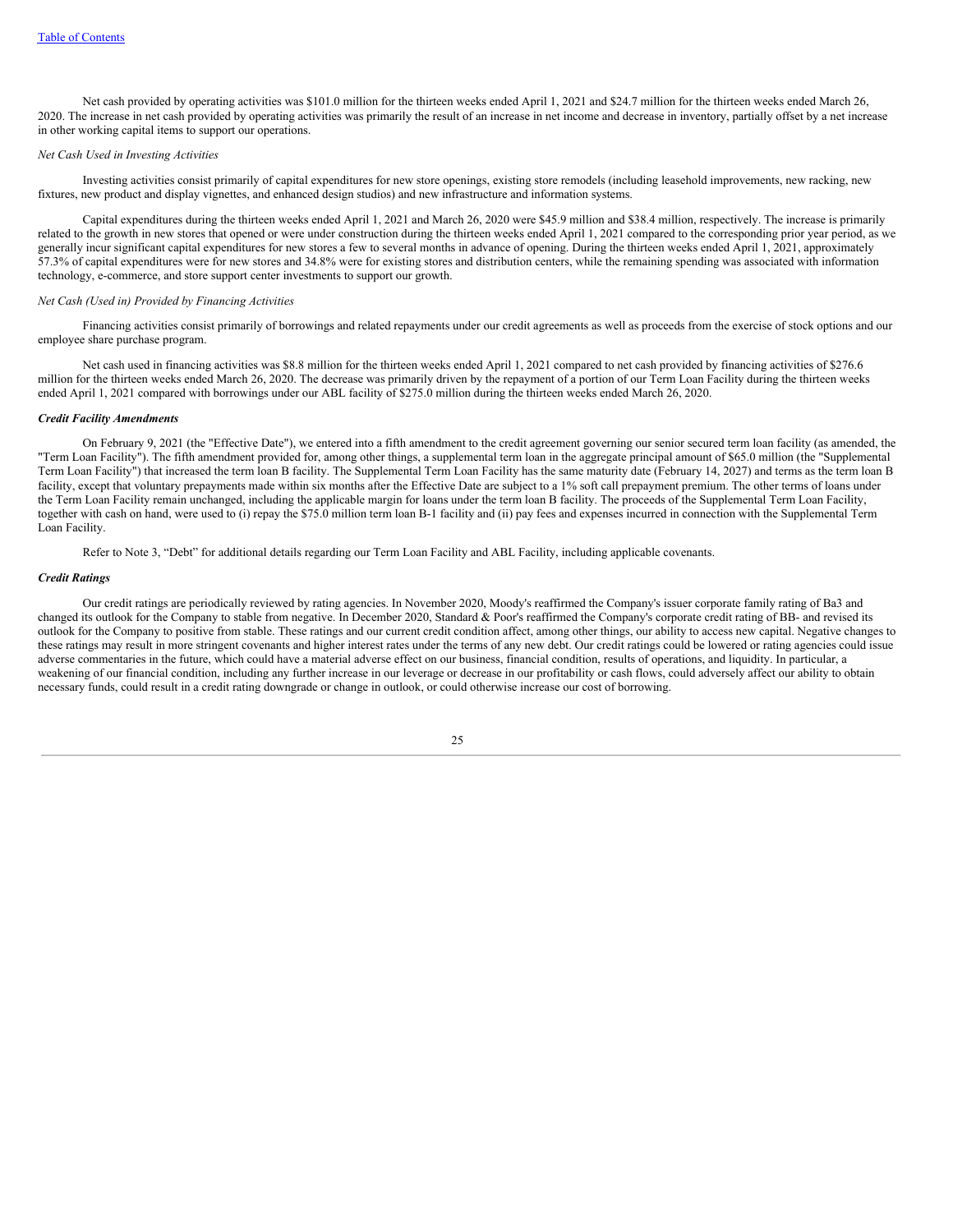#### **U.S. Tariffs and Global Economy**

The current domestic and international political environment, including existing and potential changes to U.S. policies related to global trade and tariffs, have resulted in uncertainty surrounding the future state of the global economy. In particular, the ongoing trade dispute between the U.S. and China has resulted in the U.S. imposing tariffs of 25% on many products from China. While exclusions from tariffs were granted for certain products from China, nearly all of these exclusions have expired. In fiscal 2020, approximately 30% of the products we sold were sourced from China, and we expect that percentage to decrease moderately in fiscal 2021. As we continue to manage the impact these tariffs may have on our business, we continue taking steps to mitigate some of these cost increases through negotiating lower costs from our vendors, increasing retail pricing as we deem appropriate, and sourcing from alternative countries. While our efforts have mitigated a substantial portion of the overall effect of increased tariffs, the enacted tariffs have increased our inventory costs and associated cost of sales for the remaining products still sourced from China.

# *Antidumping and Countervailing Duties*

On May 24, 2019, the U.S. International Trade Commission (the "ITC") announced it had completed a preliminary phase antidumping and countervailing duty investigation pursuant to the Tariff Act of 1930 with respect to the imports of ceramic tile from China and determined there is a reasonable indication that the ceramic tile production industry in the U.S. is being materially injured by imports of ceramic tile from China that have allegedly been subsidized by the Chinese government and are being sold in the U.S. at less than fair value, otherwise known as "dumping". As a result of the ITC's affirmative determinations, the U.S. Department of Commerce (the "DOC") began its own related investigation. In April 2020, the DOC reached a final determination that imports from China were subsidized and were being sold in the U.S. at less than fair value. As a result of these final determinations, the DOC set the countervailing duty to 358.81% for all Chinese exporters and the antidumping duty to 203.71% or 330.69% depending on the exporter. In May 2020, the ITC announced their final determination that the ceramic tile production industry in the U.S. is being materially injured by imports of ceramic tile from China, but retroactive duty deposits would not be required as the ITC made a negative critical circumstances determination. The DOC subsequently issued antidumping and countervailing orders.

The DOC has instructed the U.S. Customs and Boarder Protection ("U.S. Customs") to require cash deposits based on the announced effective rates. The final rates for the first 18 months of the orders will not be determined until the first administrative review process is completed, approximately two years after the published date of the orders.

We took steps to mitigate the risk of future exposure by sourcing from alternative countries, and we are no longer importing applicable products from China. We have made duty deposits for applicable entries according to U.S. Customs entry procedures. While we do not currently believe additional duty deposits will apply, we believe our potential exposure could be up to approximately \$3.0 million. The actual additional duties, if applicable, could differ from this estimate. We have not established a reserve for this matter as we currently do not believe additional duties will be applicable. Potential costs and any attendant impact on pricing arising from these tariffs or potential duties, and any further expansion in the types or levels of tariffs or duties implemented, could require us to modify our current business practices and could adversely affect our business, financial condition, and results of operations.

#### *Tarif Refunds*

In November 2019, the U.S. Trade Representative ("USTR") made a ruling to retroactively exclude certain flooring products imported from China from the Section 301 tariffs that were implemented at 10% beginning in September 2018 and increased to 25% in June 2019. The granted exclusions apply to certain "click" vinyl and engineered products that we have sold and continue to sell. As these exclusions were granted retroactively, we are entitled to a refund from U.S. Customs for the applicable Section 301 tariffs previously paid on these goods. While tariff refund claims are subject to the approval of U.S. Customs, the Company currently expects to recover \$24.4 million related to these Section 301 tariff payments, including interest, of which \$13.4 million has been received as of April 1, 2021.

## **Contractual Obligations**

There were no material changes to our contractual obligations outside the ordinary course of our business during the thirteen weeks ended April 1, 2021.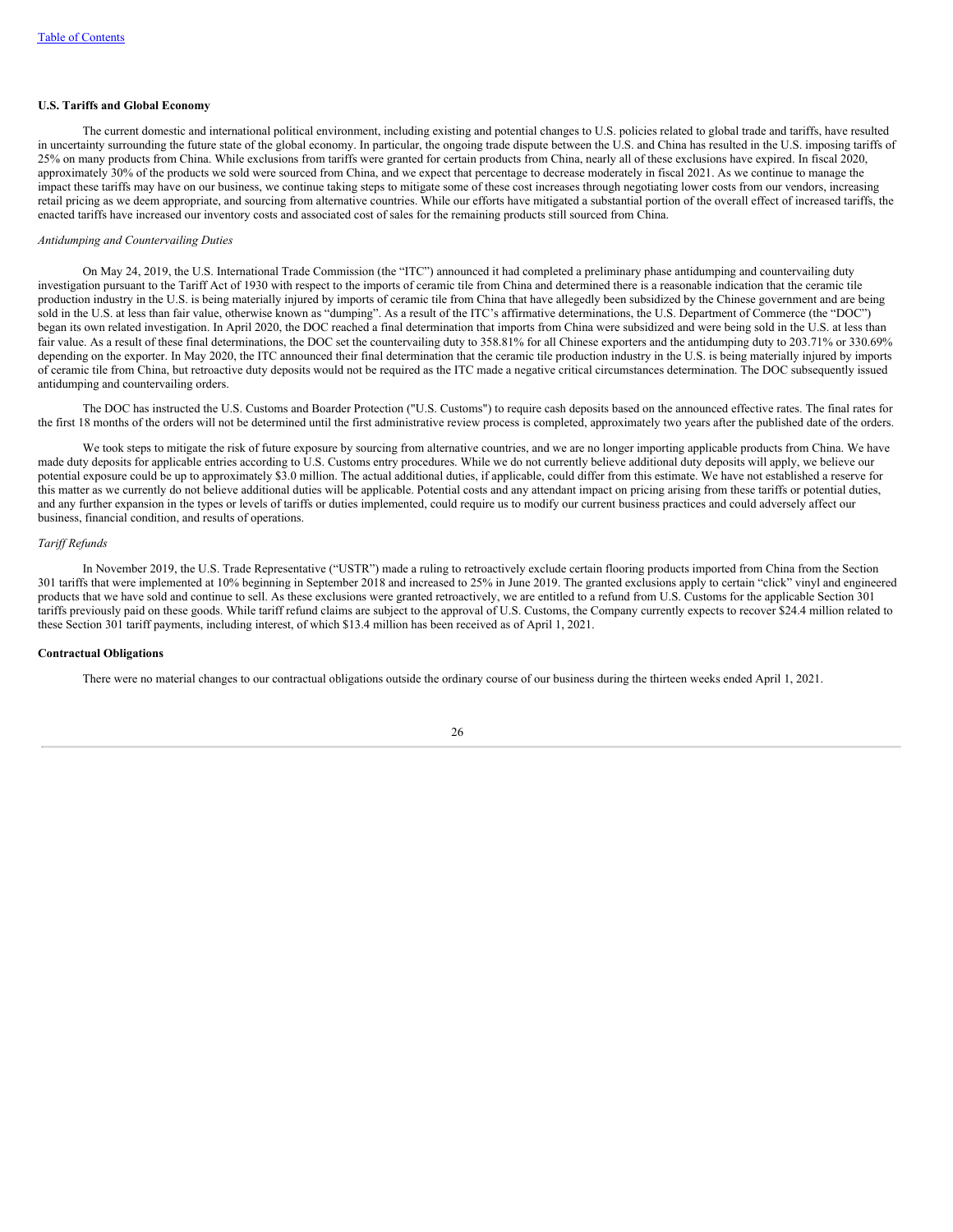#### **Off-Balance Sheet Arrangements**

For the thirteen weeks ended April 1, 2021, we were not party to any material off-balance sheet arrangements that are reasonably likely to have a current or future effect on our financial condition, net sales, expenses, results of operations, liquidity, capital expenditures, or capital resources. We do not have any relationship with unconsolidated entities or financial partnerships for the purpose of facilitating off-balance sheet arrangements or for other contractually narrow or limited purposes.

### **Critical Accounting Policies and Estimates**

Our consolidated financial statements have been prepared in accordance with GAAP, which requires management to make estimates and assumptions that affect reported amounts. The estimates and assumptions are based on historical experience and other factors management believes to be reasonable. The COVID-19 pandemic has impacted our business as discussed in Management's Discussion and Analysis and the estimates used for, but not limited to, our critical accounting policies could be affected by future developments related to the COVID-19 pandemic. We have assessed the impact and are not aware of any specific events or circumstances that required an update to the estimates and assumptions used for our critical accounting policies or that materially affected the carrying value of our assets or liabilities as of the date of issuance of this Quarterly Report on Form 10-Q. These estimates may change as new events occur and additional information is obtained. Actual results could differ materially from these estimates under different assumptions or conditions.

For a description of our critical accounting policies and estimates, refer to Part II, Item 7, "Critical Accounting Policies and Estimates" in our Annual Report. There have been no material changes to our critical accounting policies and estimates as disclosed in our Annual Report. See Note 1 to our condensed consolidated financial statements included in this Quarterly Report, which describes recent accounting pronouncements adopted by us.

### <span id="page-26-0"></span>**Item 3. Quantitative and Qualitative Disclosures About Market Risk**

For quantitative and qualitative disclosures about market risk affecting the Company, see "Quantitative and Qualitative Disclosures About Market Risk" in Item 7A of Part II of the Annual Report. While our exposure to market risk has not changed materially since December 31, 2020, uncertainty with respect to the economic effects of the COVID-19 pandemic has introduced significant volatility in the financial markets, including interest rates and foreign currency exchange rates. The COVID-19 pandemic is expected to have a continued adverse impact on market conditions and may trigger a period of global economic slowdown for an unknown duration. See further discussion in Item 2, "Management's Discussion and Analysis of Financial Condition and Results of Operations" for additional details.

#### **Interest Rate Risk**

Our operating results are subject to risk from interest rate fluctuations on our Credit Facilities, which carry variable interest rates. As of April 1, 2021, our senior secured term loan facility had a remaining principal balance of \$207.7 million and was our only variable-rate debt outstanding. A 1.0% increase in the effective interest rate for this debt would cause an increase in interest expense of approximately \$2.1 million over the next twelve months. To lessen our exposure to changes in interest rate risk, we entered into a \$102.5 million interest rate cap agreement in November 2016 with Wells Fargo that capped our LIBOR at 2.0% beginning in December 2016. We do not anticipate that the interest rate cap agreement with Wells Fargo will significantly impact interest expense in the near term as the U.S. Federal Reserve and other central banks have taken recent action to lower interest rates in response to the COVID-19 pandemic, and interest rates are near historic lows.

#### <span id="page-26-1"></span>**Item 4. Controls and Procedures**

#### **Evaluation of Disclosure Controls and Procedures**

The Company's disclosure controls and procedures (as defined in Rules 13a-15(e) or 15d-15(e) under the Securities Exchange Act of 1934, as amended (the "Exchange Act")) are designed to provide reasonable assurance that the information required to be disclosed in the reports that the Company files or submits under the Exchange Act are recorded, processed, summarized, and reported within the time periods specified in the SEC's rules and forms. Disclosure controls and procedures include, without limitation, controls and procedures designed to ensure that information required to be disclosed by a company in reports filed or submitted under the Exchange Act is accumulated and communicated to the company's management, including its principal executive and principal financial officers, as appropriate to allow timely decisions regarding required disclosure. The Company's management, including the chief executive officer and the chief financial officer, have reviewed the effectiveness of the Company's disclosure controls and procedures as of April 1, 2021 and, based on their evaluation, have concluded that the Company's disclosure controls and procedures were effective at the reasonable assurance level. The condensed consolidated financial statements included in this Quarterly Report fairly present, in all material respects, our financial position, results of operations and cash flows for the periods presented in conformity with GAAP.

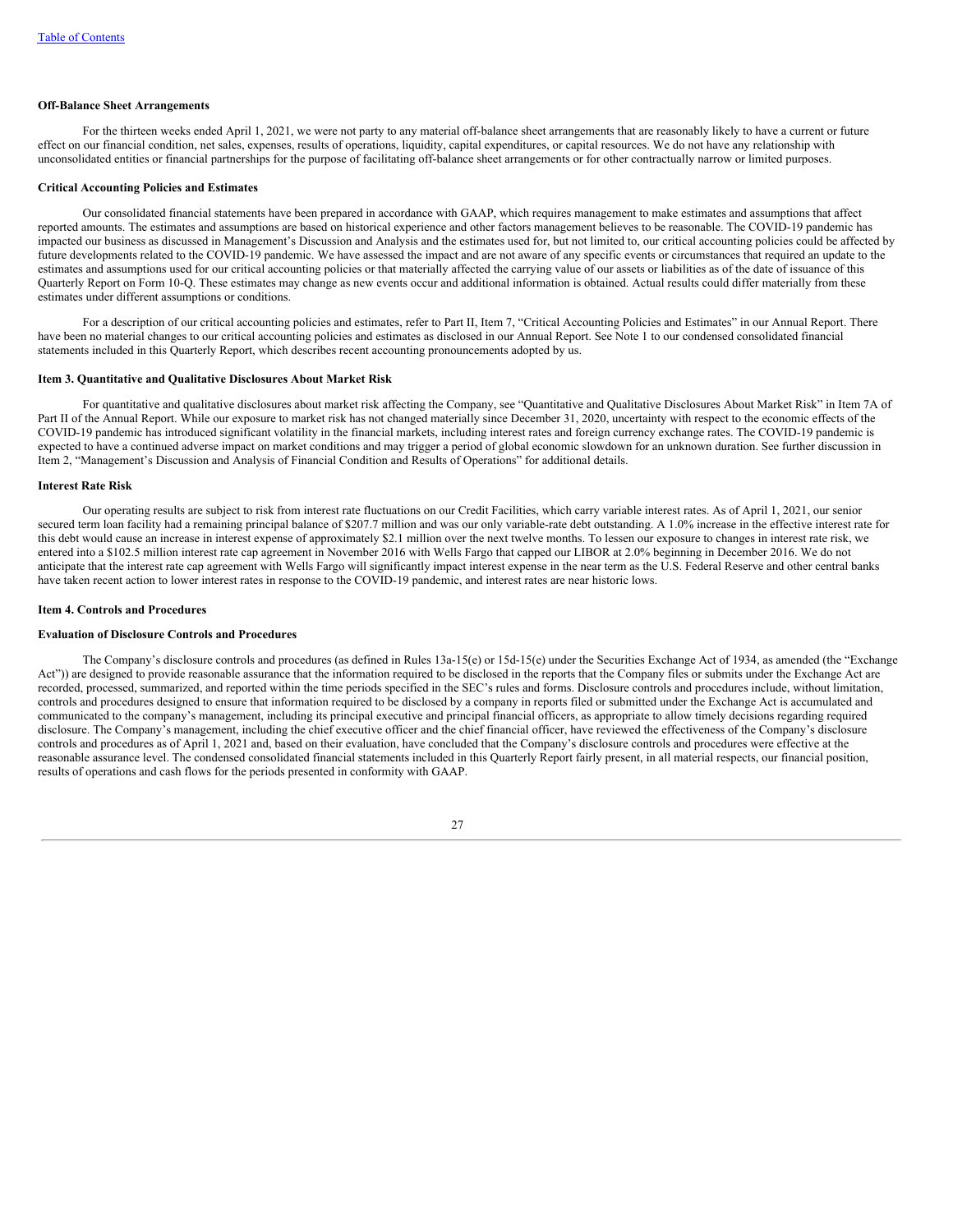### **Changes in Internal Control Over Financial Reporting**

There have been no changes in the Company's internal control over financial reporting (as defined in Rules 13a-15(f) or 15d-15(f) of the Exchange Act) during the fiscal quarter ended April 1, 2021 that have materially affected, or are reasonably likely to materially affect, the Company's internal control over financial reporting.

# <span id="page-27-1"></span><span id="page-27-0"></span>**PART II - OTHER INFORMATION**

#### **Item 1. Legal Proceedings**

See the information under the "Litigation" caption in Note 5, Commitments and Contingencies to our Condensed Consolidated Financial Statements included in this Quarterly Report and the information under "Management's Discussion and Analysis of Financial Condition and Results of Operations - U.S. Tariffs and Global Economy" in this Quarterly Report, each of which we incorporate here by reference.

# <span id="page-27-2"></span>**Item 1A. Risk Factors**

In addition to the other information set forth in this Quarterly Report, you should carefully consider the risk factors described in Part I, "Item 1A. Risk Factors" in our Annual Report filed with the SEC on February 25, 2021, which could materially affect our business, financial condition, and/or operating results, as well as the following:

#### During the first and second quarters of fiscal 2020, the effects of the COVID-19 pandemic negatively impacted our business and results of operations. Additional governmental restrictions on business operations, including as a result of a further resurgence of the COVID-19 pandemic, could have a negative impact on our net sales, *results of operations, financial position, store operations, new store openings and earnings.*

On March 11, 2020, the World Health Organization announced that infections of COVID-19 had become a pandemic, and on March 13, 2020, the U.S. President announced a National Emergency relating to the COVID-19 pandemic. National, state and local authorities have recommended social distancing and some authorities have imposed quarantine and isolation measures on large portions of the population, including mandatory business closures. These measures, while intended to protect human life, have had and are expected to continue to have serious adverse impacts on domestic and foreign economies of uncertain severity and duration. The COVID-19 pandemic and preventative measures taken to contain or mitigate its spread have caused, and are continuing to cause, business shutdowns, or the re-introduction of business shutdowns, cancellations of events and restrictions on travel, significant reductions in demand for certain goods and services, reductions in business activity and financial transactions, supply chain interruptions and overall economic and financial market instability both globally and in the United States. Such effects will likely continue for the duration of the pandemic, which is uncertain, and for some period thereafter. While several countries, as well as certain states, counties and cities in the United States, have relaxed public health restrictions and partially or fully reopened their economies, such reopening measures have sometimes resulted in a surge in the reported number of cases and hospitalizations related to the COVID-19 pandemic. This increase in cases has led to the reintroduction of restrictions and business shutdowns in certain states, counties and cities in the United States and globally and could continue to lead to the re-introduction of such restrictions elsewhere. In December 2020, the U.S. Food and Drug Administration authorized certain vaccines for emergency use and on April 16, 2021, every person over the age of 16 in the United States was deemed eligible to receive a COVID-19 vaccine. According to the United States Center for Disease Control, over half of the adult population of the United States has received at least one dose of an approved emergency COVID-19 vaccine. However, it remains unclear how quickly the vaccines will be distributed globally or if or when "herd immunity" will be achieved and the restrictions that were imposed to slow the spread of the virus will be lifted entirely. Delays in distributing the vaccines or an actual or perceived failure to achieve "herd immunity" could lead people to continue to self-isolate and not participate in the economy at pre-pandemic levels for a prolonged period of time. The extent of the impact of the pandemic on the Company's business and financial results will depend on future developments, including the duration of the pandemic the success of vaccination programs, the spread of COVID-19 within the markets in which the Company operates, as well as the countries from which the Company sources inventory, fixed assets, and other supplies, the effect of the pandemic on consumer confidence and spending, and actions taken by government entities in response to the pandemic, all of which are highly uncertain. Even after the COVID-19 pandemic subsides, the U.S. economy and most other major global economies may experience or continue to experience a recession, and our business and operations could be materially adversely affected by a prolonged recession in the U.S. and other major markets.

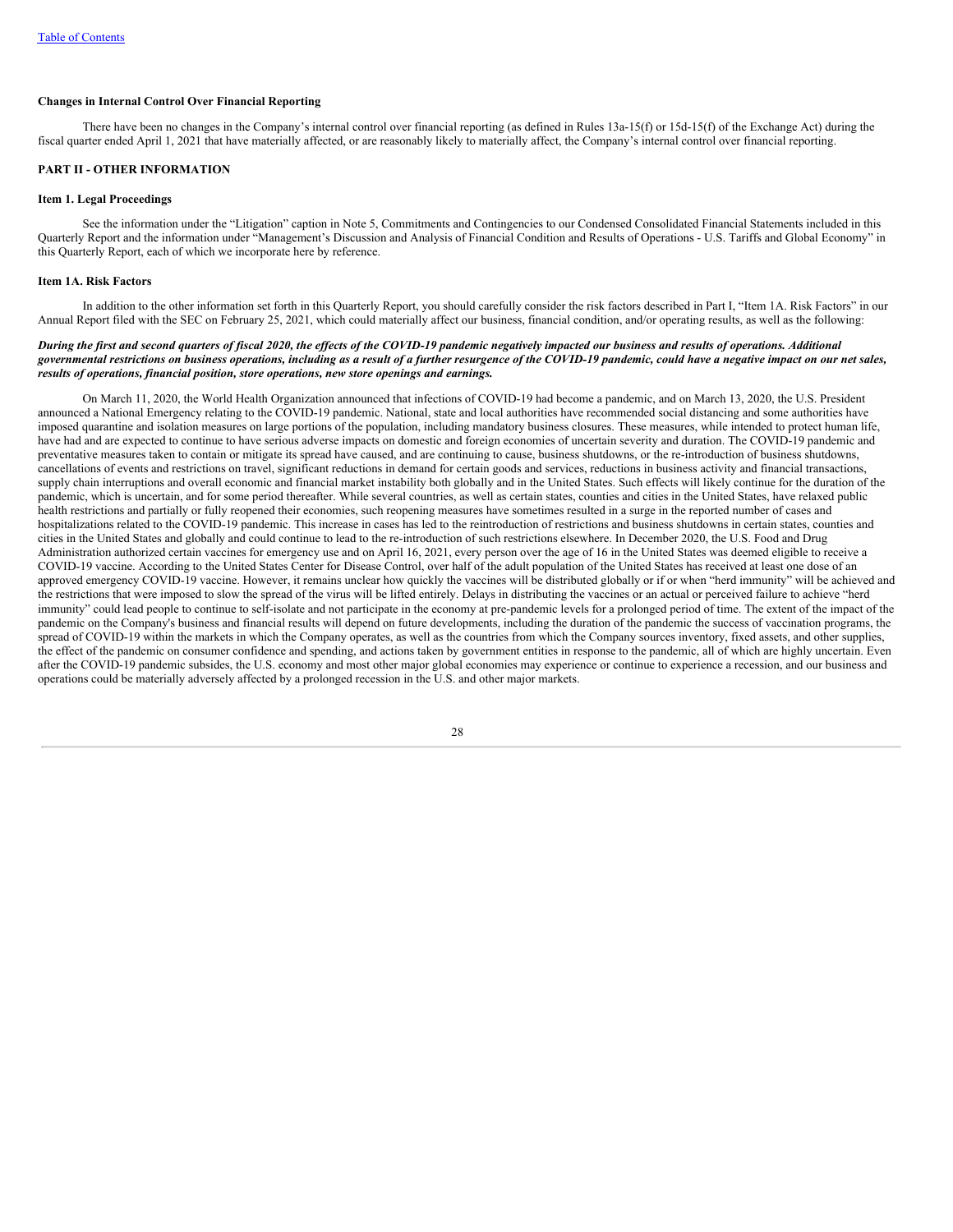In response to the COVID-19 pandemic and these changing conditions, beginning in late March 2020, we closed some of our stores and shifted other stores to a curbside pickup model in the jurisdictions where government regulations permitted our stores to continue to operate and where the customer demand made such operations sustainable. We also furloughed or modified work hours for many of our employees and identified and implemented cost savings measures throughout our operations. In May and June 2020, we implemented a phased approach to reopening stores for in-store shopping with enhanced safety and sanitation measures such as requiring associates to wear face masks, installing social distancing markers on floors and protective shields at cash registers, and sanitizing shopping carts, pin pads, design desks, and other high-traffic areas. Since reopening our stores for in-store shopping, we have experienced increased sales and order activity, likely due to customers spending more time at home and the continuation of school and workplace closures due to the ongoing impacts of the COVID-19 pandemic. Some of this increased demand is also likely attributable to the timing of tax refunds and COVID-19-related stimulus payments.

The COVID-19 pandemic and initial responses had an adverse effect on our customer traffic, sales, operating costs, and profit during the first two quarters of fiscal 2020 and may have such an impact again in the future. We cannot predict how long the COVID-19 pandemic will last, whether we will be required to re-close stores or what other government responses may occur. The COVID-19 pandemic has also adversely affected our ability to staff our existing stores and open new stores, and we have experienced construction delays. While our stores saw increased sales and order activity in the final two quarters of fiscal 2020 and the first quarter of fiscal 2021, those results, as well as those of other metrics such as net revenues, gross margins and other financial and operating data, may not be indicative of results for future periods. Additionally, such increased demand may increase beyond manageable levels, may fluctuate significantly, or may not continue, including the possibility that demand may decrease from historical levels.

Our operations have been and could be further disrupted if more of our employees are diagnosed with COVID-19 since this could require us to quarantine some or all of a store's employees and disinfect the impacted stores. If a significant percentage of our workforce is unable to work, whether because of illness, quarantine, limitations on travel or other government restrictions in connection with COVID-19, our operations may be negatively impacted, potentially affecting our liquidity, financial condition or results of operations. In addition, the COVID-19 pandemic has made it difficult to hire a sufficient number of store associates in many of our stores. If we are unable to hire a sufficient number of store associates or if there are insufficient existing store associates not subject to quarantine, we may need to reduce store hours or temporarily close stores.

Our suppliers have been and could also be further adversely impacted by the COVID-19 pandemic. If our suppliers' employees are unable to work, whether because of illness, quarantine, limitations on travel or other government restrictions in connection with the COVID-19 pandemic, we could face shortages of inventory at our stores and our operations and sales could be adversely impacted by such supply interruptions.

Our business may be further negatively impacted by the fear of exposure to or actual effects of the COVID-19 pandemic or another disease pandemic, epidemic, or similar widespread public health concern; these impacts may include but are not limited to:

- additional temporary store closures due to reduced workforces or government mandates or the need to utilize a curbside pickup model or otherwise modify our operations;
- reduced workforces, which may be caused by, but not limited to, the temporary inability of the workforce to work due to illness, quarantine, or government mandates or the inability to sufficiently staff our stores;
- failure of third parties on which we rely, including our suppliers, contract manufacturers, contractors, commercial banks, joint venture partners and external business partners to meet their obligations to the company, or significant disruptions in their ability to do so which may be caused by their own financial or operational difficulties and may adversely impact our operations;
- supply chain risks such as scrutiny or embargoing of goods produced in infected areas;
- construction delays or halts, preventing us from opening new stores;
- liquidity strains, which could slow the rate at which we open new stores;
- inability of our key leaders to visit our stores, which could negatively impact customer service and associate morale;
- increased cybersecurity risks due to the number of associates working remotely;
- increased litigation risk as a result of the pandemic; and

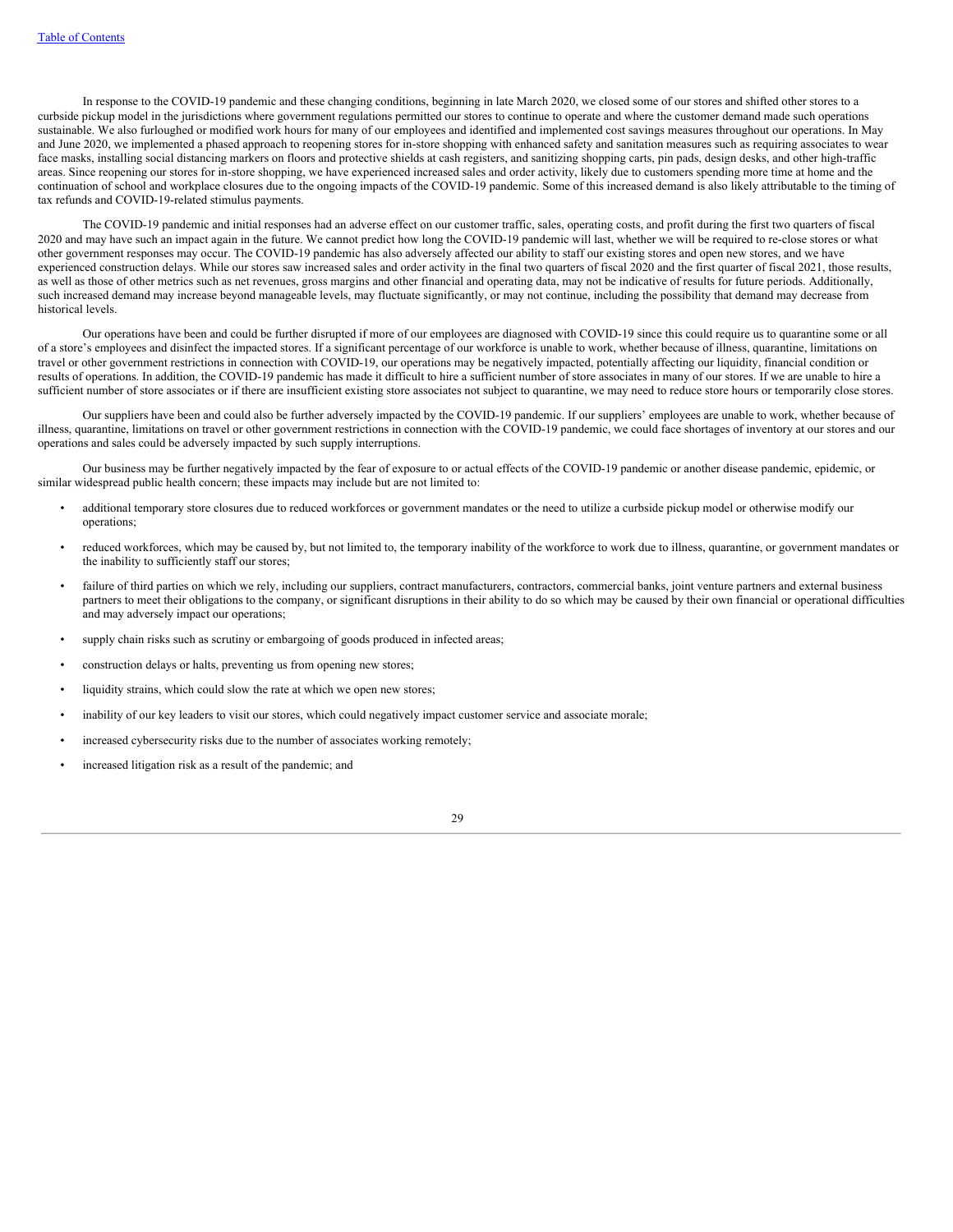• reduced consumer traffic and purchasing, which may be caused by, but not limited to, the temporary inability of customers to shop with us due to illness, quarantine or other travel restrictions, or financial hardship, shifts in demand away from discretionary spending, or shifts in demand from higher priced products to lower priced products.

Any of the foregoing factors, or other cascading effects of the COVID-19 pandemic or another disease pandemic, epidemic, or similar widespread public health concern, including effects that are not currently foreseeable, could materially increase our costs, negatively impact our sales and damage our financial condition, results of operations, cash flows and our liquidity position, possibly to a significant degree. The duration of any such impacts cannot be predicted, and while it is not clear whether our current insurance policies will provide recovery for any of the impacts of the COVID-19 pandemic or any future disease pandemic, epidemic, or similar widespread public health concern, we do not anticipate that such policies will provide adequate coverage for the impacts of COVID-19 or any future disease pandemic, epidemic, or similar widespread public health concern.

# *We face risks related to our indebtedness.*

As of April 1, 2021, the principal amount of our total indebtedness was approximately \$207.7 million related to our indebtedness outstanding under the Term Loan Facility. In addition, as of April 1, 2021, we had the ability to access approximately \$370.5 million of unused borrowings available under the ABL Facility without violating any covenants thereunder and had approximately \$21.3 million in outstanding letters of credit thereunder.

Our indebtedness, combined with our lease and other financial obligations and contractual commitments, could adversely affect our business, financial condition and operating results by:

- making it more difficult for us to satisfy our obligations with respect to our indebtedness, including restrictive covenants and borrowing conditions, which may lead to an event of default under the agreements governing our debt;
- making us more vulnerable to adverse changes in general economic, industry and competitive conditions and government regulation;
- requiring us to dedicate a substantial portion of our cash flow from operations to payments on our indebtedness, thereby reducing the availability of cash flows to fund current operations and future growth;
- exposing us to the risk of increased interest rates as our borrowings under our Credit Facilities are at variable rates;
- restricting us from making strategic acquisitions or causing us to make non-strategic divestitures;
- requiring us to comply with financial and operational covenants, restricting us, among other things, from placing liens on our assets, making investments, incurring debt, making payments to our equity or debt holders and engaging in transactions with affiliates;
- limiting our ability to borrow additional amounts for working capital, capital expenditures, acquisitions, debt service requirements, execution of our business and growth strategies or other purposes; and
- limiting our ability to obtain credit from our suppliers and other financing sources on acceptable terms or at all.

We may also incur substantial additional indebtedness in the future, subject to the restrictions contained in our Credit Facilities. If such new indebtedness is in an amount greater than our current debt levels, the related risks that we now face could intensify. However, we cannot give assurance that any such additional financing will be available to us on acceptable terms or at all. Moreover, for taxable years beginning after December 31, 2017, the deductibility of net business interest expenses on our indebtedness for each taxable year could be limited under the Tax Cuts and Jobs Act.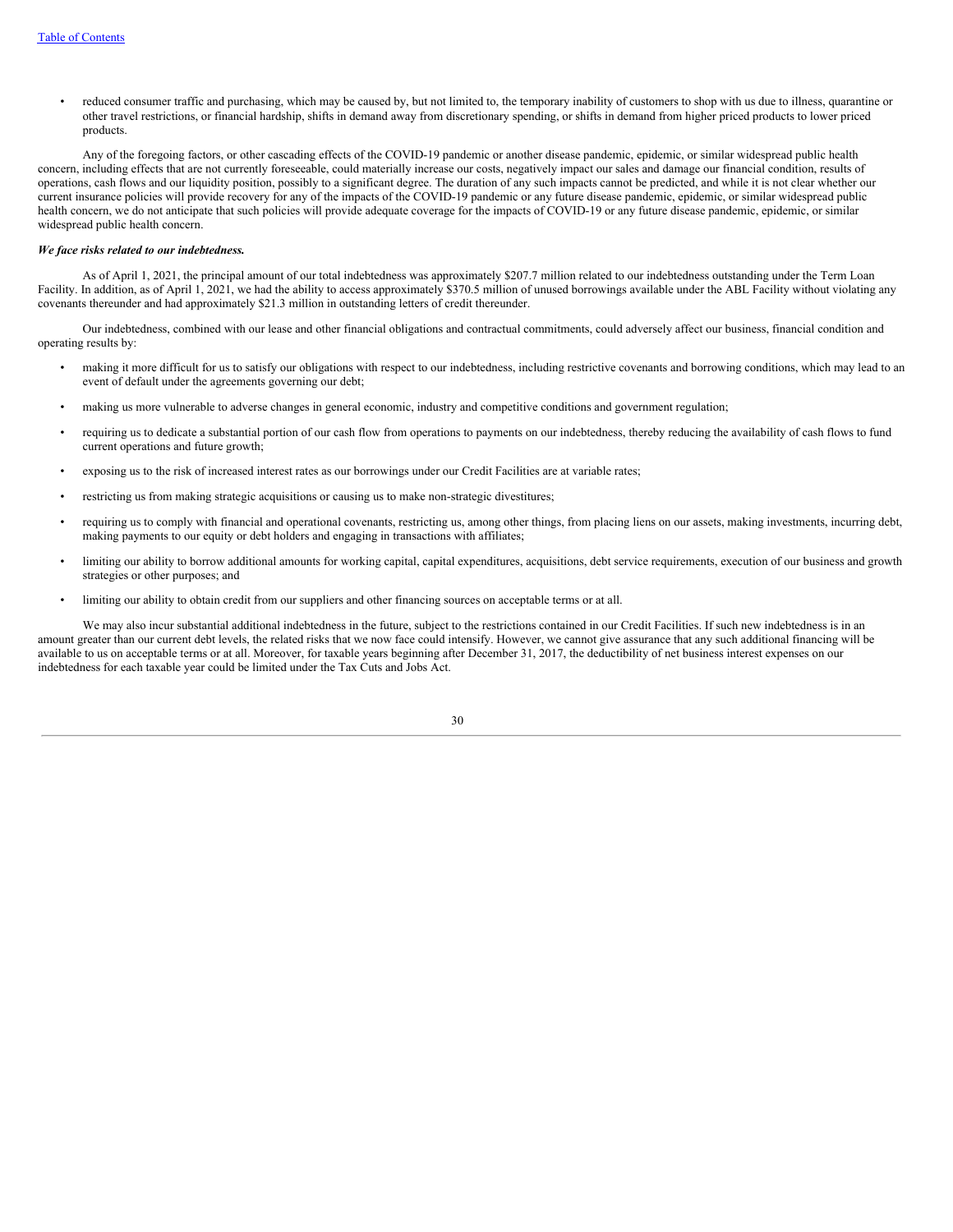Additionally, in July 2017, the United Kingdom's Financial Conduct Authority ("FCA"), the authority that regulates London Interbank Offered Rate ("LIBOR"), announced it intends to stop compelling banks to submit rates for the calculation of LIBOR after 2021. On March 5, 2021, the ICE Benchmark Administration Limited ("IBA"), which is regulated by the FCA confirmed that it would cease the publication of the one-week and two-month U.S. dollar LIBOR settings immediately following the LIBOR publication on December 31, 2021, and the U.S. dollar LIBOR settings (overnight and 12 months) immediately following the LIBOR publication on June 30, 2023. Accordingly, in the near future LIBOR will cease being a widely used benchmark interest rate. The current and any future reforms and other pressures may cause LIBOR to be replaced with a new benchmark or to perform differently than in the past, including during the transition period. The Company has material debt contracts that are indexed to USD-LIBOR and is currently working on a transition plan. We believe all our material agreements have appropriate language to negotiate a transition to an alternative index rate and are continuing to monitor this activity and evaluate the related risks. However, the consequences of these market developments cannot be entirely predicted and a transition from LIBOR, even if administered consistent with the provisions of our material agreements, may require us to amend or restructure our existing LIBOR-based debt instruments and any related hedging arrangements that extend beyond 2021, which may be difficult, costly and time consuming. We cannot give assurance that our financial condition and operating results will not be adversely affected.

Both New York State and federal legislation in the U.S. is under consideration that if enacted could result, upon the unavailability of LIBOR, in the replacement of certain fallback provisions in LIBOR-based financing agreements. Under the proposed legislation, some of these existing fallback provisions would be replaced by a provision specifying that the replacement rate and related adjustments recommended by the Alternative Reference Rates Committee ("ARRC"), the committee in the United States convened to ensure a successful transition from LIBOR, would be used to establish the interest-rate on the financing. The legislation would also require the use of the benchmark replacement rate and related adjustments recommended by the AARC in the event that there are no fallback provisions in a financing. The legislation would not impact credit agreements that already include fallbacks to the changes recommended by the ARRC. Any such legislation adopted in New York State would have applicability only to agreements governed by New York law. There can be no assurance as to the final form of any such New York or federal legislation or as to whether any such legislation will be adopted.

In the event that one or more LIBOR-based interest rate derivatives are entered into to hedge variable rate indebtedness, the LIBOR rate specified therein will be determined from time to time by reference to a publication page specified in the relevant definitions of the International Swaps and Derivatives Association, Inc. ("ISDA"). However, if such rate does not appear on the relevant page, and the above-referenced legislation is not adopted that would address the replacement of LIBOR under such derivatives, LIBOR will be determined in accordance with dealer polls conducted by the calculation agent under the agreement governing the derivative. This dealer polling mechanism may not be successful in arriving at a replacement interest rate for LIBOR. Even if the dealer polling mechanism successfully arrives at a replacement interest rate for derivatives, that rate could differ significantly from the interest rates used for our variable-rate indebtedness.

# Any disruption in our distribution capabilities, supply chain or our related planning and control processes may adversely affect our business, financial condition, and *operating results.*

Our success is highly dependent on our planning and distribution infrastructure, which includes the ordering, transportation, and distribution of products to our stores and the ability of suppliers to meet distribution requirements. We also need to ensure that we continue to identify and improve our processes and supply chain and that our distribution infrastructure and supply chain keep pace with our anticipated growth and increased number of stores. The cost of these enhanced processes could be significant and any failure to maintain, grow, or improve them could adversely affect our business, financial condition, and operating results. Due to our rapid expansion, we have had to significantly increase the size of our distribution centers, including opening a 1.5 million square foot distribution center in Maryland in the fourth quarter of fiscal 2019. Based on our growth intentions, we plan to add additional distribution centers or increase the size of our existing distribution centers in the future. Increasing the size of our distribution centers may decrease the efficiency of our distribution costs.

We manage our four distribution centers internally rather than rely on independent third-party logistics providers. If we are not able to manage our distribution centers successfully or at a lower cost than with third-party logistics providers, it could adversely affect our business, financial condition, and operating results. As we continue to add distribution centers, we may incur unexpected costs, and our ability to distribute our products may be adversely affected. Any disruption in the transition to or operation of our distribution centers could have an adverse impact on our business, financial condition, and operating results. For example, the landlord for our Maryland distribution center has identified a construction defect with that facility that we are working with the landlord to address. While we are unable to predict the impact such defect could have on our business, any necessary repairs could cause disruption in the operation of that distribution center, which could negatively impact the in-stock positions in the stores served by such distribution center and could have an adverse impact on our business, financial condition, and operating results.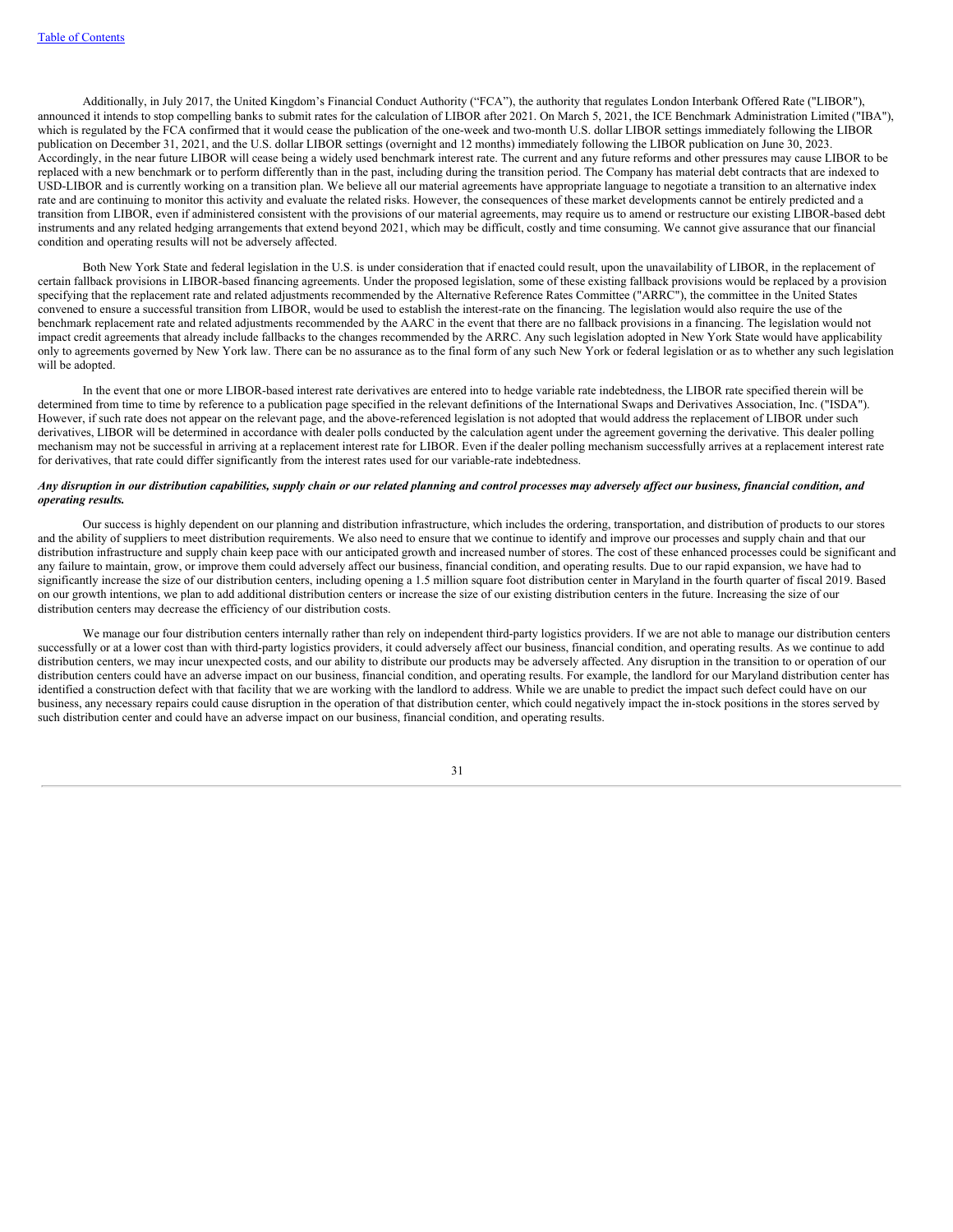Additionally, our supply chain and our suppliers could be disrupted by factors beyond our control, including from damage or destruction to our distribution centers; weather-related events; natural disasters; international trade disputes or trade policy changes or restrictions; tariffs or import-related taxes; third-party strikes, lock-outs, work stoppages or slowdowns; shortages of truck drivers; shipping capacity constraints; third-party contract disputes; supply or shipping interruptions or costs; military conflicts; acts of terrorism; public health issues, including pandemics or quarantines (such as the COVID-19 outbreak); or other factors beyond our control. Any such disruption could negatively impact our financial performance or financial condition. Accordingly, we have assessed and are implementing supply chain continuity plans. While to date there has been no material impact on supply for most of our sourced merchandise, COVID-19-related labor shortages and supply chain disruptions continue to cause logistical challenges for us and the entire hard surface flooring industry. In particular, there is significant congestion at ports of entry to the United States, which is increasing the time and cost to ship goods to our stores. Additionally, customer demand for certain products has also fluctuated as the COVID-19 pandemic has progressed and customer behaviors have changed, which has challenged our ability to anticipate and/or adjust inventory levels to meet that demand. These factors have resulted in a decrease in our in-stock levels for certain products as well as delays in delivering those products to our distribution centers, stores or customers. While we are working closely with our suppliers and transportation partners to mitigate the impact of these disruptions, future capacity shortages or shipping cost increases could have an adverse impact upon our business. Our success is also dependent on our ability to provide timely delivery to our customers. Our business could also be adversely affected if fuel prices increase or there are delays in product shipments due to freight difficulties, inclement weather, strikes by our employees or employees of third-parties involved in our supply chain, or other difficulties. If we are unable to deliver products to our customers on a timely basis, they may decide to purchase products from our competitors instead of from us, which would adversely affect our business, financial condition, and operating results.

# *Proposed changes in U.S. taxation of businesses could adversely af ect us.*

The new Democratic Presidential Administration has proposed changes to tax law that would, among other things, increase the corporate tax rate, impose a 15% minimum tax on corporate book income, and strengthen the GILTI regime imposed by the Tax Cuts and Jobs Act while eliminating related tax exemptions. Any such tax changes could materially increase the amount of taxes we would be required to pay, which could adversely affect our business, financial condition and operating results. For example, increases in the corporate tax rate may adversely impact our cash flow, which would in turn negatively impact our performance and liquidity. Other changes that may be enacted in the future, including changes to tax laws enacted by state or local governments in jurisdictions in which we operate, could result in further changes to state and local taxation and materially adversely affect our financial position and results of operations.

# <span id="page-31-0"></span>**Item 2. Unregistered Sales of Equity Securities and Use of Proceeds**

None.

#### <span id="page-31-1"></span>**Item 3. Defaults Upon Senior Securities**

None.

### <span id="page-31-2"></span>**Item 4. Mine Safety Disclosures**

Not applicable.

#### <span id="page-31-3"></span>**Item 5. Other Information**

<span id="page-31-4"></span>None.

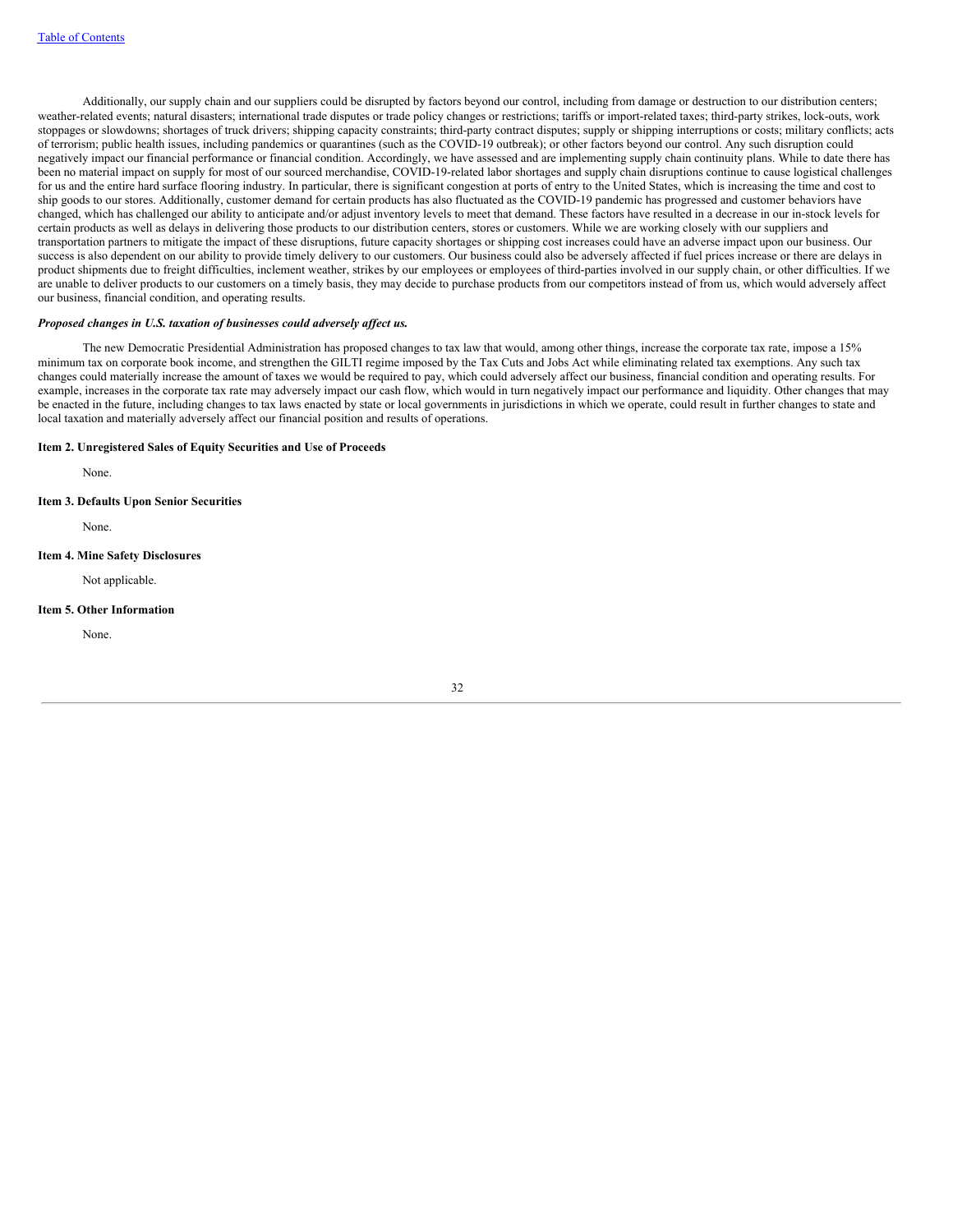# **Item 6. Exhibits**

| Exhibit No. | <b>Exhibit Description</b>                                                                                                                                                                                                                                                                                                                                                            |  |  |  |
|-------------|---------------------------------------------------------------------------------------------------------------------------------------------------------------------------------------------------------------------------------------------------------------------------------------------------------------------------------------------------------------------------------------|--|--|--|
| 3.1         | Restated Certificate of Incorporation of Floor & Decor Holdings, Inc. (1)                                                                                                                                                                                                                                                                                                             |  |  |  |
| 3.2         | Second Amended and Restated Bylaws of Floor & Decor Holdings, Inc. (1)                                                                                                                                                                                                                                                                                                                |  |  |  |
| 10.1        | Amendment No. 5 and Incremental Term Loan Agreement to Credit Agreement, dated as of February 9, 2021, by and among Floor and Decor<br>Outlets of America, Inc., FDO Acquisition Corp., FD Sales Company LLC, the lenders party thereto, UBS AG, Stamford Branch, as Administrative<br>Agent and Collateral Agent and Golub Capital LLC, as Additional Initial Term Loan Arranger (2) |  |  |  |
| 31.1        | Certification of Principal Executive Officer pursuant to Section 302 of the Sarbanes-Oxley Act of 2002.                                                                                                                                                                                                                                                                               |  |  |  |
| 31.2        | Certification of Principal Financial Officer pursuant to Section 302 of the Sarbanes-Oxley Act of 2002.                                                                                                                                                                                                                                                                               |  |  |  |
| 32.1        | Certification of CEO and CFO Pursuant to 18 U.S.C. Section 1350, as Adopted Pursuant to Section 906 of the Sarbanes-Oxley Act of 2002.                                                                                                                                                                                                                                                |  |  |  |
| 101.INS     | XBRL Instance Document - the instance document does not appear in the Interactive Data File because its XBRL tags are embedded within the Inline<br>XBRL document.                                                                                                                                                                                                                    |  |  |  |
| 101.SCH     | Inline XBRL Taxonomy Extension Schema Document.                                                                                                                                                                                                                                                                                                                                       |  |  |  |
| 101.CAL     | Inline XBRL Taxonomy Extension Calculation Linkbase Document.                                                                                                                                                                                                                                                                                                                         |  |  |  |
| 101.DEF     | Inline XBRL Taxonomy Extension Definition Linkbase Document.                                                                                                                                                                                                                                                                                                                          |  |  |  |
| 101.LAB     | Inline XBRL Taxonomy Extension Label Linkbase Document.                                                                                                                                                                                                                                                                                                                               |  |  |  |
| 101.PRE     | Inline XBRL Taxonomy Extension Presentation Linkbase Document.                                                                                                                                                                                                                                                                                                                        |  |  |  |
| 104         | Cover Page Interactive Data File - the cover page interactive data file does not appear in the Interactive Data File because its XBRL tags are<br>embedded within the Inline XBRL document.                                                                                                                                                                                           |  |  |  |

(1) Filed as an exhibit to Amendment No. 4 to the Registrant's Registration Statement on Form S-1 (File No. 333-216000) filed with the SEC on April 24, 2017, and incorporated herein by reference.

<span id="page-32-0"></span>(2) Filed as an exhibit to Registrant's Current Report on Form 8-K (File No. 001-38070) filed with the SEC on February 9, 2021, and incorporated herein by reference.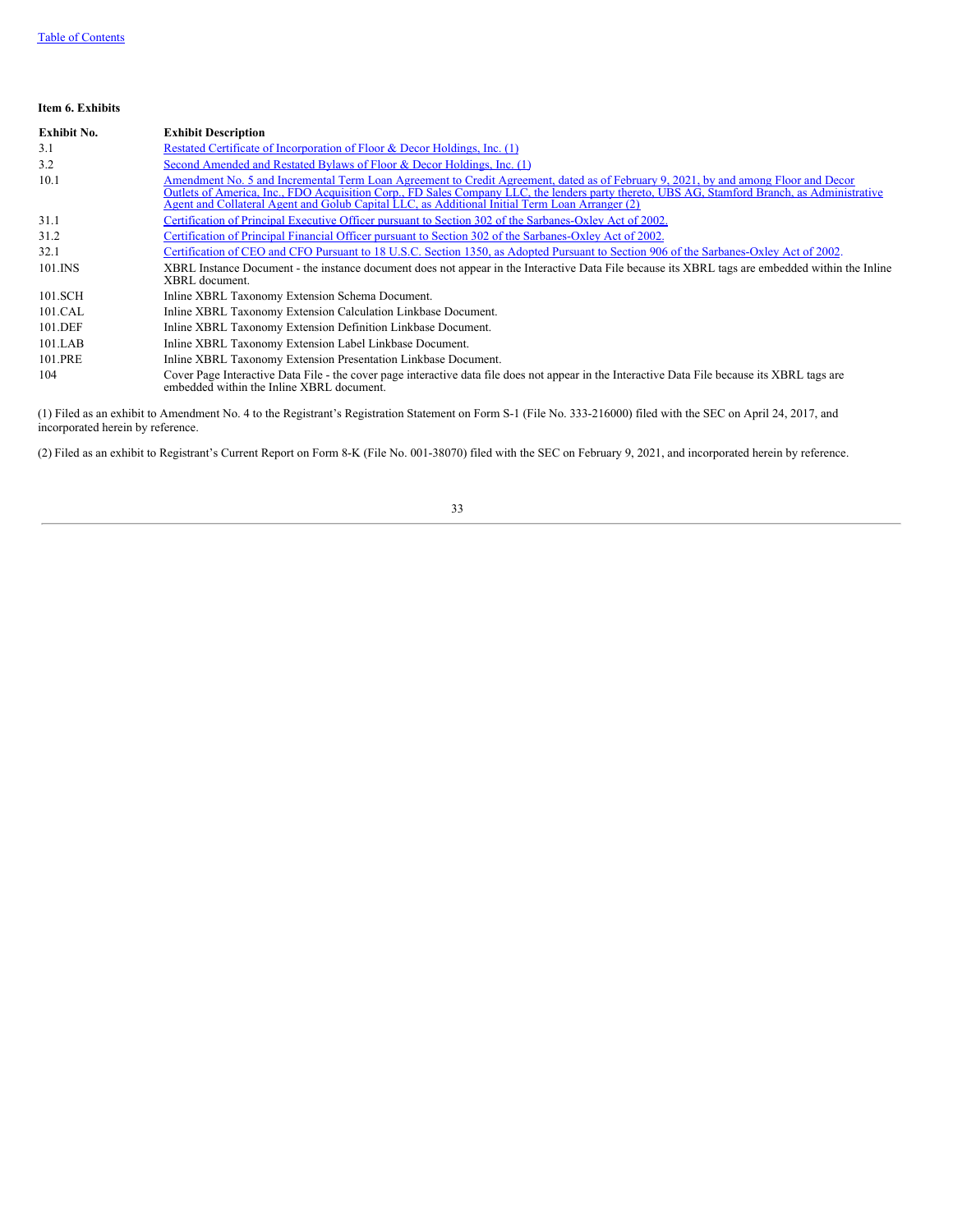# **SIGNATURES**

Pursuant to the requirements of the Securities Exchange Act of 1934, the registrant has duly caused this report to be signed on its behalf by the undersigned, thereunto duly authorized.

# **FLOOR & DECOR HOLDINGS, INC.**

| Dated: May 6, 2021 | By: | /s/ Thomas V. Taylor<br>Thomas V. Taylor<br>Chief Executive Officer<br>(Principal Executive Officer)                                                             |
|--------------------|-----|------------------------------------------------------------------------------------------------------------------------------------------------------------------|
| Dated: May 6, 2021 | By: | $/s/$ Trevor S. Lang<br>Trevor S. Lang<br>Executive Vice President and Chief Financial Officer<br>(Principal Financial Officer and Principal Accounting Officer) |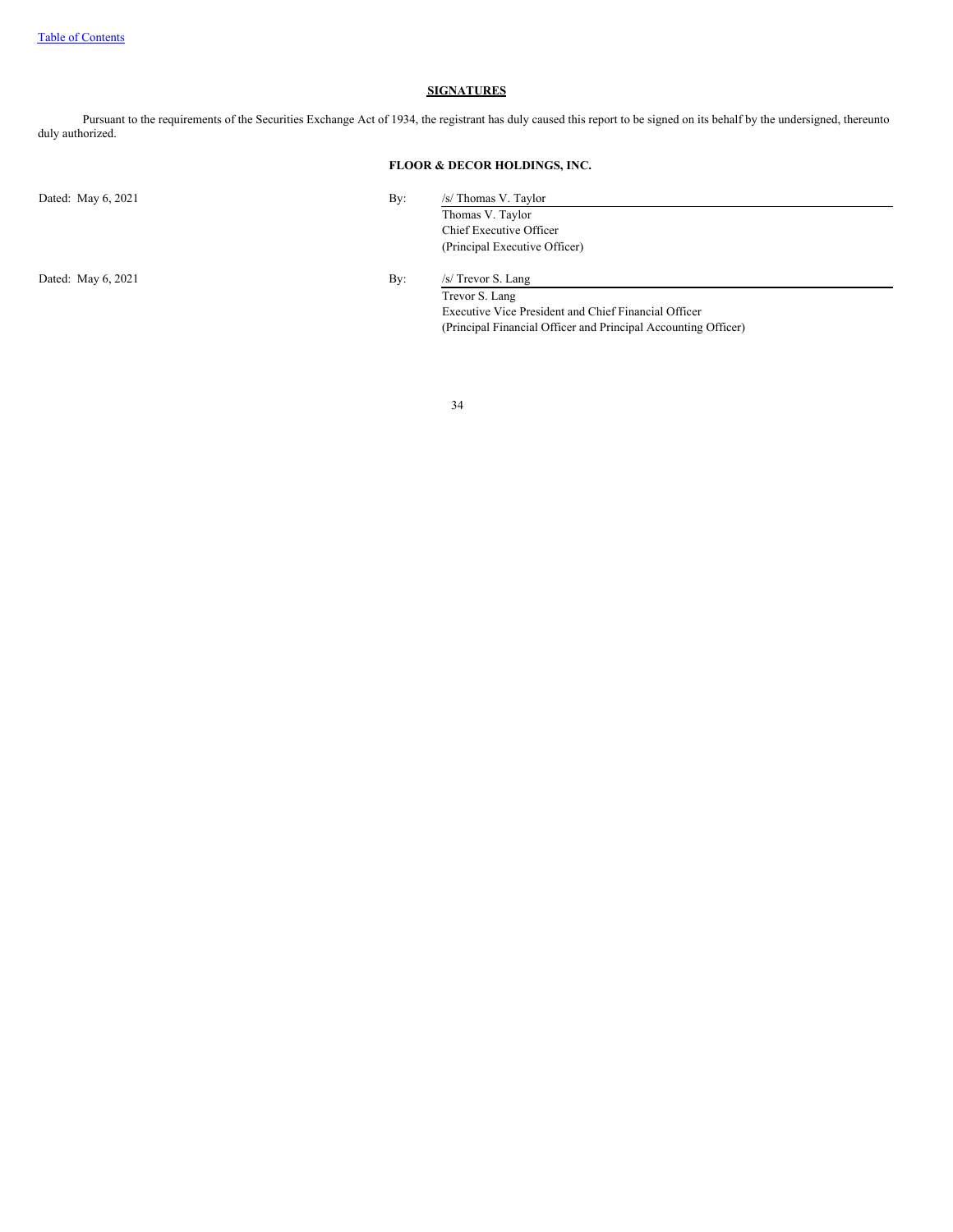# **CERTIFICATION OF CHIEF EXECUTIVE OFFICER PURSUANT TO RULES 13a-14(a) AND 15d-14(a) UNDER THE SECURITIES EXCHANGE ACT OF 1934, AS ADOPTED PURSUANT TO SECTION 302 OF THE SARBANES-OXLEY ACT OF 2002**

<span id="page-34-0"></span>I, Thomas V. Taylor, certify that:

- 1. I have reviewed this Quarterly Report on Form 10-Q of Floor & Decor Holdings, Inc. for the fiscal quarter ended April 1, 2021;
- Based on my knowledge, this report does not contain any untrue statement of a material fact or omit to state a material fact necessary to make the statements made, in light of the circumstances under which such statements were made, not misleading with respect to the period covered by this report;
- 3. Based on my knowledge, the financial statements, and other financial information included in this report, fairly present in all material respects the financial condition, results of operations and cash flows of the registrant as of, and for, the periods presented in this report;
- 4. The registrant's other certifying officer and I are responsible for establishing and maintaining disclosure controls and procedures (as defined in Exchange Act Rules 13a-15(e) and  $15d-15(e)$ ) and internal control over financial reporting (as defined in Exchange Act Rules  $13a-15(f)$ ) and  $15d-15(f)$ ) for the registrant and have:
- (a) Designed such disclosure controls and procedures, or caused such disclosure controls and procedures to be designed under our supervision, to ensure that material information relating to the registrant, including its consolidated subsidiaries, is made known to us by others within those entities, particularly during the period in which this report is being prepared;
- (b) Designed such internal control over financial reporting, or caused such internal control over financial reporting to be designed under our supervision, to provide reasonable assurance regarding the reliability of financial reporting and the preparation of financial statements for external purposes in accordance with generally accepted accounting principles;
- (c) Evaluated the effectiveness of the registrant's disclosure controls and procedures and presented in this report our conclusions about the effectiveness of the disclosure controls and procedures, as of the end of the period covered by this report based on such evaluation; and
- (d) Disclosed in this report any change in the registrant's internal control over financial reporting that occurred during the registrant's most recent fiscal quarter (the registrant's fourth fiscal quarter in the case of an annual report) that has materially affected, or is reasonably likely to materially affect, the registrant's internal control over financial reporting; and
- 5. The registrant's other certifying officer and I have disclosed, based on our most recent evaluation of internal control over financial reporting, to the registrant's auditors and the audit committee of the registrant's board of directors (or persons performing the equivalent functions):
- (a) All significant deficiencies and material weaknesses in the design or operation of internal control over financial reporting which are reasonably likely to adversely affect the registrant's ability to record, process, summarize and report financial information; and
- (b) Any fraud, whether or not material, that involves management or other employees who have a significant role in the registrant's internal control over financial reporting.

Date: May 06, 2021

/s/ Thomas V. Taylor Thomas V. Taylor *Chief Executive Of icer (Principal Executive Of icer)*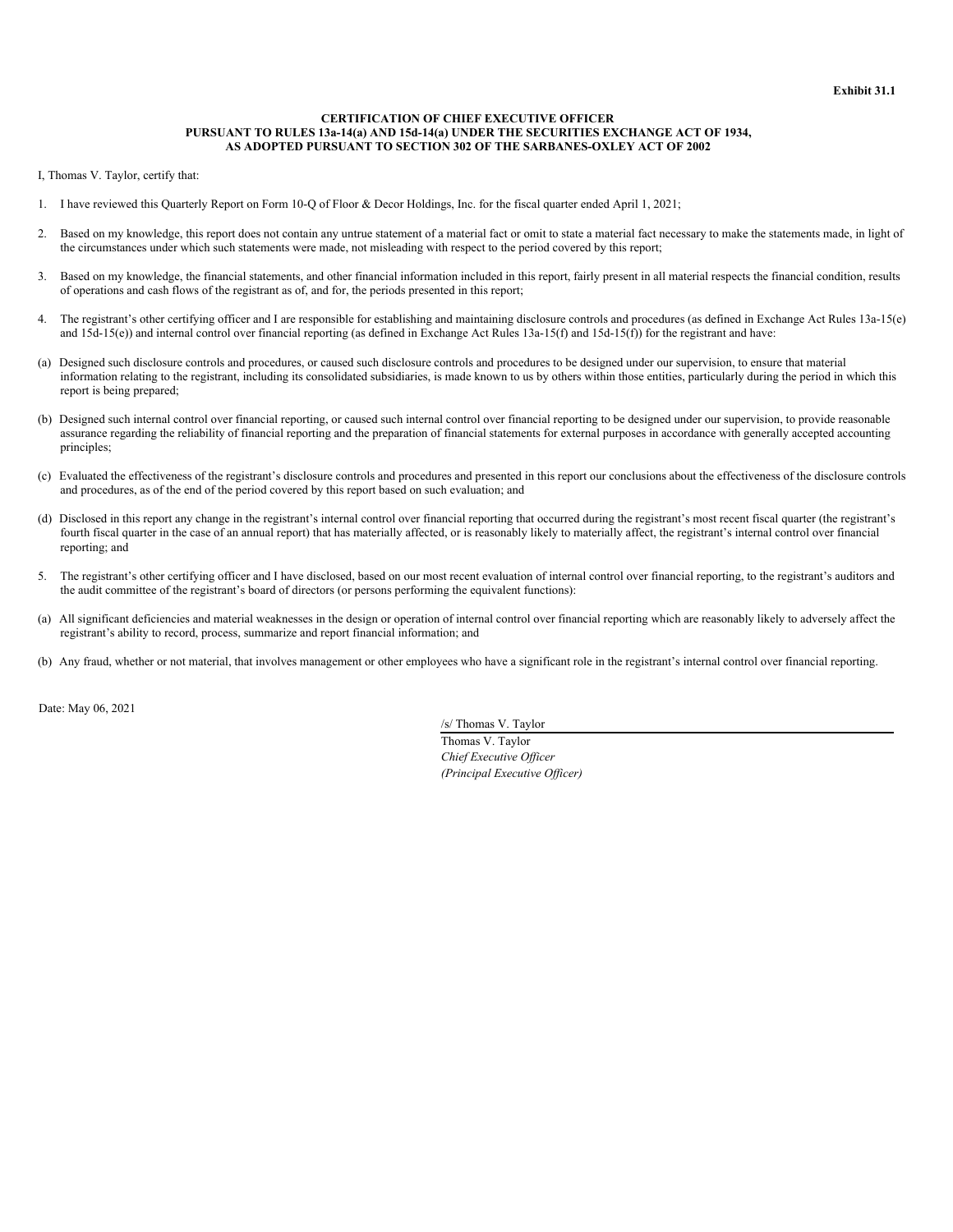# **CERTIFICATION OF CHIEF FINANCIAL OFFICER PURSUANT TO RULES 13a-14(a) AND 15d-14(a) UNDER THE SECURITIES EXCHANGE ACT OF 1934, AS ADOPTED PURSUANT TO SECTION 302 OF THE SARBANES-OXLEY ACT OF 2002**

<span id="page-35-0"></span>I, Trevor S. Lang, certify that:

- 1. I have reviewed this Quarterly Report on Form 10-Q of Floor & Decor Holdings, Inc. for the fiscal quarter ended April 1, 2021;
- Based on my knowledge, this report does not contain any untrue statement of a material fact or omit to state a material fact necessary to make the statements made, in light of the circumstances under which such statements were made, not misleading with respect to the period covered by this report;
- 3. Based on my knowledge, the financial statements, and other financial information included in this report, fairly present in all material respects the financial condition, results of operations and cash flows of the registrant as of, and for, the periods presented in this report;
- 4. The registrant's other certifying officer and I are responsible for establishing and maintaining disclosure controls and procedures (as defined in Exchange Act Rules 13a-15(e) and  $15d-15(e)$ ) and internal control over financial reporting (as defined in Exchange Act Rules  $13a-15(f)$  and  $15d-15(f)$ ) for the registrant and have:
- (a) Designed such disclosure controls and procedures, or caused such disclosure controls and procedures to be designed under our supervision, to ensure that material information relating to the registrant, including its consolidated subsidiaries, is made known to us by others within those entities, particularly during the period in which this report is being prepared;
- (b) Designed such internal control over financial reporting, or caused such internal control over financial reporting to be designed under our supervision, to provide reasonable assurance regarding the reliability of financial reporting and the preparation of financial statements for external purposes in accordance with generally accepted accounting principles;
- (c) Evaluated the effectiveness of the registrant's disclosure controls and procedures and presented in this report our conclusions about the effectiveness of the disclosure controls and procedures, as of the end of the period covered by this report based on such evaluation; and
- (d) Disclosed in this report any change in the registrant's internal control over financial reporting that occurred during the registrant's most recent fiscal quarter (the registrant's fourth fiscal quarter in the case of an annual report) that has materially affected, or is reasonably likely to materially affect, the registrant's internal control over financial reporting; and
- 5. The registrant's other certifying officer and I have disclosed, based on our most recent evaluation of internal control over financial reporting, to the registrant's auditors and the audit committee of the registrant's board of directors (or persons performing the equivalent functions):
- (a) All significant deficiencies and material weaknesses in the design or operation of internal control over financial reporting which are reasonably likely to adversely affect the registrant's ability to record, process, summarize and report financial information; and
- (b) Any fraud, whether or not material, that involves management or other employees who have a significant role in the registrant's internal control over financial reporting.

Date: May 06, 2021

/s/ Trevor S. Lang

Trevor S. Lang *Executive Vice President and Chief Financial Of icer (Principal Financial Of icer and Principal Accounting Of icer)*